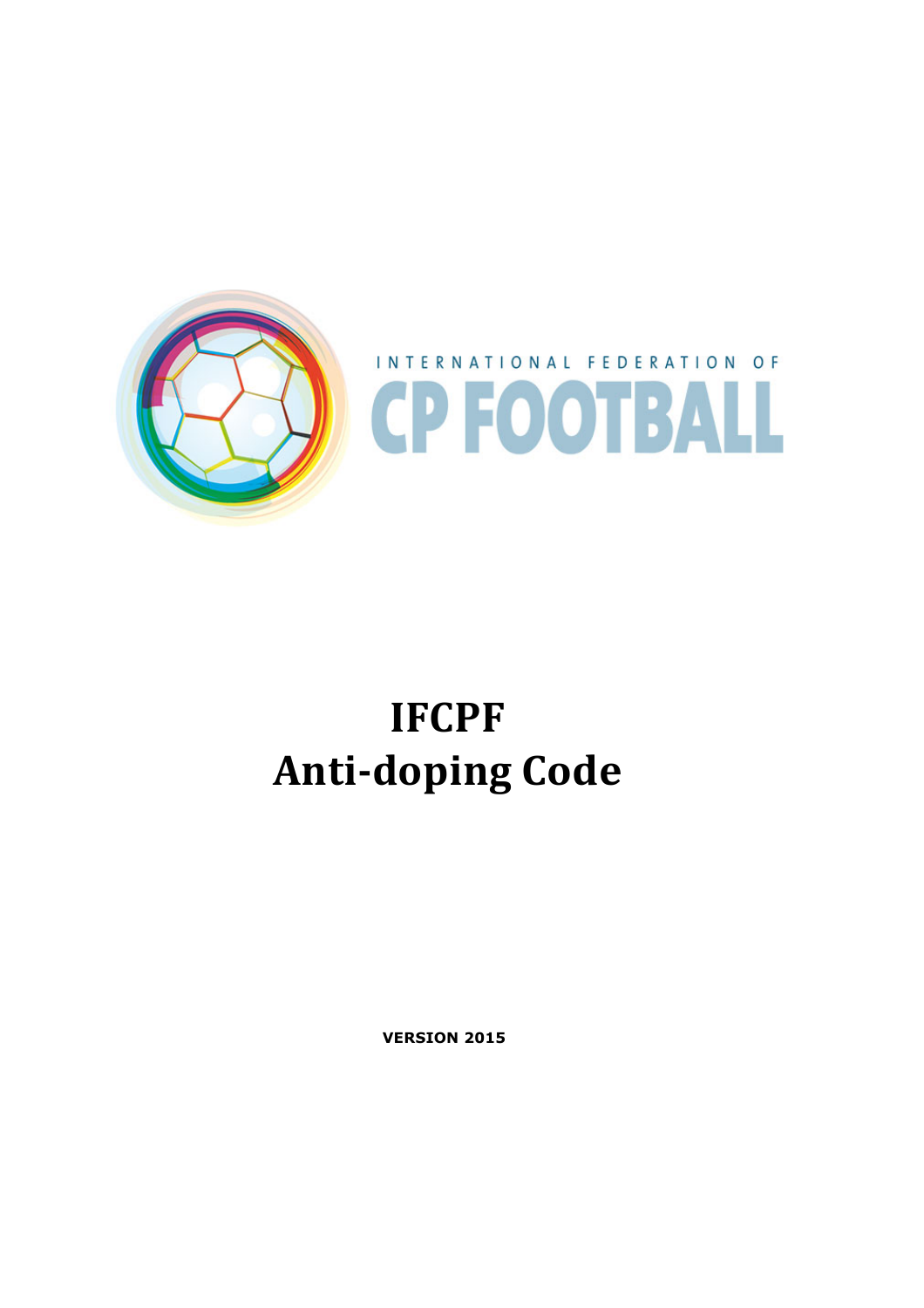| <b>PREAMBLE</b>                                                        |  |
|------------------------------------------------------------------------|--|
|                                                                        |  |
|                                                                        |  |
|                                                                        |  |
|                                                                        |  |
|                                                                        |  |
|                                                                        |  |
|                                                                        |  |
|                                                                        |  |
|                                                                        |  |
|                                                                        |  |
|                                                                        |  |
| ARTICLE 12 SANCTIONS AND COSTS ASSESSED AGAINST SPORTING BODIES 35     |  |
|                                                                        |  |
|                                                                        |  |
|                                                                        |  |
| ARTICLE 16 INCORPORATION OF IFCPF ANTI-DOPING RULES AND OBLIGATIONS OF |  |
|                                                                        |  |
|                                                                        |  |
|                                                                        |  |
| ARTICLE 20 AMENDEMENT AND INTERPRETATION OF ANTI-DOPING RULES 43       |  |
|                                                                        |  |
| ARTICLE 22 ADDITIONAL ROLES AND RESPONSIBILITIES OF PLAYERS AND OTHER  |  |
|                                                                        |  |

# **TABLE OF CONTENTS**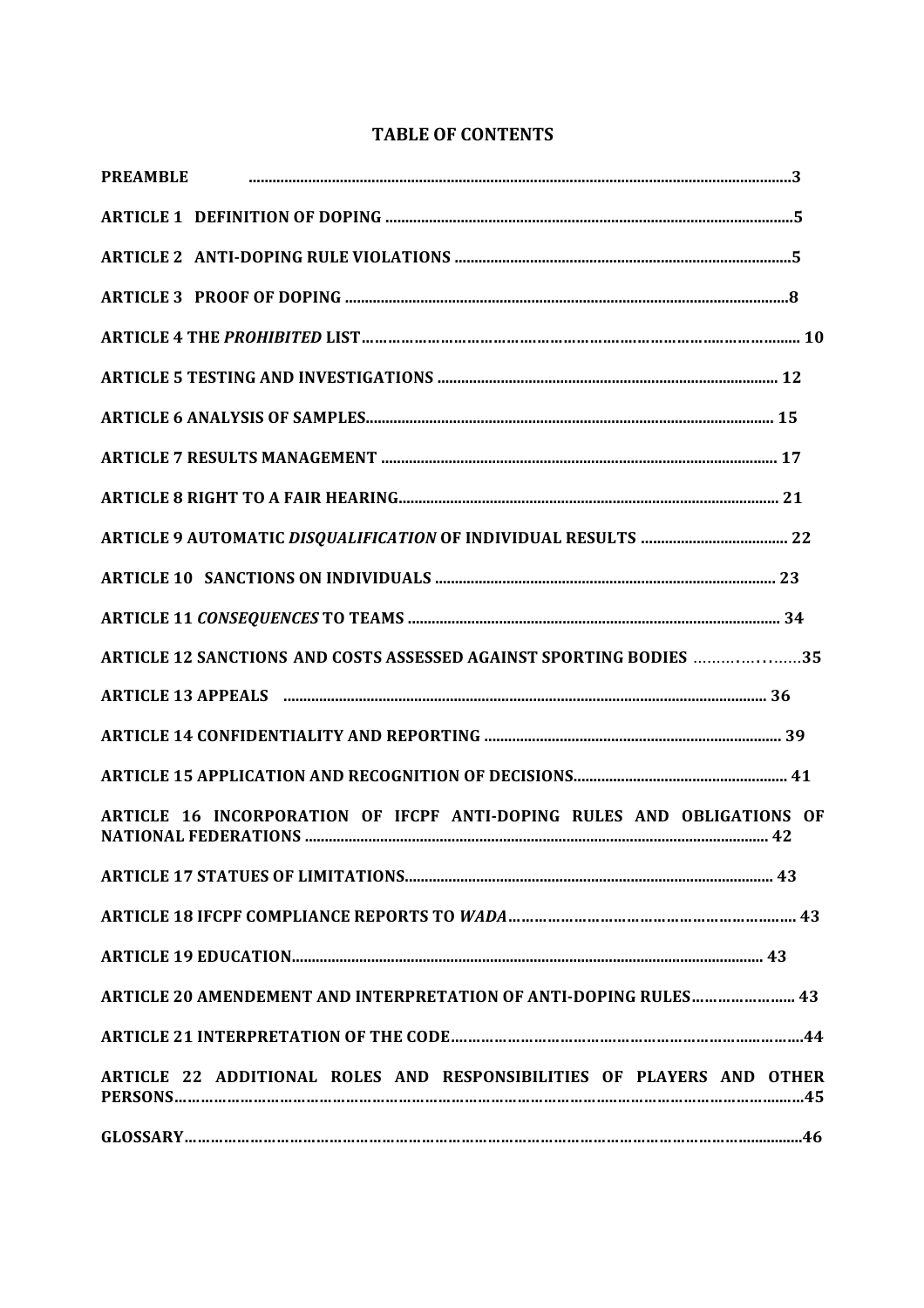#### PREAMBLE

In 2010, **IFCPF** had adopted and implemented Anti-Doping Policies and Rules (The **IFCPF** Anti-Doping Code) in compliance with the general principles of the World Anti-Doping Code (the *Code*) elaborated by the World Anti-Doping Agency (*WADA*), expecting that, in the spirit of sport, it will beat the fight against doping in sport for people with cerebral palsy, traumatic brain injury, stroke or similar conditions practicing football (*Players*).

This year, the **IFCPF** Anti-Doping Committee, according to the modifications made to the 2015 Word Anti-doping Code by the WADA, updated the **IFCPF** Anti-Doping Policies and Rules and it will come into effect from **1 January 2015**.

The **IFCPF** Anti-Doping Code shall apply to the World CP Games and to all *Competitions* sanctioned by the **IFCPF** and to all sport practices within the context of the CP Football including the time of preparation for *Competition*.

In this case, the Anti-Doping Committee (Anti Doping Officer), had the role and the responsibility:

•To provide the Executive Committee with advice on all policy matters related to antidoping and the fight against doping in sport - in particular:

•To revise the **IFCPF** Anti-Doping Code and corresponding guidelines and documents, as required.

•To establish In*-Competition Testing* policies for all **IFCPF** sanctioned *Competitions*, including the World Games, and *Out-of-Competition Testing* policies.

•To represent **IFCPF** in results management matters in accordance with the **IFCPF** Anti-Doping Code.

•To promote the fight against doping in sport through educational programmes.

•To maintain strong links with other *Anti-Doping Organisations*, including *WADA*, regarding Anti-Doping related issues.

•To collaborate with other relevant IPC committees.

•To manage the development of educational Anti-Doping material.

- •To liaise with the **IFCPF** Classification Committee and other **IFCPF** Committees.
- •To consider, and as appropriate, develop, a **IFCPF** Anti-Doping Committee.

The **IFCPF** Anti-Doping Code sets forth specific anti-doping rules and principles that are to be followed in the sport for people with cerebral palsy and in all *Competitions* organized under the responsibility of **IFCPF**. *Participants* shall be bound to comply with these anti-doping rules, adopted in conformance with the *Code*.

Anti-doping rules, like *Competition* rules, are sport rules governing the conditions under which sport is played. *Players* accept these rules as a condition of participation.

Anti-Doping rules are not intended to be subject to or limited by the requirements and legal standards applicable to criminal proceedings or employment matters. The policies and minimum standards set forth in the *Code* represent the consensus of a broad Spectrum of stakeholders with an interest in fair sport and should be respected by all courts and adjudicating bodies.

#### **SCOPE**

Each organization member of **IFCPF** shall establish rules and procedures to ensure that all *Participant*s are informed of and agree to be bound by these anti-doping rules.

These Anti-Doping Rules shall apply to **IFCPF** and to each of its *National Federations.* They also apply to the following *Players*, *Player Support Personnel* and other *Persons*, each of whom is deemed, as a condition of his/her membership, accreditation and/or participation in the sport, to have agreed to be bound by these Anti-Doping Rules, and to have submitted to the authority of **IFCPF** to enforce these Anti-Doping Rules and to the jurisdiction of the hearing panels specified in Article 8 and Article 13 to hear and determine cases and appeals brought under these Anti-Doping Rules: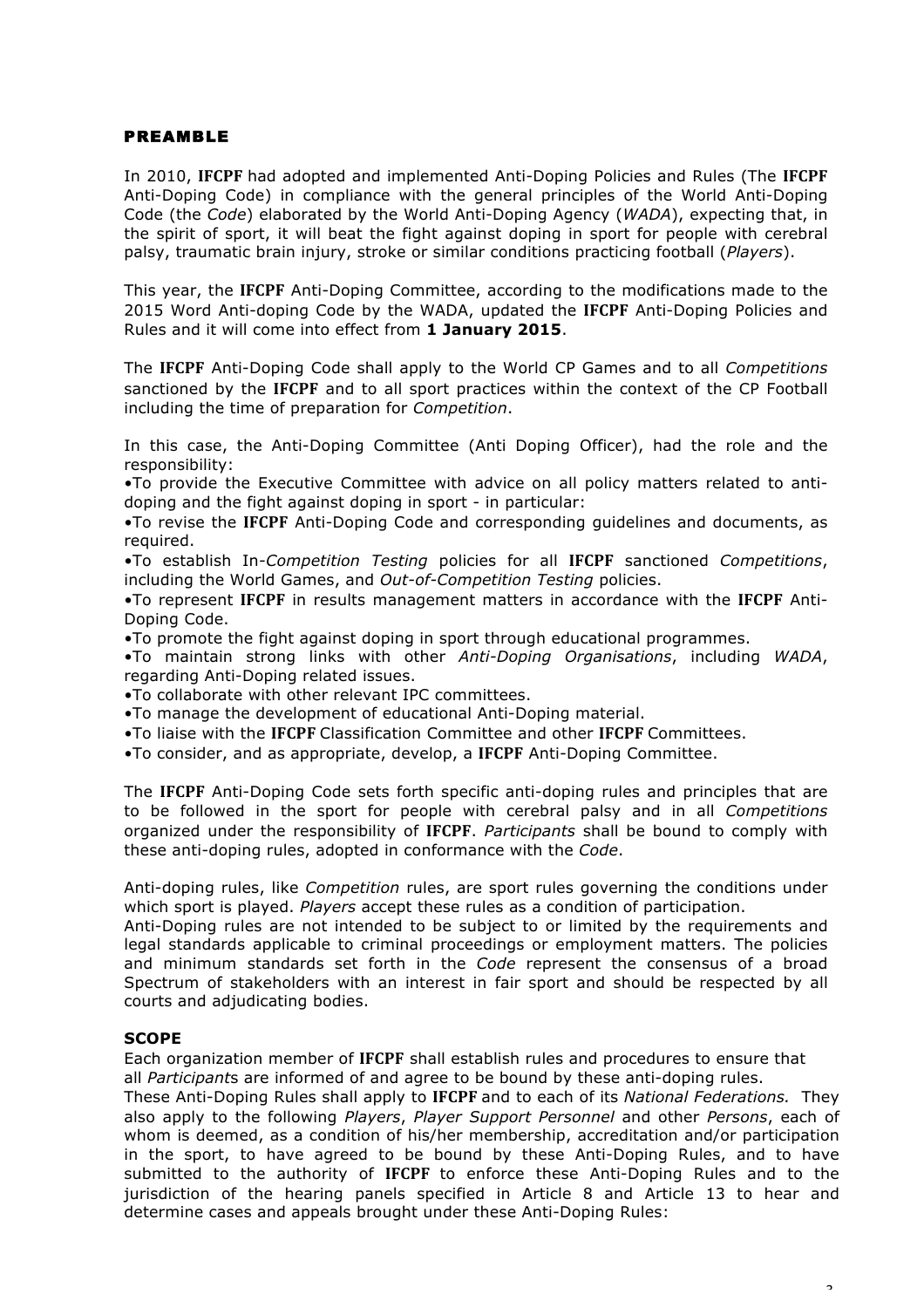a. All *Players* and *Player Support Personnel* who are members of **IFCPF**, or of any *National Federation*, or of any member or affiliate organization of any *National Federation* (including any clubs, teams, associations or leagues);

b. All *Players* and *Player Support Personnel* participating in such capacity in *Events*, *Competitions* and other activities organized, convened, authorized or recognized by **IFCPF**, or any *National Federation*, or any member or affiliate organization of any *National Federation* (including any clubs, teams, associations or leagues), wherever held;

c. Any other *Player* or *Player Support Personnel* or other *Person* who, by virtue of an accreditation, a licence or other contractual arrangement, or otherwise, is subject to the jurisdiction of **IFCPF,** or of any *National Federation*, or of any member or affiliate organization of any *National Federation* (including any clubs, teams, associations or leagues), for purposes of anti-doping; and

d. *Players* who are not regular members of **IFCPF** or of one of its *National Federations* but who want to be eligible to compete in a particular *International Event*. **IFCPF** may include such *Players* in its *Registered Testing Pool* so that they are required to provide information about their whereabouts for purposes of *Testing* under these Anti-Doping Rules for at least one month prior to the International Event in question.

Within the overall pool of *Players* set out above who are bound by and required to comply with these Anti-Doping Rules, the following *Players* shall be considered to be *International-Level Players* for purposes of these Anti-Doping Rules, and therefore the specific provisions in these Anti-Doping Rules applicable to *International-Level Players*  (as regards *Testing* but also as regards *TUEs*, whereabouts information, results management, and appeals) shall apply to such *Players* who compete in any of the following *International Events* : Regional and Continental Competitions, Open International Tournaments, World Cup & Championships.

 $\overline{a}$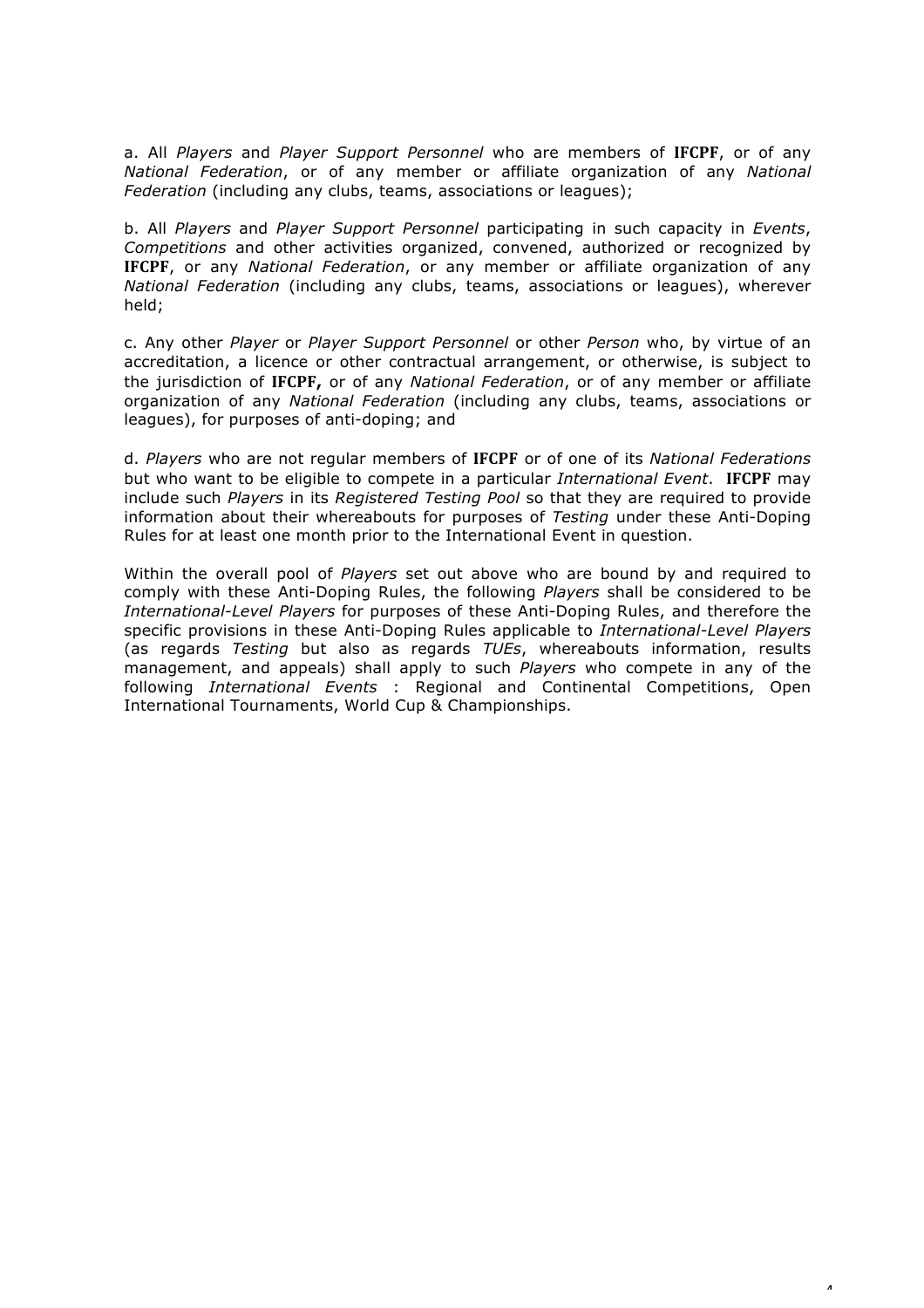## **ARTICLE 1: DEFINITION OF DOPING**

Doping is defined as the occurrence of one or more of the anti-doping rule violations set forth in Article 2.1 through Article 2.10 of these Anti-Doping Rules.

## **ARTICLE 2: ANTI-DOPING RULE VIOLATIONS**

The purpose of Article 2 is to specify the circumstances and conduct which constitute antidoping rule violations. Hearings in doping cases will proceed based on the assertion that one or more of these specific rules have been violated.

*Player*s or other *Persons* shall be responsible for knowing what constitutes an anti-doping rule violation and the substances and methods, which have been included on the *Prohibited List*.

The following constitute anti-doping rule violations:

## **2.1 Presence of a** *Prohibited Substance* **or its** *Metabolites* **or** *Markers* **in a Player's** *Sample*

**2.1.1** It is each *Player*'s personal duty to ensure that no *Prohibited* Substance enters his or her body. *Players* are responsible for any *Prohibited Substance* or its *Metabolites* or *Markers* found to be present in their *Samples*. Accordingly, it is not necessary that intent, *Fault*, negligence or knowing Use on the *Player*'s part be demonstrated in order to establish an anti-doping rule violation under Article 2.1.

*[Comment to Article 2.1.1: An anti-doping rule violation is committed under this Article without regard to a Player's Fault.* This rule has been referred to in various CAS decisions as "Strict Liability". A Player's Fault is taken *into consideration in determining the Consequences of this anti-doping rule violation under Article 10. CAS has consistently upheld this principle.]* 

**2.1.2** Sufficient proof of an anti-doping rule violation under Article 2.1 is established by any of the following: presence of a *Prohibited Substance* or its *Metabolites* or *Markers* in the *Player*'s A *Sample* where the *Player* waives analysis of the B *Sample* and the B *Sample*  is not analyzed; or, where the *Player*'s B *Sample* is analyzed and the analysis of the *Player*'s B *Sample* confirms the presence of the *Prohibited* Substance or its *Metabolites* or *Markers* found in the *Player*'s A *Sample*; or, where the *Player*'s B *Sample* is split into two bottles and the analysis of the second bottle confirms the presence of the *Prohibited* Substance or its *Metabolites* or *Markers* found in the first bottle.

*[Comment to Article 2.1.2: The IFCPF may, at its discretion, choose to have the B Sample analyzed even if the Player does not request the analysis of the B Sample.]* 

**2.1.3** Excepting those substances for which a quantitative threshold is specifically identified in the *Prohibited List*, the presence of any quantity of a *Prohibited* Substance or its *Metabolites* or *Markers* in a Player's *Sample* shall constitute an anti-doping rule violation.

**2.1.4** As an exception to the general rule of Article 2.1, the *Prohibited List* or *International Standards* may establish special criteria for the evaluation of *Prohibited Substances* that can also be produced endogenously.

#### **2.2** *Use* **or** *Attempted Use* **by a Player of a** *Prohibited* **Substance or a** *Prohibited Method*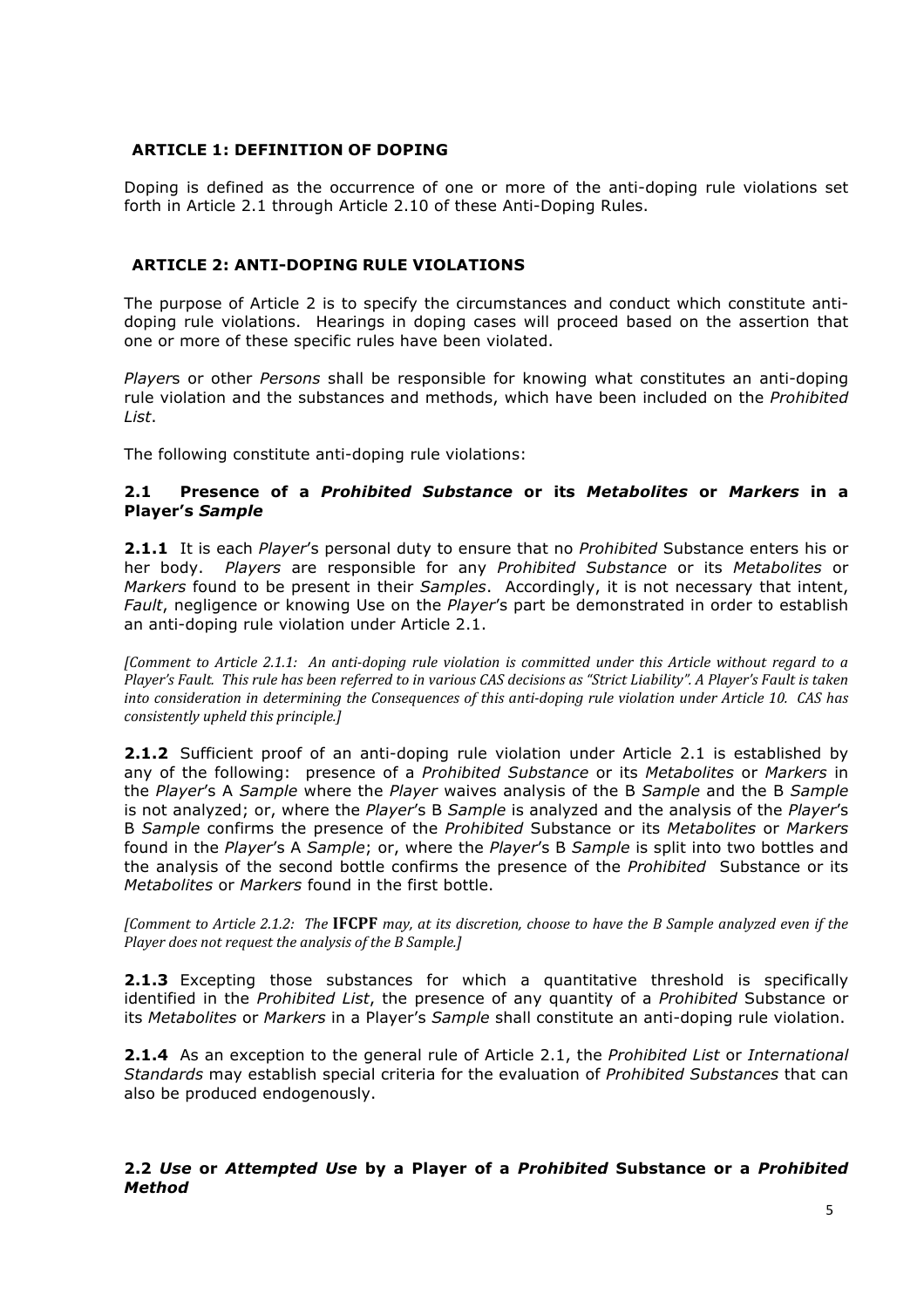*[Comment to Article 2.2: It has always been the case that Use or Attempted Use of a Prohibited Substance or Prohibited Method may be established by any reliable means. As noted in the Comment to Article 3.2, unlike the proof required to establish an anti-doping rule violation under Article 2.1, Use or Attempted Use may also be*  $e$ stablished by other reliable means such as admissions by the Player, witness statements, documentary evidence,  $c$ onclusions drawn from longitudinal profiling, including data collected as part of the Player Biological Passport, *or other analytical information which does not otherwise satisfy all the requirements to establish "Presence" of a Prohibited Substance under Article 2.1. For example, Use may be established based upon reliable analytical data from the analysis of an A Sample (without confirmation from an analysis of a B Sample) or from the analysis of a* B Sample alone where the Anti-Doping Organization provides a satisfactory explanation for the lack of *confirmation in the other Sample.]* 

**2.2.1** It is each *Player*'s personal duty to ensure that no *Prohibited Substance* enters his or her body and that no *Prohibited Method* is *Used*. Accordingly, it is not necessary that intent, *Fault*, negligence or knowing *Use* on the *Player*'s part be demonstrated in order to establish an anti-doping rule violation for Use of a *Prohibited Substance* or a *Prohibited Method*.

**2.2.2** The success or failure of the *Use* or *Attempt*ed Use of a *Prohibited Substance* or *Prohibited Method* is not material. It is sufficient that the *Prohibited Substance* or *Prohibited Method* was *Used* or *Attempted* to be *Used* for an anti-doping rule violation to be committed.

*[Comment to Article 2.2.2: Demonstrating the "Attempted Use" of a Prohibited Substance or a Prohibited Method requires proof of intent on the Player's part. The fact that intent may be required to prove this particular anti*doping rule violation does not undermine the Strict Liability principle established for violations of Article 2.1 and violations of Article 2.2 in respect of Use of a Prohibited Substance or Prohibited Method.

A Player's *Use* of a *Prohibited* Substance constitutes an anti-doping rule violation unless such substance is not *Prohibited Out-of-Competition* and the *Player*'s *Use* takes place *Outof-Competition*. (However, the presence of a *Prohibited Substance* or its *Metabolites*or *Markers* in a *Sample* collected *In-Competition*is a violation of Article 2.1 regardless of when that substance might have been administered.)]

# **2.3 Evading, Refusing or Failing to Submit to** *Sample* **Collection**

Evading *Sample* collection, or without compelling justification, refusing or failing to submit to *Sample* collection after notification as authorized in these Anti-Doping Rules or other applicable anti-doping rules.

*[Comment to Article 2.3: For example, it would be an anti-doping rule violation of "evading Sample collection" if it were established that a Player was deliberately avoiding a Doping Control official to evade notification or Testing.* A violation of "failing to submit to Sample collection" may be based on either intentional or negligent conduct of *the Player, while "evading" or "refusing" Sample collection contemplates intentional conduct by the Player.]* 

# **2.4 Whereabouts Failures**

Any combination of three missed tests and/or filing failures, as defined in the International Standard for Testing and Investigations, within a twelve-month period by a Player in a *Registered Testing Pool.*

# **2.5** *Tampering* **or** *Attempted Tampering* **with any part of** *Doping Control*

Conduct which subverts the *Doping Control* process but which would not otherwise be included in the definition of *ProhibitedMethods*. *Tampering* shall include, without limitation, intentionally interfering or *Attempting* to interfere with a Doping Control official, providing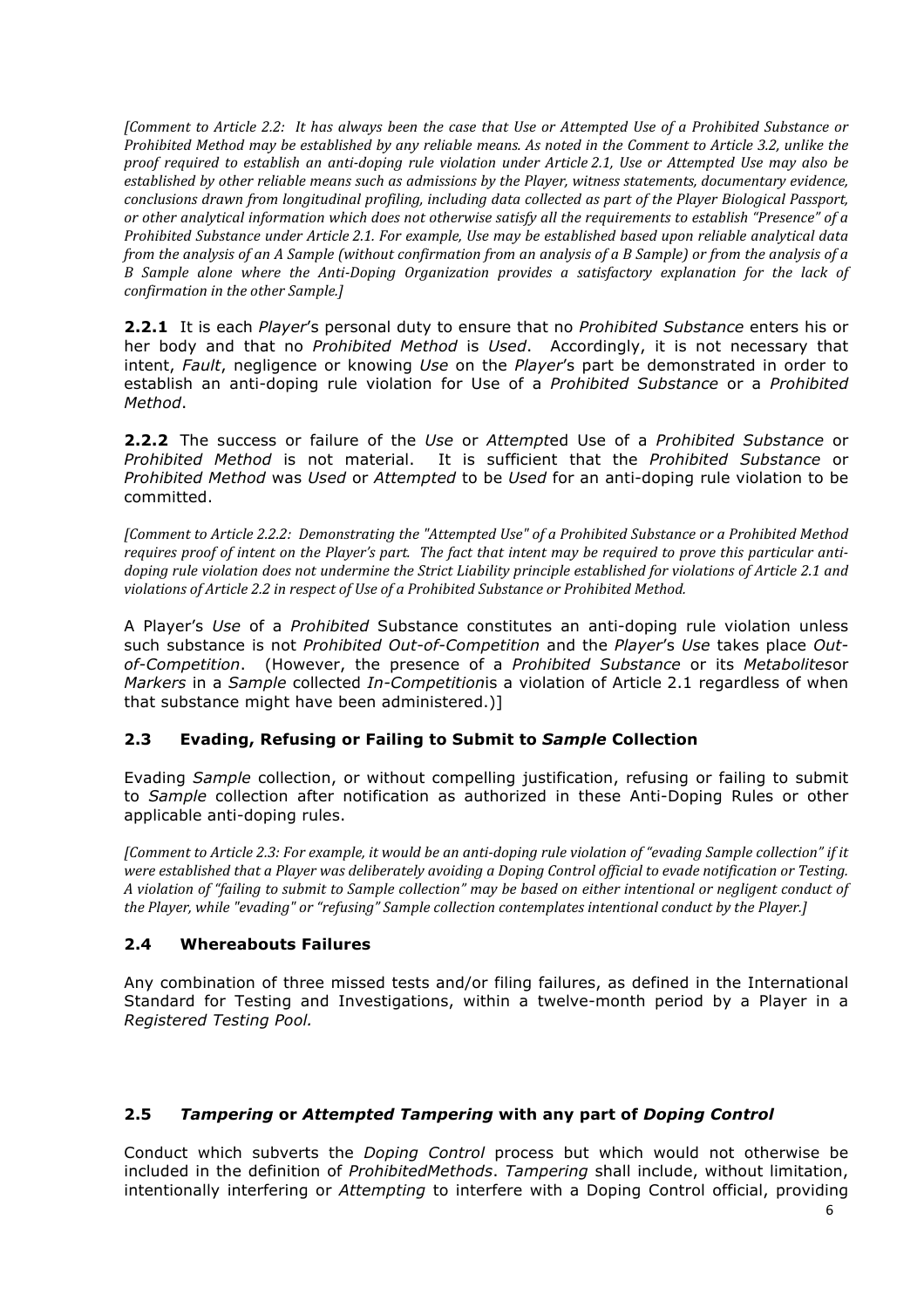fraudulent information to an *Anti-Doping Organization* or intimidating or *Attempting* to intimidate a potential witness.

*[Comment to Article 2.5: For example, this Article would prohibit altering identification numbers on a Doping Control form during Testing, breaking the B bottle at the time of B Sample analysis, or altering a Sample by the* addition of a foreign substance. Offensive conduct towards a Doping Control official or other Person involved in Doping Control which does not otherwise constitute Tampering shall be addressed in the disciplinary rules of *sport(organizations.]*

#### **2.6** *Possession* **of a** *Prohibited Substance* **or a** *Prohibited Method*

**2.6.1** *Possession* by a Player *In-Competition* of any *Prohibited* Substance or any *Prohibited*  Method, or *Possession* by a Player *Out-of-Competition* of any *Prohibited Substance* or any *Prohibited Method* which is *Prohibited* Out*-of-Competition* unless the *Player* establishes that the *Possession* is consistent with a Therapeutic Use Exemption ("*TUE*") granted in accordance with Article 4.4 or other acceptable justification.

**2.6.2** *Possession* by a Player *Support Person In-Competition* of any *Prohibited* Substance or any *Prohibited* Method, or *Possession* by a Player Support *Person Out-of-Competition* of any *Prohibited Substance* or any *Prohibited Method* which is *Prohibited* Out*-of-Competition* in connection with a Player, *Competition* or training, unless the *Player Support Person* establishes that the *Possession* is consistent with a *TUE* granted to a Player in accordance with Article 4.4 or other acceptable justification.

*[Comment to Articles 2.6.1 and 2.6.2: Acceptable justification would not include, for example, buying or Possessing*  $\alpha$  Prohibited Substance for purposes of giving it to a friend or relative, except under justifiable medical *circumstances where that Person had a physician's prescription, e.g., buying Insulin for a diabetic child.]* 

*[Comment to Article 2.6.2: Acceptable justification would include, for example, a team doctor carrying Prohibited Substances for dealing with acute and emergency situations.]* 

## **2.7** *Trafficking* **or** *Attempted Trafficking* **in any** *Prohibited* **Substance or**  *Prohibited* **Method**

#### **2.8 Administration or** *Attempted Administration* **to any** *Player In-Competition* **of any** *Prohibited* **Substance or** *Prohibited* **Method, or** *Administration* **or** *Attempted Administration* **to any** *Player Out-of-Competition* **of any** *Prohibited* **Substance or any** *Prohibited* **Method that is** *Prohibited* **Out***-of-Competition*

# **2.9 Complicity**

Assisting, encouraging, aiding, abetting, conspiring, covering up or any other type of intentional complicity involving an anti-doping rule violation, *Attempted* anti-doping rule violation or violation of Article 10.12.1 of the *Code* by another *Person*.

#### **2.10 Prohibited Association**

Association by a Player or other *Person* subject to the authority of an *Anti-Doping Organization* in a professional or sport-related capacity with any *Player Support Person* who:

**2.10.1** If subject to the authority of an *Anti-Doping Organization*, is serving a period of *Ineligibility*; or

**2.10.2** If not subject to the authority of an *Anti-Doping Organization*, and where *Ineligibility* has not been addressed in a results management process pursuant to the *Code*, has been convicted or found in a criminal, disciplinary or professional proceeding to have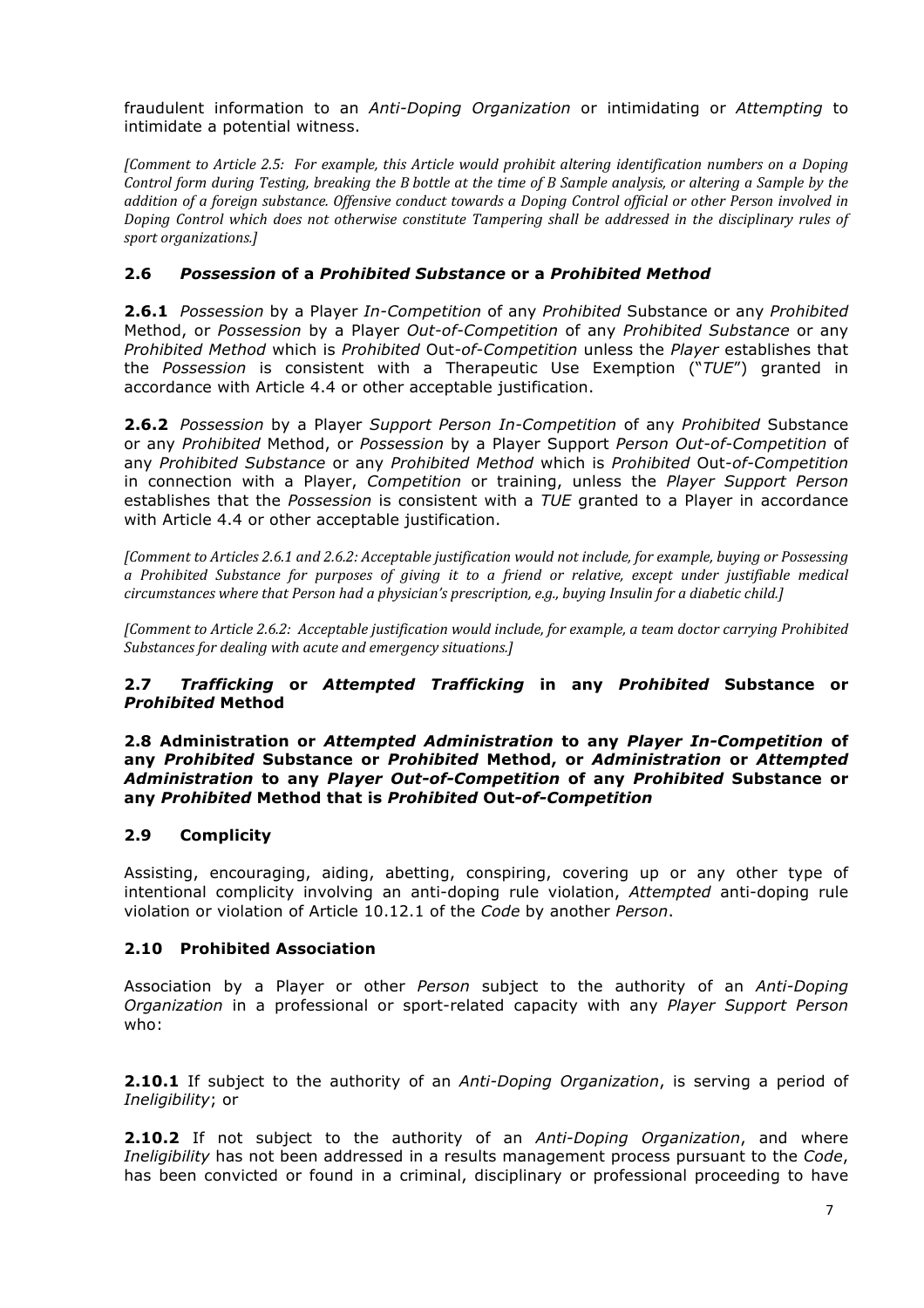engaged in conduct which would have constituted a violation of anti-doping rules if *Code*compliant rules had been applicable to such *Person*. The disqualifying status of such *Person* shall be in force for the longer of six years from the criminal, professional or disciplinary decision or the duration of the criminal, disciplinary or professional sanction imposed; or

**2.10.3** Is serving as a front or intermediary for an individual described in Article 2.10.1 or 2.10.2.

In order for this provision to apply, it is necessary that the *Player* or other *Person* has previously been advised in writing by an *Anti-Doping Organization* with jurisdiction over the *Player* or other *Person*, or by *WADA*, of the *Player Support Person*'s disqualifying status and the potential consequence of prohibited association and that the *Player* or other *Person* can reasonably avoid the association. The *Anti-Doping Organization* shall also use reasonable efforts to advise the *Player Support Person* who is the subject of the notice to the *Player* or other *Person* that the *Player Support Person* may, within 15 days, come forward to the the the *Anti-Doping Organization* to explain that the criteria described in Articles 2.10.1 and 2.10.2 do not apply to him or her. (Notwithstanding Article 15, this Article applies even when the *Player Support Person*'s disqualifying conduct occurred prior to the effective date provided in Article 25 of the *Code*.)

The burden shall be on the *Player* or other *Person* to establish that any association with *Player Support Personnel* described in Article 2.10.1 or 2.10.2 is not in a professional or sport-related capacity.

The *Anti-Doping Organizations* that are aware of *Player Support Personnel* who meet the criteria described in Article 2.10.1, 2.10.2, or 2.10.3 shall submit that information to *WADA*.

*[Comment to Article 2.10: Players and other Persons must not work with coaches, trainers, physicians or other Player Support Personnel who are Ineligible on account of an anti-doping rule violation or who have been criminally convicted or professionally disciplined in relation to doping. Some examples of the types of association which are prohibited include: obtaining training, strategy, technique, nutrition or medical advice; obtaining therapy, treatment or prescriptions; providing any bodily products for analysis; or allowing the Player Support Person to serve as an agent or representative. Prohibited association need not involve any form of compensation.]* 

# **ARTICLE3: PROOF OF DOPING**

# **3.1 Burdens and Standards of Proof**

**IFCPF** shall have the burden of establishing that an anti-doping rule violation has occurred. The standard of proof shall be whether **IFCPF** has established an anti-doping rule violation to the comfortable satisfaction of the hearing panel bearing in mind the seriousness of the allegation, which is made. This standard of proof in all cases is greater than a mere balance of probability but less than proof beyond a reasonable doubt. Where these Anti-Doping Rules place the burden of proof upon the *Player* or other *Person* alleged to have committed an anti-doping rule violation to rebut a presumption or establish specified facts or circumstances, the standard of proof shall be by a balance of probability.

*[Comment to Article 3.1: This standard of proof required to be met by the IFCPF is comparable to the standard, which is applied in most countries to cases involving professional misconduct.]* 

# **3.2 Methods of Establishing Facts and Presumptions**

Facts related to anti-doping rule violations may be established by any reliable means, including admissions. The following rules of proof shall be applicable in doping cases:

*[Comment to Article 3.2: For example, IFCPF may establish an anti-doping rule violation under Article 2.2 based* on the Player's admissions, the credible testimony of third Persons, reliable documentary evidence, reliable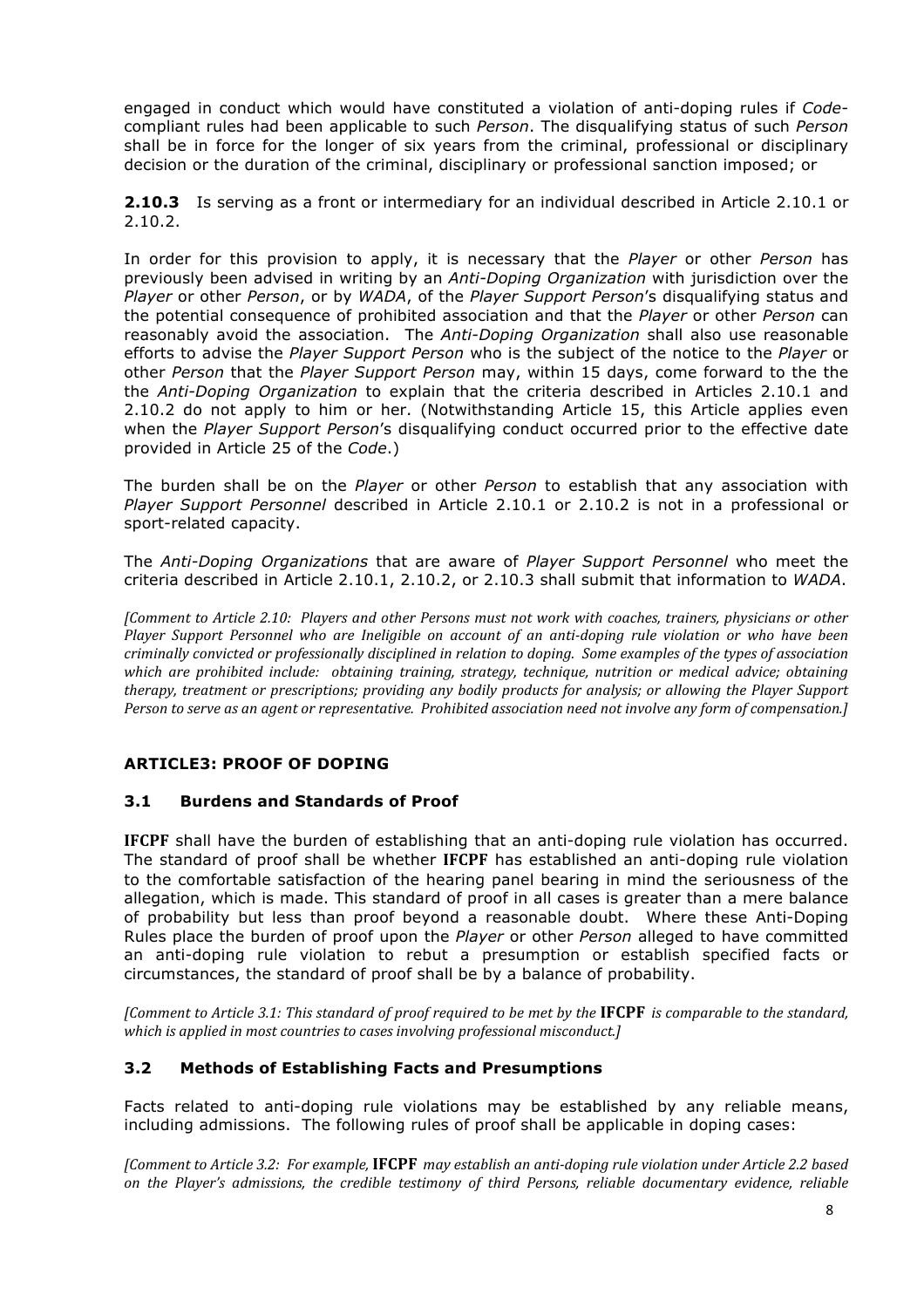*analytical data from either an A or B Sample as provided in the Comments to Article 2.2, or conclusions drawn from the profile of a series of the Player's blood or urine Samples, such as data from the Player Biological Passport.]*

**3.2.1** Analytical methods or decision limits approved by *WADA* after consultation within the relevant scientific community and which have been the subject of peer review are presumed to be scientifically valid. Any *Player* or other *Person* seeking to rebut this presumption of scientific validity shall, as a condition precedent to any such challenge, first notify *WADA* of the challenge and the basis of the challenge. CAS on its own initiative may also inform *WADA* of any such challenge. At *WADA*'s request, the *CAS* panel shall appoint an appropriate scientific expert to assist the panel in its evaluation of the challenge. Within 10 days of *WADA*'s receipt of such notice, and *WADA*'s receipt of the *CAS* file, *WADA* shall also have the right to intervene as a party, appear amicus curiae or otherwise provide evidence in such proceeding.

**3.2.2** *WADA*-accredited laboratories, and other laboratories approved by *WADA*, are presumed to have conducted *Sample* analysis and custodial procedures in accordance with the International Standard for Laboratories. The *Player* or other *Person* may rebut this presumption by establishing that a departure from the International Standard for Laboratories occurred, which could reasonably have caused the *Adverse Analytical Finding*. If the *Player* or other *Person* rebuts the preceding presumption by showing that a departure from the International Standard for Laboratories occurred which could reasonably have caused the *Adverse Analytical Finding*, then **IFCPF** shall have the burden to establish that such departure did not cause the *Adverse Analytical Finding.*

*[Comment to Article 3.2.2: The burden is on the Player or other Person to establish, by a balance of probability, a departure from the International Standard for Laboratories that could reasonably have caused the Adverse Analytical Finding. If the Player or other Person does so, the burden shifts to IFCPF to prove to the comfortable* satisfaction of the hearing panel that the departure did not cause the Adverse Analytical Finding.]

**3.2.3** Departures from any other International Standard or other anti-doping rule or policy set forth in the *Code* or these Anti-Doping Rules, which did not cause an Adverse Analytical Finding or other anti-doping rule violation, shall not invalidate such evidence or results. If the *Player* or other *Person* establishes a departure from another *International Standard* or other anti-doping rule or policy which could reasonably have caused an anti-doping rule violation based on an *Adverse Analytical Finding* or other anti-doping rule violation, then **IFCPF** shall have the burden to establish that such departure did not cause the *Adverse Analytical Finding* or the factual basis for the anti-doping rule violation.

**3.2.4** The facts established by a decision of a court or professional disciplinary tribunal of competent jurisdiction which is not the subject of a pending appeal shall be irrebuttable evidence against the *Player* or other *Person* to whom the decision pertained of those facts unless the *Player* or other *Person* establishes that the decision violated principles of natural justice.

**3.2.5** The Disciplinary Commission in a hearing on an anti-doping rule violation may draw an inference adverse to the *Player* or other *Person* who is asserted to have committed an anti-doping rule violation based on the *Player*'s or other *Person*'s refusal, after a request made in a reasonable time in advance of the hearing, to appear at the hearing (either in *Person* or telephonically as directed by the Disciplinary Commission) and to answer questions from the Disciplinary Commission or **IFCPF.**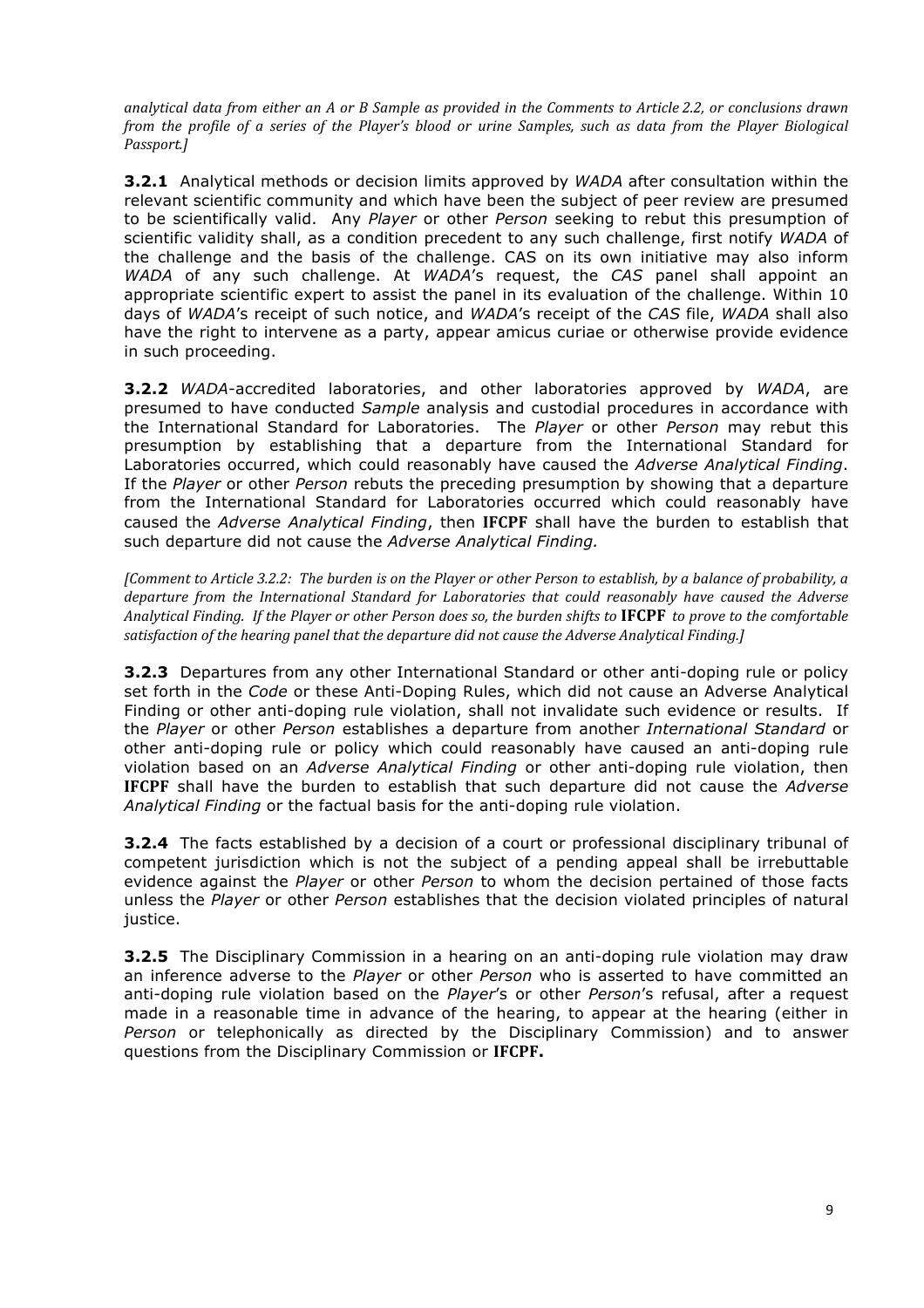# **ARTICLE 4: THE** *PROHIBITED* **LIST**

# **4.1 Incorporation of the** *Prohibited* **List**

These Anti-Doping Rules incorporate the *Prohibited List*, which is published and revised by WADA as, described in Article 4.1 of the *Code*.

# **4.2** *Prohibited Substances* **and** *Prohibited Methods* **Identified on the** *Prohibited List*

# **4.2.1** *Prohibited* Substances and *Prohibited* Methods

Unless provided otherwise in the *Prohibited List* and/or a revision, the *Prohibited List* and revisions shall go into effect under these Anti-Doping Rules three months after publication by *WADA*, without requiring any further action by **IFCPF.**

**4.2.2** All *Player*s and other *Person*s shall be bound by the *Prohibited* List, and any revisions thereto, from the date they go into effect, without further formality. It is the responsibility of all *Players* and other *Persons* to familiarize themselves with the most up-todate version of the *Prohibited List* and all revisions thereto.

# **4.2.3** *Specified Substance*s

For purposes of the application of Article 10, all *Prohibited Substances* shall be *Specified Substances* except substances in the classes of anabolic agents and hormones and those stimulants and hormone antagonists and modulators so identified on the *Prohibited List*. The category of *Specified Substances* shall not include *Prohibited Methods*.

*[Comment to Article 4.2.3: The Specified Substances identified in Article 4.2.3 should not in any way be considered less important or less dangerous than other doping substances. Rather, they are simply substances, which are more likely to have been consumed by a Player for a purpose other than the enhancement of sport performance.]* 

# **4.3** *WADA***'s Determination of the** *Prohibited List*

*WADA*'s determination of the *Prohibited Substances* and *Prohibited Methods* that will be included on the *Prohibited* List, the classification of substances into categories on the *Prohibited* List, and the classification of a substance as *Prohibited* at all times or *In-Competition* only, is final and shall not be subject to challenge by a Player or other *Person* based on an argument that the substance or method was not a masking agent or did not have the potential to enhance performance, represent a health risk or violate the spirit of sport.

# **4.4 Therapeutic Use Exemptions ("TUEs")**

**4.4.1** The presence of a *Prohibited Substance* or its *Metabolites* or *Markers*, and/or the *Use* or *Attempted Use*, *Possession* or *Administration* or *Attempted Administration* of a *Prohibited*  Substance or *Prohibited Method* shall not be considered an anti-doping rule violation if it is consistent with the provisions of a *TUE* granted in accordance with the International Standard for Therapeutic Use Exemptions.

**4.4.2** If an *International-Level Player* is using a *Prohibited Substance* or a *Prohibited Method* for therapeutic reasons:

4.4.2.1 Where the *Player* already has a *TUE* granted by his or her *National Anti-Doping Organization* for the substance or method in question, that *TUE* is not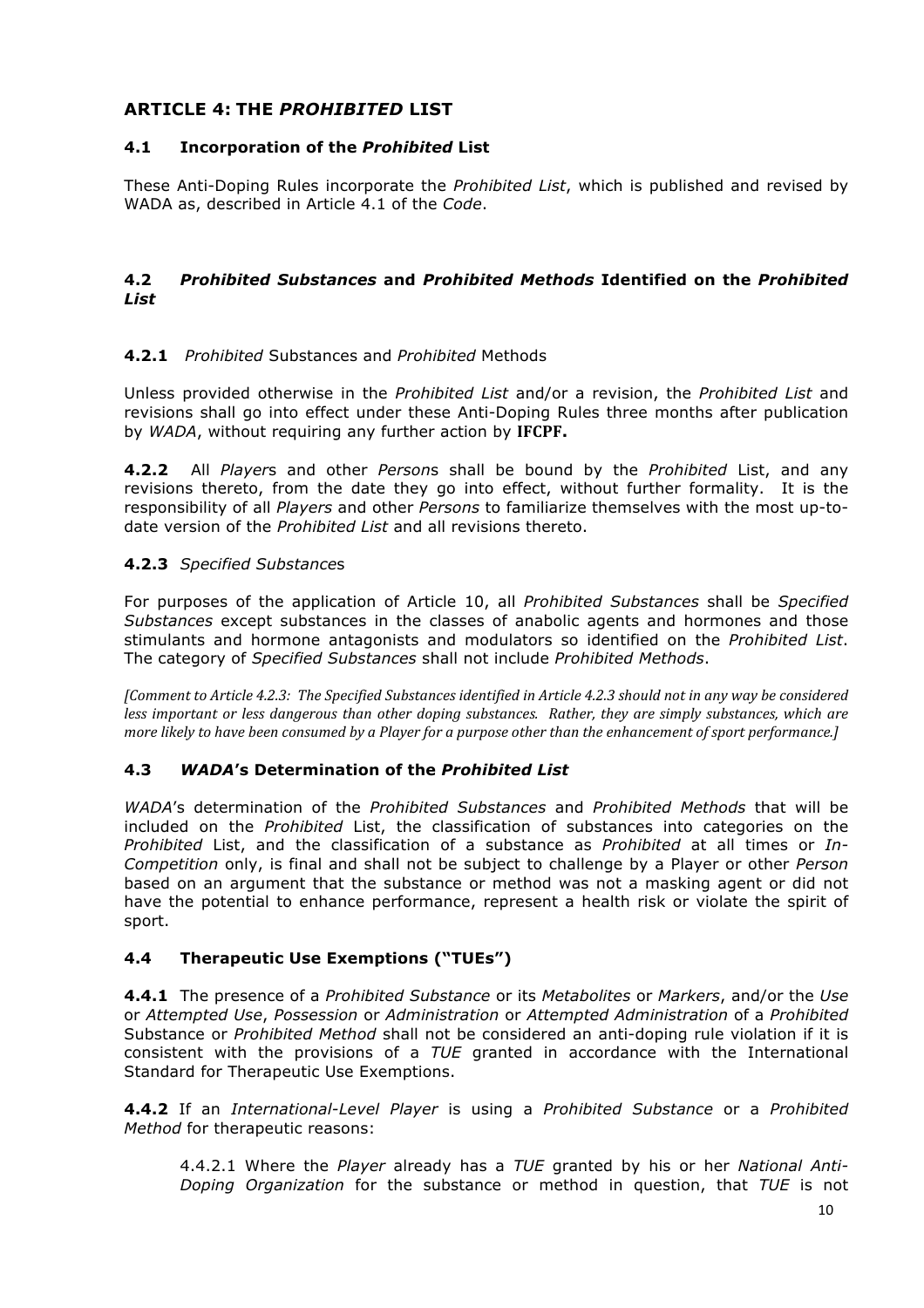automatically valid for international-level *Competition.* However, the *Player* may apply to **IFCPF** to recognize that *TUE*, in accordance with Article 7 of the International Standard for Therapeutic Use Exemptions*.* If that *TUE* meets the criteria set out in the International Standard for Therapeutic Use Exemptions, then **IFCPF** shall recognize it for purposes of international-level *Competition* as well. If **IFCPF** considers that the *TUE* does not meet those criteria and so refuses to recognize it, **IFCPF** shall notify the *Player* and his or her *National Anti-Doping Organization* promptly, with reasons. The *Player* and the *National Anti-Doping Organization* shall have 21 days from such notification to refer the matter to *WADA* for review in accordance with Article 4.4.6. If the matter is referred to *WADA* for review, the *TUE* granted by the *National Anti-Doping Organization* remains valid for national-level *Competition* and *Out-of-Competition Testing* (but is not valid for international-level *Competition*) pending *WADA*'s decision. If the matter is not referred to *WADA* for review, the *TUE* becomes invalid for any purpose when the 21 day review deadline expires.

*[Comment to Article 4.4.2.1: Further to Articles 5.6 and 7.1(a) of the International Standard for Therapeutic Use Exemptions,* **IFCPF** *may publish notice on its website [www.ifcpf.com] that it will automatically recognize TUE decisions (or categories of such decisions, e.g., as to particular substances or methods) made by National Anti-Doping Organizations. If a Player's TUE falls into a category of automatically recognized TUEs, then he/she does not need to apply to* **IFCPF** *for recognition of that TUE.*

*If* **IFCPF** *refuses to recognize a TUE granted by a National Anti-Doping Organization only because medical records or other information are missing that are needed to demonstrate satisfaction of the criteria in the International Standard for Therapeutic Use Exemptions, the matter should not be referred to WADA. Instead, the file should be completed and resubmitted to* **IFCPF.]**

4.4.2.2 If the *Player* does not already have a *TUE* granted by his/her *National Anti-Doping Organization* for the substance or method in question, the *Player* must apply directly to **IFCPF** for a *TUE* in accordance with the process set out in the International Standard for Therapeutic Use Exemptions [using the form posted on **IFCPF** website at [www.ifcpf.com]. If **IFCPF** denies the *Player*'s application, it must notify the *Player* promptly, with reasons. If **IFCPF** grants the *Player*'s application, it shall notify not only the *Player* but also his/her *National Anti-Doping Organization*. If the *National Anti-Doping Organization* considers that the *TUE* granted by **IFCPF** does not meet the criteria set out in the International Standard for Therapeutic Use Exemptions, it has 21 days from such notification to refer the matter to *WADA* for review in accordance with Article 4.4.6. If the *National Anti-Doping Organization* refers the matter to *WADA* for review, the *TUE* granted by **IFCPF** remains valid for international-level *Competition* and *Out-of-Competition Testing* (but is not valid for national-level *Competition*) pending *WADA*'s decision. If the *National Anti-Doping Organization* does not refer the matter to *WADA* for review, the *TUE* granted by **IFCPF** becomes valid for national-level *Competitio*n as well when the 21-day review deadline expires.

*[Comment to Article 4.4.2:* **IFCPF** *may agree with a National Anti-Doping Organization that the National Anti-Doping Organization will consider TUE applications on behalf of* **IFCPF***.]*

**4.4.3** If **IFCPF** chooses to test a Player who is not an *International-Level Player*, **IFCPF** shall recognize a *TUE* granted to that *Player* by his or her *National Anti-Doping Organization*. If **IFCPF** chooses to test a Player who is not an *International-Level* or a *National-Level Player*, **IFCPF** shall permit that *Player* to apply for a retroactive *TUE* for any *Prohibited Substance* or *Prohibited Method* that he/she is using for therapeutic reasons.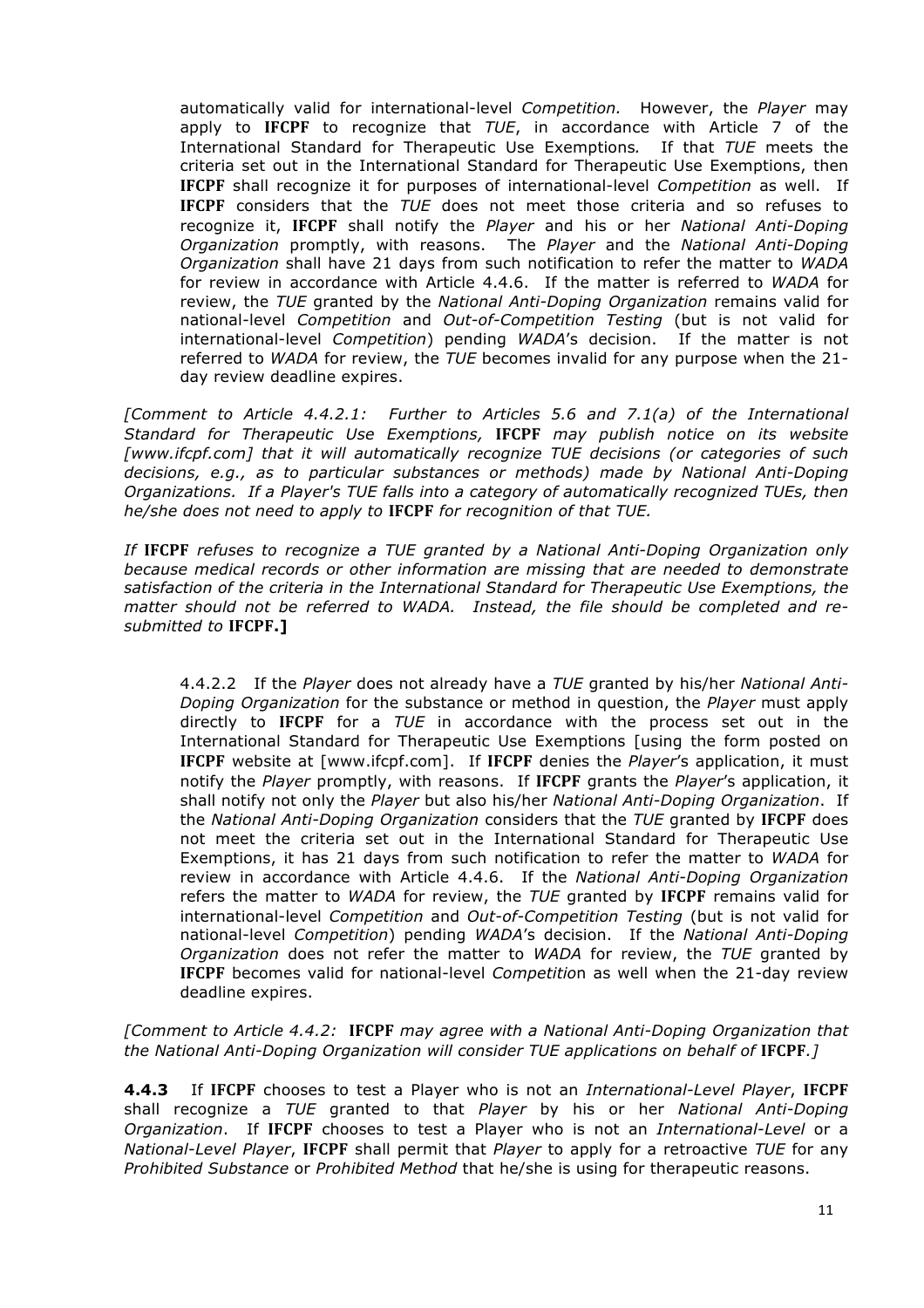# **4.4.4 Reviews and Appeals of** *TUE* **Decisions**

4.4.4.1 *WADA* shall review any decision by **IFCPF** not to recognize a *TUE* granted by the *National Anti-Doping Organization* that is referred *to WADA* by the *Player* or the *Player's National Anti-Doping Organization.* In addition, *WADA* shall review any decision by **IFCPF** to grant a *TUE* that is referred *to WADA* by the *Player's National Anti-Doping Organization*. *WADA* may review any other *TUE* decisions at any time, whether upon request by those affected or on its own initiative. If the *TUE* decision being reviewed meets the criteria set out in the International Standard for Therapeutic Use Exemptions, *WADA* will not interfere with it. If the *TUE* decision does not meet those criteria, *WADA* will reverse it.

4.4.4.2 Any *TUE* decision by **IFCPF** (or by a *National Anti-Doping Organization* where it has agreed to consider the application on behalf of **IFCPF**) that is not reviewed by *WADA*, or that is reviewed by *WADA* but is not reversed upon review, may be appealed by the *Player* and/or the *Player's National Anti-Doping Organization* exclusively to *CAS*, in accordance with Article 13.

**4.4.5** *WADA* may review **IFCPF**'s decisions on *TUEs* at any time, whether upon request by those affected or on its own initiative. If the *TUE* decision being reviewed meets the criteria set out in the International Standard for Therapeutic Use Exemptions, *WADA* will not interfere with it. If the *TUE* decision does not meet those criteria, *WADA* will reverse it.

**4.4.6** A failure to take action within a reasonable time on a properly submitted application for grant/recognition of a *TUE* or for review of a *TUE* decision shall be considered a denial of the application.

# **ARTICLE 5:** *TESTING AND INVESTIGATIONS*

# **5.1 Purpose of** *Testing* **and Investigations**

*Testing* and investigations shall only be undertaken for anti-doping purposes. They shall be conducted in conformity with the provisions of the International Standard for *Testing* and Investigations and the specific protocols of **IFCPF** supplementing that International Standard.

**5.1.1** *Testing* shall be undertaken to obtain analytical evidence as to the *Player*'s compliance (or non-compliance) with the strict prohibition on the presence/*Use* of a *Prohibited* **Substance** or *Prohibited Method*. Test distribution planning, *Testing*, post-*Testing* activity and all related activities shall be conducted by **IFCPF** in conformity with the International Standard for Testing and Investigations. **IFCPF** shall determine the number of finishing placement tests, random tests and target tests to be performed in accordance with the criteria established by the International Standard for Testing and Investigations. All provisions of the International Standard for Testing and Investigations shall apply automatically in respect of all such *Testing*.

**5.1.2** Investigations shall be undertaken:

**5.1.2.1** in relation to *Atypical Findings*, in accordance with Article 7.3, gathering intelligence or evidence (including, in particular, analytical evidence) in order to determine whether an anti-doping rule violation has occurred under Article 2.1 and/or Article 2.2; and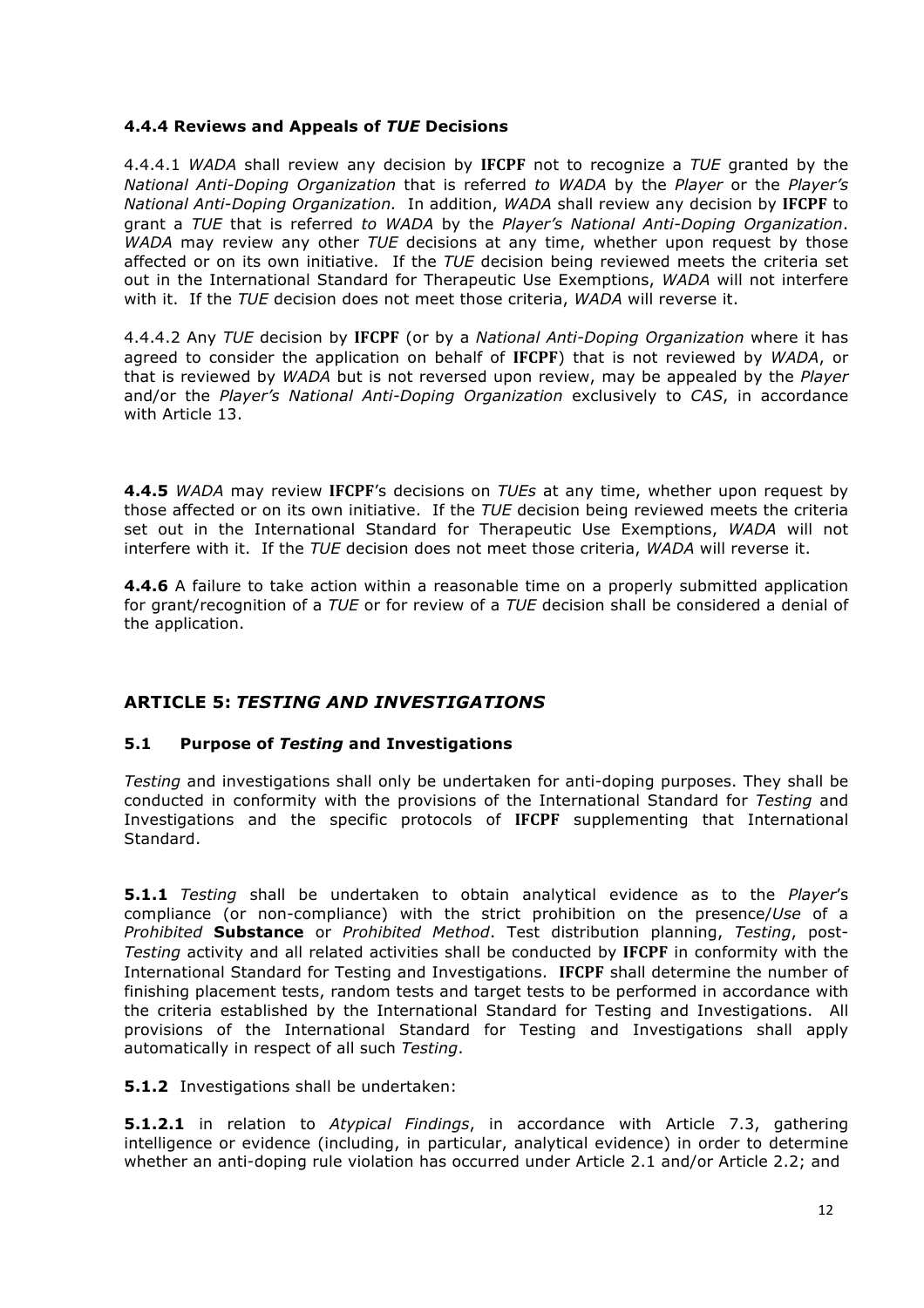**5.1.2.2** in relation to other indications of potential anti-doping rule violations, in accordance with Articles 7.4 and 7.5, gathering intelligence or evidence (including, in particular, nonanalytical evidence) in order to determine whether an anti-doping rule violation has occurred under any of Articles 2.2 to 2.10.

**5.1.3 IFCPF** may obtain, assess and process anti-doping intelligence from all available sources, to inform the development of an effective, intelligent and proportionate test distribution plan, to plan *Target Testing*, and/or to form the basis of an investigation into a possible anti-doping rule violation(s).

# **5.2 Authority to conduct** *Testing*

**5.2.1** Subject to the jurisdictional limitations for *Event Testing* set out in Article 5.3 of the *Code*, **IFCPF** shall have *In-Competition Testing* authority and *Out-of-Competition Testing*  authority over all *Players* specified in the Introduction to these Anti-Doping Rules (under the heading "Scope").

**5.2.2 IFCPF** may require any *Player* over whom it has *Testing* authority to provide a *Sample* at any time and at any place.

*[Comment to Article 5.2.2: Unless the Player has identified a 60-minute time-slot for Testing between the hours of 11pm and 6am, or has otherwise consented to Testing during that period, IFCPF will not test a Player during that period unless it has serious and specific suspicions that the Player may be engaged in doping. A challenge to whether* **IFCPF** *had sufficient suspicion for Testing in that period shall not be a defense to an anti-doping rule violation based on such test or attempted test.]* 

**5.2.3** *WADA* shall have *In-Competition* and *Out-of-Competition Testing* authority as set out in Article 20.7.8 of the *Code*.

**5.2.4** If **IFCPF** delegates or contracts any part of *Testing* to a *National Anti-Doping Organization* (directly or through a *National Federation*), that *National Anti-Doping Organization* may collect additional *Samples* or direct the laboratory to perform additional types of analysis at the *National Anti-Doping Organization*'s expense. If additional *Samples*  are collected or additional types of analysis are performed, **IFCPF** shall be notified.

# **5.3** *Event Testing*

5.3.1 Subject to Article 5.3.1 of the *Code*, **IFCPF** shall have exclusive authority to initiate and direct *Testing* at the Event Venue during the Event Period at *International Events* governed by its rules and for which it is the ruling body. In accordance with Article 5.3.1 of the *Code*, not only the **IFCPF** but also other *Anti-Doping Organizations* with *Testing* authority over *Players* participating at the *Event* may test such *Players* during the *Event* Period outside of the *Event Venue*s. Such *Testing* shall be coordinated with the **IFCPF**.

5.3.2 If an *Anti-Doping Organization* which would otherwise have *Testing* authority but is not responsible for initiating and directing *Testing* at an *Event* desires to conduct *Testing* of *Players* at the *Event Venues* during the *Event Period*, the *Anti-Doping Organization* shall first confer with **IFCPF** or any other international organization which is the ruling body of the *Event*) to obtain permission to conduct and coordinate such *Testing*. If the *Anti-Doping Organization* is not satisfied with the response from **IFCPF** (or any other international organization which is the ruling body of the *Event*), the *Anti-Doping Organization* may ask *WADA* for permission to conduct *Testing* and to determine how to coordinate such *Testing*, in accordance with the procedures set out in the International Standard for Testing and Investigations. *WADA* shall not grant approval for such *Testing* before consulting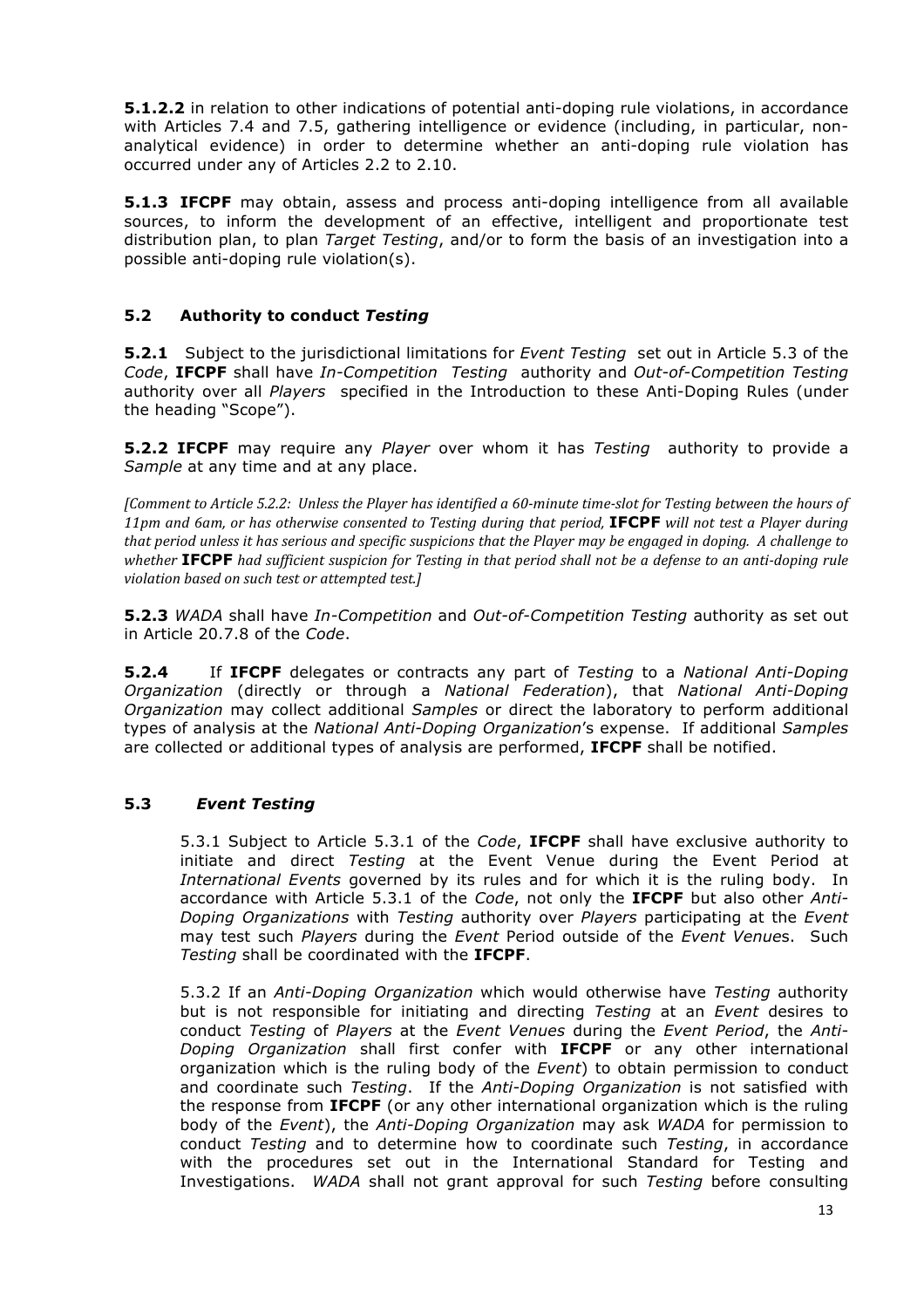with and informing **IFCPF** (or any other international organization which is the ruling body for the *Event*). *WADA*'s decision shall be final and not subject to appeal. Unless otherwise provided in the authorization to conduct *Testing*, such tests shall be considered *Out-of-Competition* tests*.* Results management for any such test shall be the responsibility of the *Anti-Doping Organization* initiating the test unless provided otherwise in the rules of the ruling body of the *Event*.

# **5.4 Test Distribution Planning**

Consistent with the International Standard for *Testing* and Investigations, and in coordination with other *Anti-Doping Organization*s conducting *Testing* on the same *Player*s, **IFCPF** shall develop and implement an effective, intelligent and proportionate test distribution plan that prioritizes appropriately between sports, disciplines, categories of *Players*, types of *Testing*, types of *Samples* collected, and types of *Sample* analysis, all in compliance with the requirements of the International Standard for Testing and Investigations. **IFCPF** shall provide *WADA* upon request with a copy of its test distribution plan.

# **5.5 Coordination of** *Testing*

Where reasonably feasible, *Testing* shall be coordinated through *ADAMS* or another system approved by *WADA* in order to maximize the effectiveness of the combined *Testing* effort and to avoid unnecessary repetitive *Testing.*

#### **5.6** *Player* **Whereabouts Information**

**5.6.1 IFCPF** shall identify a *Registered Testing Pool* of those *Players* who are required to comply with the whereabouts requirements of Annex I to the International Standard for Testing and Investigations, and shall make available through *ADAMS,* a list which identifies those *Player*s included in its *Registered Testing Pool* either by name or by clearly defined, specific criteria. **IFCPF** shall coordinate with *National Anti-Doping Organizations* the identification of such *Player*s and the collection of their whereabouts information. **IFCPF** shall review and update as necessary its criteria for including *Players* in its *Registered Testing Pool*, and shall revise the membership of its *Registered Testing Pool* from time to time as appropriate in accordance with the set criteria. *Players* shall be notified before they are included in a *Registered Testing Pool* and when they are removed from that pool. Each *Player* in the *Registered Testing Pool* shall do the following, in each case in accordance with Annex I to the International Standard for Testing and Investigations: (a) advise **IFCPF** of his/her whereabouts on a quarterly basis; (b) update that information as necessary so that it remains accurate and complete at all times; and (c) make him/herself available for *Testing* at such whereabouts.

**5.6.2** For purposes of Article 2.4, a Player*'s* failure to comply with the requirements of the International Standard for Testing and Investigations shall be deemed a filing failure or a missed test (as defined in the International Standard for Testing and Investigations) where the conditions set forth in the International Standard for Testing and Investigations for declaring a filing failure or missed test are met.

**5.6.3** A Player in **IFCPF**'s *Registered Testing Pool* shall continue to be subject to the obligation to comply with the whereabouts requirements of Annex I to the International Standard for Testing and Investigations unless and until (a) the *Player* gives written notice to **IFCPF** that he/she has retired or (b) **IFCPF** has informed him or her that he/she no longer satisfies the criteria for inclusion in **IFCPF** 's *Registered Testing Pool*.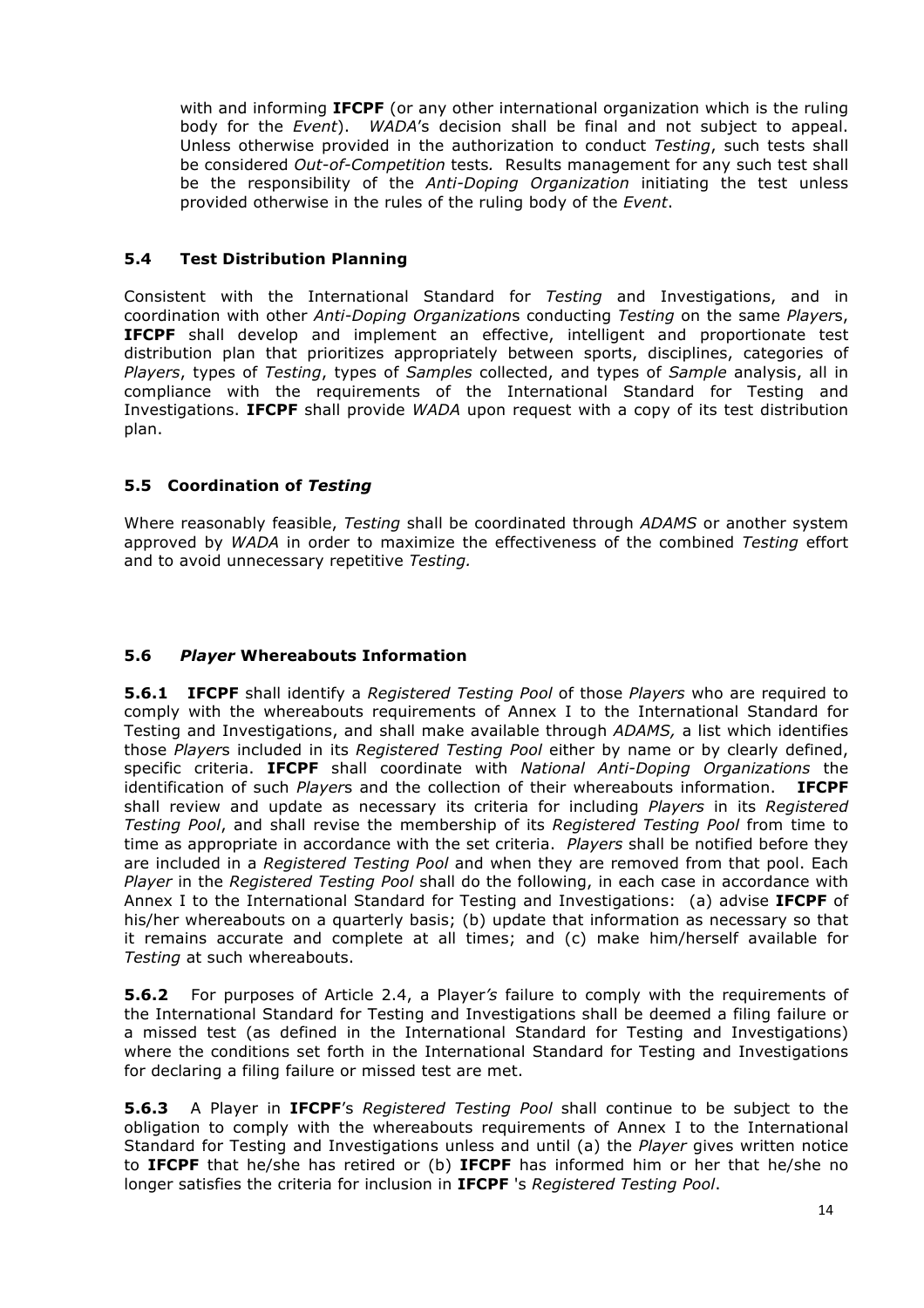**5.6.4** Whereabouts information relating to a Player shall be shared (through *ADAMS*) with *WADA* and other *Anti-Doping Organizations* having authority to test that *Player*, shall be maintained in strict confidence at all times, shall be used exclusively for the purposes set out in Article 5.6 of the *Code*, and shall be destroyed in accordance with the International Standard for the Protection of Privacy and Personal Information once it is no longer relevant for these purposes.

# **5.7 Retired** *Players* **Returning to** *Competition*

**5.7.1** A Player in **IFCPF**'s *Registered Testing Pool* who has given notice of retirement to **IFCPF** may not resume competing in *International Events* or *National Events* until he/she has given **IFCPF** written notice of his/her intent to resume competing and has made him/herself available for *Testing* for a period of six months before returning to *Competition*, including (if requested) complying with the whereabouts requirements of Annex I to the International Standard for Testing and Investigations. *WADA*, in consultation with **IFCPF** and the *Player's National Anti-Doping Organization*, may grant an exemption to the sixmonth written notice rule where the strict application of that rule would be manifestly unfair to a Player. This decision may be appealed under Article 13. Any competitive results obtained in violation of this Article 5.7.1 shall be *Disqualified*.

**5.7.2** If a Player retires from sport while subject to a period of *Ineligibility*, the *Player* shall not resume competing in *International Events* or *National Events* until the *Player* has given six months prior written notice (or notice equivalent to the period of *Ineligibility* remaining as of the date the *Player* retired, if that period was longer than six months) to **IFCPF** and to his/her *National Anti-Doping Organization* of his/her intent to resume competing and has made him/herself available for *Testing* for that notice period, including (if requested) complying with the whereabouts requirements of Annex I to the International Standard for Testing and Investigations.

**5.7.3** A Player who is not in **IFCPF**'s *Registered Testing Pool* who has given notice of retirement to **IFCPF** may not resume competing unless he/she notifies **IFCPF** and his/her *National Anti-Doping Organization* at least six months before he/she wishes to return to *Competition* and makes him/herself available for unannounced *Out-of-Competition Testing*, including (if requested) complying with the whereabouts requirements of Annex I to the International Standard for Testing and Investigations, during the period before actual return to *Competition*.

# **5.8 Independent Observer Program**

**IFCPF** and the organizing committees for **IFCPF**'s *Events*, as well as the *National Federations* and the organizing committees for *National Events* shall authorize and facilitate the *Independent Observer Program* at such *Events*.

# **ARTICLE 6: ANALYSIS OF** *SAMPLES*

*Samples* shall be analyzed in accordance with the following principles:

#### **6.1 Use of Accredited and Approved Laboratories**

For purposes of Article 2.1, *Samples* shall be analyzed only in laboratories accredited or otherwise approved by *WADA*. The choice of the *WADA*-accredited or *WADA*-approved laboratory used for the *Sample* analysis under these Anti-Doping Rules shall be determined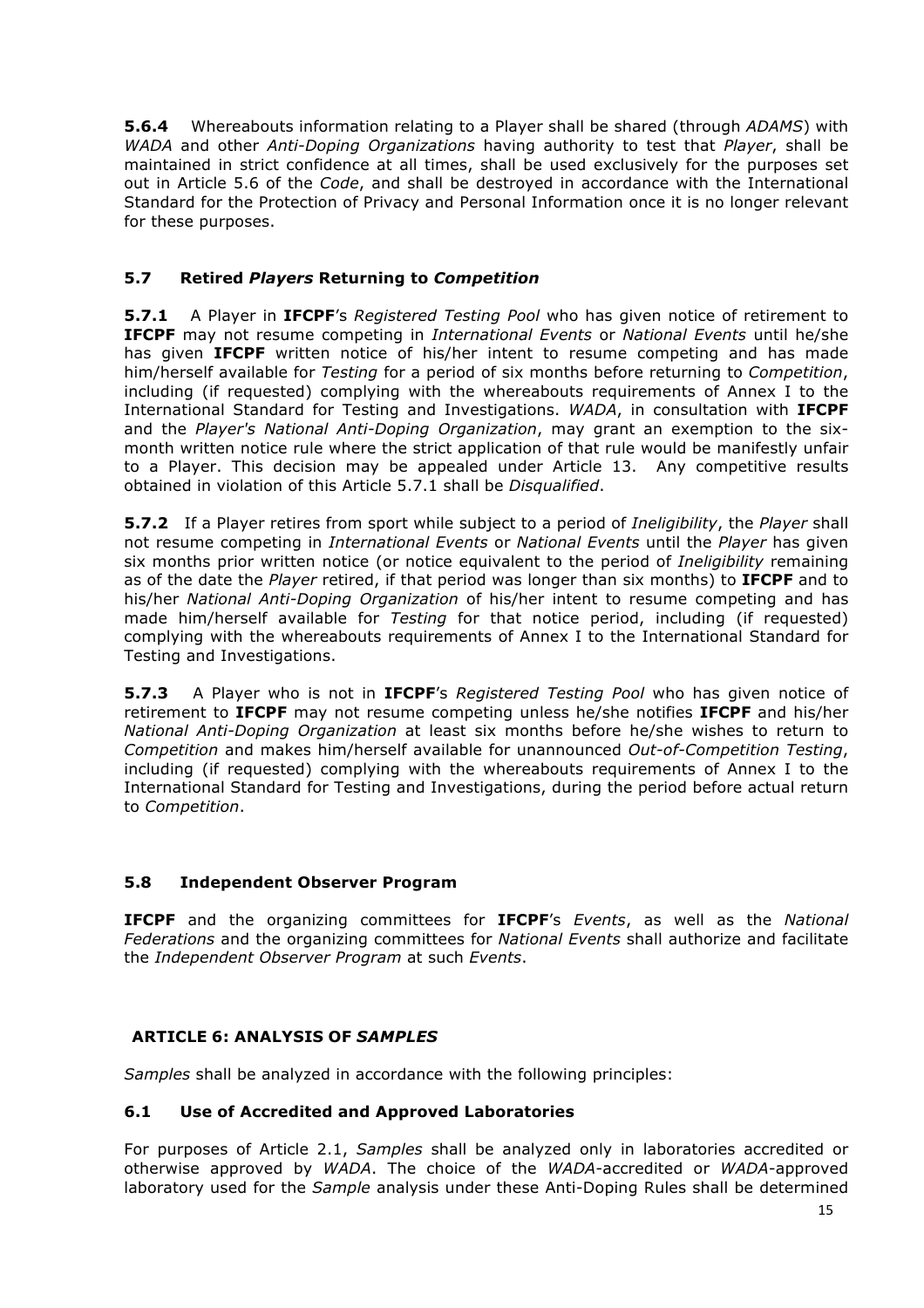#### exclusively by **IFCPF**.

*[Comment to Article 6.1: Violations of Article 2.1 may be established only by Sample analysis performed by a laboratory accredited or otherwise approved by WADA. Violations of other Articles may be established using* analytical results from other laboratories so long as the results are reliable.]

# **6.2 Purpose of Analysis of Samples**

**6.2.1** *Samples* shall be analyzed to detect *Prohibited Substances* and *Prohibited Methods* and other substances as may be directed by *WADA* pursuant to the Monitoring Program described in Article 4.5 of the *Code*; or to assist **IFCPF** in profiling relevant parameters in a Player's urine, blood or other matrix, including DNA or genomic profiling; or for any other legitimate anti-doping purpose. *Samples* may be collected and stored for future analysis.

*[Comment to Article 6.2.1: For example, relevant profile information could be used to direct Target Testing or to support an anti-doping rule violation proceeding under Article 2.2, or both.]* 

**6.2.2 IFCPF** shall ask laboratories to analyze *Samples* in conformity with Article 6.4 of the *Code* and Article 4.7 of the International Standard for Testing and Investigations.

# **6.3 Research on Samples**

No *Sample* may be used for research without the *Player*'s written consent. *Samples* used for purposes other than Article 6.2 shall have any means of identification removed such that they cannot be traced back to a particular *Player*.

# **6.4 Standards for** *Sample* **Analysis and Reporting**

Laboratories shall analyze Samples and report results in conformity with the International Standard for Laboratories. To ensure effective *Testing,* the Technical Document referenced at Article 5.4.1 of the *Code* will establish risk assessment-based *Sample* analysis menus appropriate for particular sports and sport disciplines, and laboratories shall analyze Samples in conformity with those menus, except as follows:

**6.4.1 IFCPF** may request that laboratories analyze its *Samples* using more extensive menus than those described in the Technical Document.

**6.4.2 IFCPF** may request that laboratories analyze its *Samples* using less extensive menus than those described in the Technical Document only if it has satisfied *WADA* that, because of the particular circumstances of the country or sport, as set out in its test distribution plan, less extensive analysis would be appropriate.

**6.4.3** As provided in the International Standard for Laboratories, laboratories at their own initiative and expense may analyze *Samples* for *Prohibited Substances* or *Prohibited Methods* not included on the *Sample* analysis menu described in the Technical Document or specified by the *Testing* authority. Results from any such analysis shall be reported and have the same validity and consequence as any other analytical result.

*[Comment to Article 6.4: The objective of this Article is to extend the principle of "intelligent Testing" to the* Sample analysis menu so as to most effectively and efficiently detect doping. It is recognized that the resources *available to fight doping are limited and that increasing the Sample analysis menu may, in some sports and countries, reduce the number of Samples which can be analyzed.]* 

# **6.5 Further Analysis of** *Samples*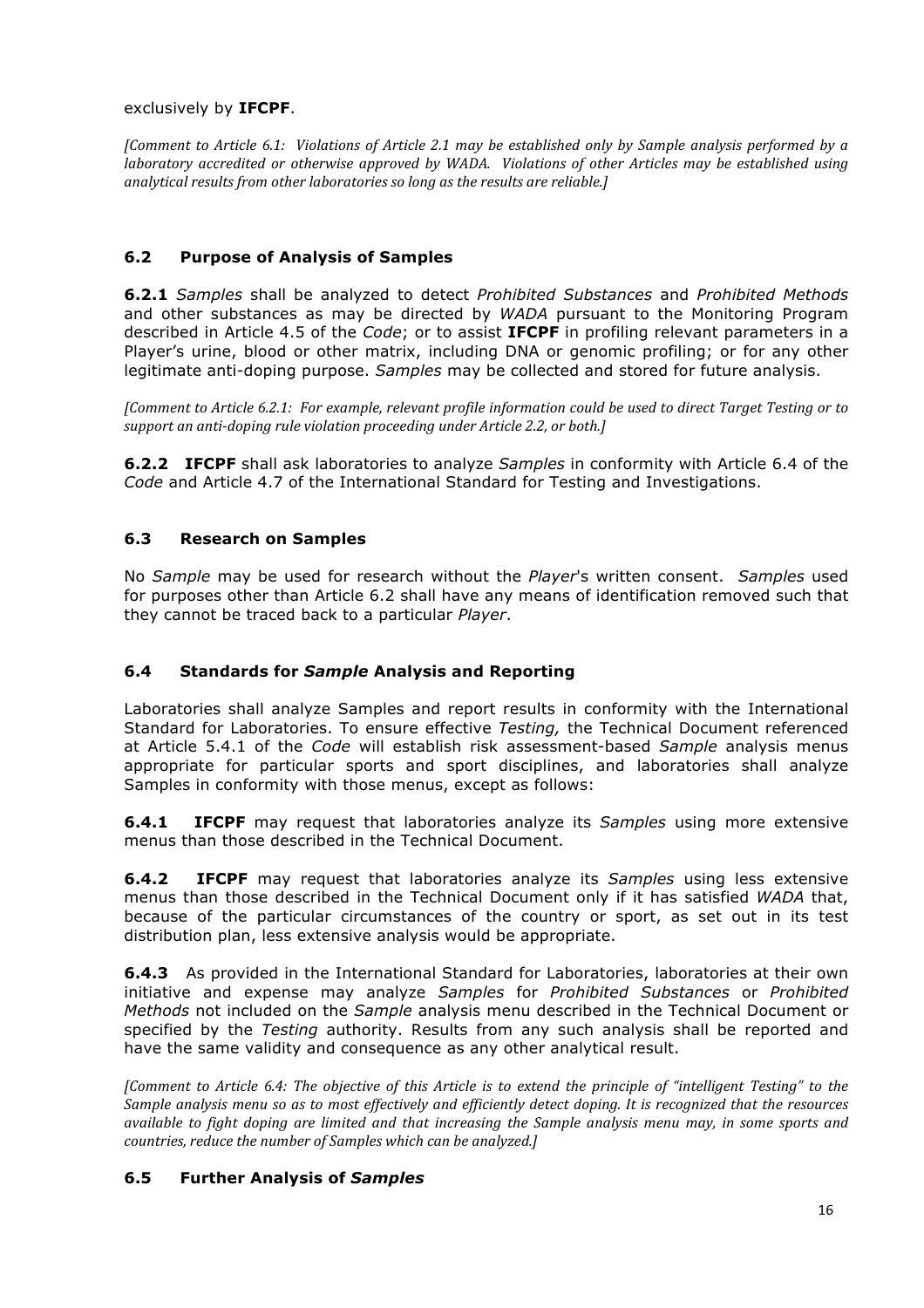Any *Sample* may be stored and subsequently subjected to further analysis for the purposes set out in Article 6.2.1: (a) by *WADA* at any time; and/or (b) by **IFCPF** at any time before both the A and B *Sample* analytical results (or A *Sample* result where B *Sample* analysis has been waived or will not be performed) have been communicated by **IFCPF** to the *Player* as the asserted basis for an Article 2.1 anti-doping rule violation. Such further analysis of *Samples* shall conform with the requirements of the International Standard for Laboratories and the International Standard for Testing and Investigations.

# **ARTICLE 7: RESULTS MANAGEMENT**

# **7.1 Responsibility for Conducting Results Management**

**7.1.1** The circumstances in which **IFCPF** shall take responsibility for conducting results management in respect of anti-doping rule violations involving *Players* and other *Persons*  under its jurisdiction shall be determined by reference to and in accordance with Article 7 of the *Code*.

7.1.1.1 The **IFCPF** Executive shall appoint a Doping Review Panel consisting of a Chair and two other members with experience in anti-doping. Each panel member shall serve a term of four years. When a potential violation is referred to the Doping Review Panel by **IFCPF**, the Chair of the Doping Review Panel shall appoint one or more members of the Panel (which may include the Chair) to conduct the review discussed in this Article 7.]

# **7.2 Review of** *Adverse Analytical Finding* **s from Tests Initiated by IFCPF.**

Results management in respect of the results of tests initiated by **IFCPF** (including any tests performed by *WADA* pursuant to agreement with the **IFCPF**) shall proceed as follows:

**7.2.1** The results from all analyses must be sent to the **IFCPF** in encoded form, in a report signed by an authorized representative of the laboratory. All communication must be conducted confidentially and in conformity with *ADAMS*.

**7.2.2** Upon receipt of an *Adverse Analytical Finding*, **IFCPF** shall conduct a review to determine whether: (a) an applicable TUE has been granted or will be granted as provided in the International Standard for Therapeutic Use Exemptions, or (b) there is any apparent departure from the International Standard for *Testing* and Investigations or International Standard for Laboratories that caused the *Adverse Analytical Finding*.

**7.2.3** If the review of an *Adverse Analytical Finding* under Article 7.2.2 reveals an applicable *TUE* or departure from the International Standard for *Testing* and Investigations or the International Standard for Laboratories that caused the *Adverse Analytical Finding*, the entire test shall be considered negative and the *Player*, the *Player*'s *National Anti-Doping Organization*, the *Player*'s International Federation and *WADA* shall be so informed.

# **7.3 Notification After Review Regarding** *Adverse Analytical Findings*

**7.3.1** If the review of an *Adverse Analytical Finding* under Article 7.2.2 does not reveal an applicable *TUE* or entitlement to a *TUE* as provided in the International Standard for Therapeutic Use Exemptions, or departure from the International Standard for *Testing* and Investigations or the International Standard for Laboratories that caused the *Adverse Analytical Finding*, **IFCPF** shall promptly notify the *Player*, and simultaneously the *Player*'s *National Anti-Doping Organization*, the *Player*'s International Federation and *WADA*, in the manner set out in Article 14.1, of: (a) the *Adverse Analytical Finding*; (b) the anti-doping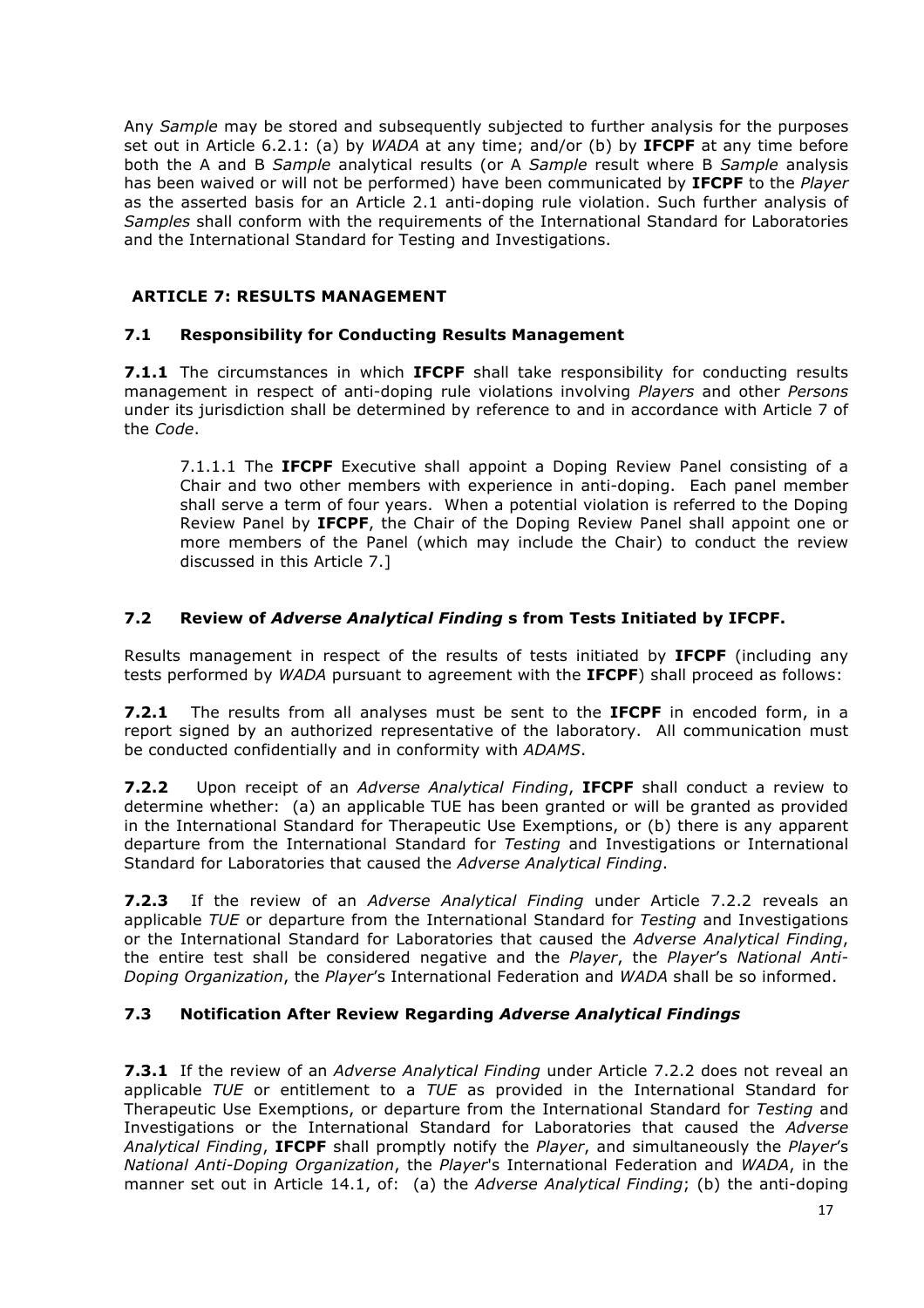rule violated; (c) the *Player*'s right to promptly request the analysis of the B *Sample* or, failing such request, that the B *Sample* analysis may be deemed waived; (d) the scheduled date, time and place for the B *Sample* analysis if the *Player* or **IFCPF** chooses to request an analysis of the B Sample; (e) the opportunity for the *Player* and/or the *Player*'s representative to attend the B *Sample* opening and analysis in accordance with the International Standard for Laboratories if such analysis is requested; and (f) the *Player*'s right to request copies of the A and B *Sample* laboratory documentation package which includes information as required by the International Standard for Laboratories. If **IFCPF** decides not to bring forward the *Adverse Analytical Finding* as an anti-doping rule violation, it shall so notify the *Player*, the *Player*'s *National Anti-Doping Organization* and *WADA*.

**7.3.2** Where requested by the *Player* or **IFCPF**, arrangements shall be made to analyze the B *Sample* in accordance with the International Standard for Laboratories. A Player may accept the A *Sample* analytical results by waiving the requirement for B *Sample* analysis. **IFCPF** may nonetheless elect to proceed with the B *Sample* analysis.

**7.3.3** The *Player* and/or his representative shall be allowed to be present at the analysis of the B Sample. Also, a representative of **IFCPF**, as well as a representative of the *Player*'s National Federation, shall be allowed to be present.

**7.3.4** If the B *Sample* analysis does not confirm the A *Sample* analysis, then (unless **IFCPF** takes the case forward as an anti-doping rule violation under Article 2.2) the entire test shall be considered negative and the *Player*, the *Player*'s National *Anti-Doping Organization*, the *Player*'s International Federation and *WADA* shall be so informed.

**7.3.5** If the B *Sample* analysis confirms the A *Sample* analysis, the findings shall be reported to the *Player*, the *Player*'s *National Anti-Doping Organization*, the *Player*'s International Federation and to *WADA*.

# **7.4 Review of** *Atypical Finding***s**

**7.4.1** As provided in the International Standard for Laboratories, in some circumstances, laboratories are directed to report the presence of *Prohibited* Substances, which may also be produced endogenously, as *Atypical Findings*, i.e., as findings that are subject to further investigation.

**7.4.2** Upon receipt of an *Atypical Finding*, **IFCPF** shall conduct a review to determine whether: (a) an applicable *TUE* has been granted or will be granted as provided in the International Standard for Therapeutic Use Exemptions, or (b) there is any apparent departure from the International Standard for Testing and Investigations or International Standard for Laboratories that caused the *Atypical Finding*.

**7.4.3** If the review of an *Atypical Finding* under Article 7.4.2 reveals an applicable *TUE* or a departure from the International Standard for *Testing* and Investigations or the International Standard for Laboratories that caused the *Atypical Finding*, the entire test shall be considered negative and the *Player*, the *Player*'s *National Anti-Doping Organization*, the *Player*'s International Federation and *WADA* shall be so informed.

**7. 4.4** If that review does not reveal an applicable *TUE* or a departure from the International Standard for Testing and Investigations or the International Standard for Laboratories that caused the *Atypical Finding*, **IFCPF** shall conduct the required investigation or cause it to be conducted. After the investigation is completed, either the *Atypical Finding* will be brought forward as an *Adverse Analytical Finding,* in accordance with Article 7.3.1, or else the *Player*, the *Player*'s *National Anti-Doping Organization*, the *Player*'s International Federation and *WADA* shall be notified that the *Atypical Finding* will not be brought forward as an *Adverse Analytical Finding*.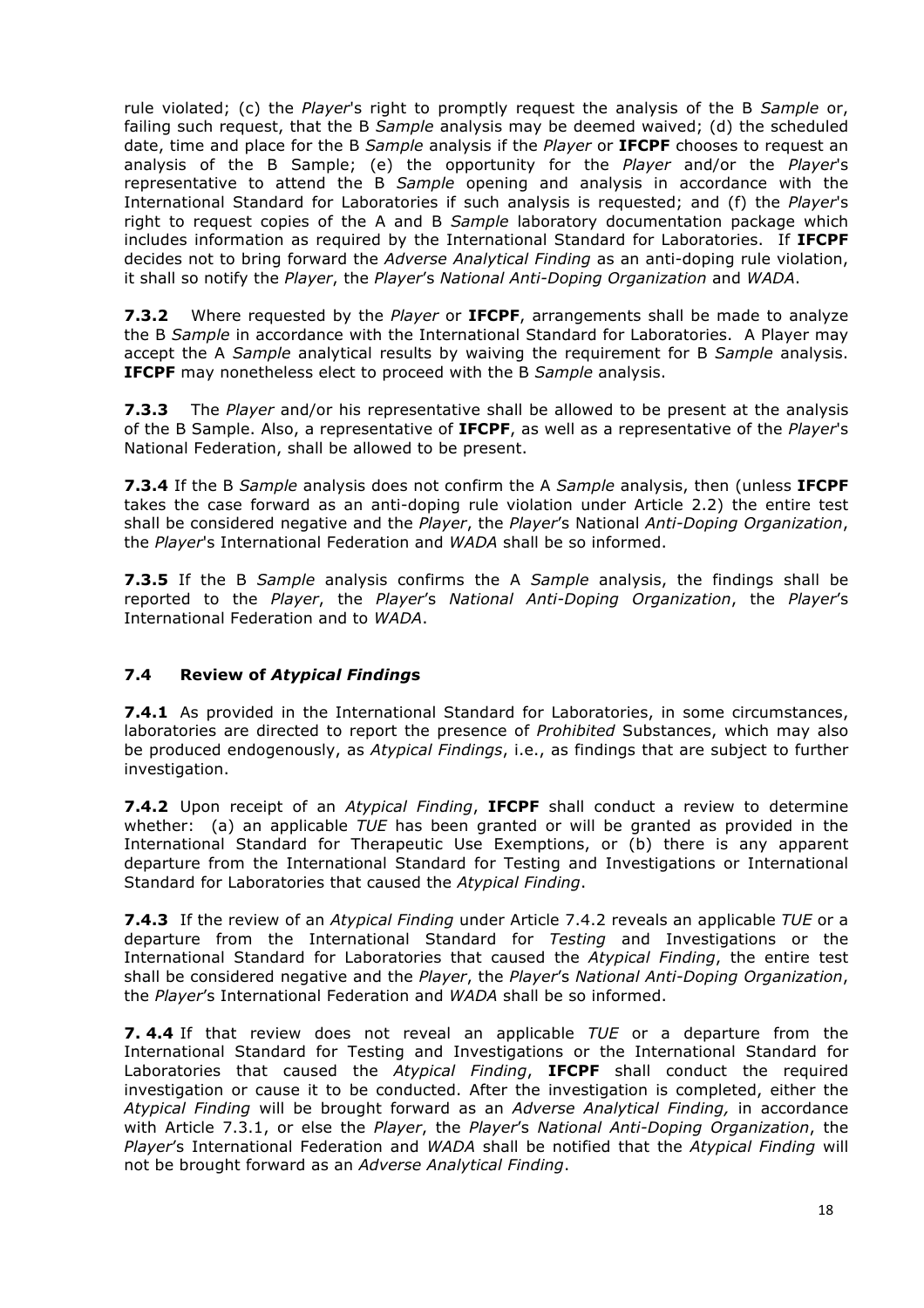**7.4.5 IFCPF** will not provide notice of an *Atypical Finding* until it has completed its investigation and has decided whether it will bring the *Atypical Finding* forward as an *Adverse Analytical Finding* unless one of the following circumstances exists:

**7.3.5.1** If **IFCPF** determines the B *Sample* should be analyzed prior to the conclusion of its investigation, it may conduct the B *Sample* analysis after notifying the *Player*, with such notice to include a description of the *Atypical Finding* and the information described in Article 7.2.4(d) - (f).

**7.3.5.2** If **IFCPF** is asked (a) by a *Major Event Organization* shortly before one of its *Event*s, or (b) by a sport organization responsible for meeting an imminent deadline for selecting team members for an *International Event* or *National Event*, to disclose whether any *Player* identified on a list provided by the *Major Event Organization* or sport organization has a pending *Atypical Finding*, **IFCPF** shall so advise the other *Major Event Organization* or sports organization after first providing notice of the *Atypical Finding* to the *Player*.

# **7.4 Review of Whereabouts Failures**

**IFCPF** shall review potential filing failures and missed tests, as defined in the International Standard for Testing and Investigations, in respect of *Players* who file their whereabouts information with **IFCPF**, in accordance with Annex I to the International Standard for Testing and Investigations. At such time as **IFCPF** is satisfied that an Article 2.4 antidoping rule violation has occurred, it shall promptly give the *Player* (and simultaneously the *Player's National Anti-Doping Organization* and *WADA*) notice that it is asserting a violation of Article 2.4 and the basis of that assertion.

# **7.5 Review of Other Anti-Doping Rule Violations Not Covered by Articles 7.2 – 7.4**

**IFCPF** shall conduct any follow-up investigation required into a possible anti-doping rule violation not covered by Articles 7.2 to 7.4. At such time as **IFCPF** is satisfied that an antidoping rule violation has occurred, it shall promptly give the *Player* or other *Person* (and simultaneously the *Player*'s or other *Person*'s *National Anti-Doping Organization*, the *Player*'s International Federation and *WADA*) notice of the anti-doping rule violation asserted, and the basis of that assertion.

# **7.6 Identification of Prior Anti-Doping Rule Violations**

Before giving a Player or other *Person* notice of an asserted anti-doping rule violation as provided above, **IFCPF** shall refer to *ADAMS* and contact *WADA* and other relevant *Anti-Doping Organizations* to determine whether any prior anti-doping rule violation exists.

# **7.7** *Provisional Suspensions*

**7.7.1** Mandatory *Provisional Suspension* : If analysis of an A *Sample* has resulted in an *Adverse Analytical Finding* for a *Prohibited Substance* that is not a *Specified Substance*, or for a *Prohibited Method*, and a review in accordance with Article 7.2.2 does not reveal an applicable *TUE* or departure from the International Standard for Testing and Investigations or the International Standard for Laboratories that caused the *Adverse Analytical Finding*, a *Provisional Suspension* shall be imposed upon or promptly after the notification described in Article  $7.3.1.$ 

**7.7.2** Optional *Provisional Suspension:* In case of an *Adverse Analytical Finding* for a *Specified Substance,* or in the case of any other anti-doping rule violations not covered by Article 7.7.1, **IFCPF** may impose a *Provisional Suspension* on the *Player* or other *Person*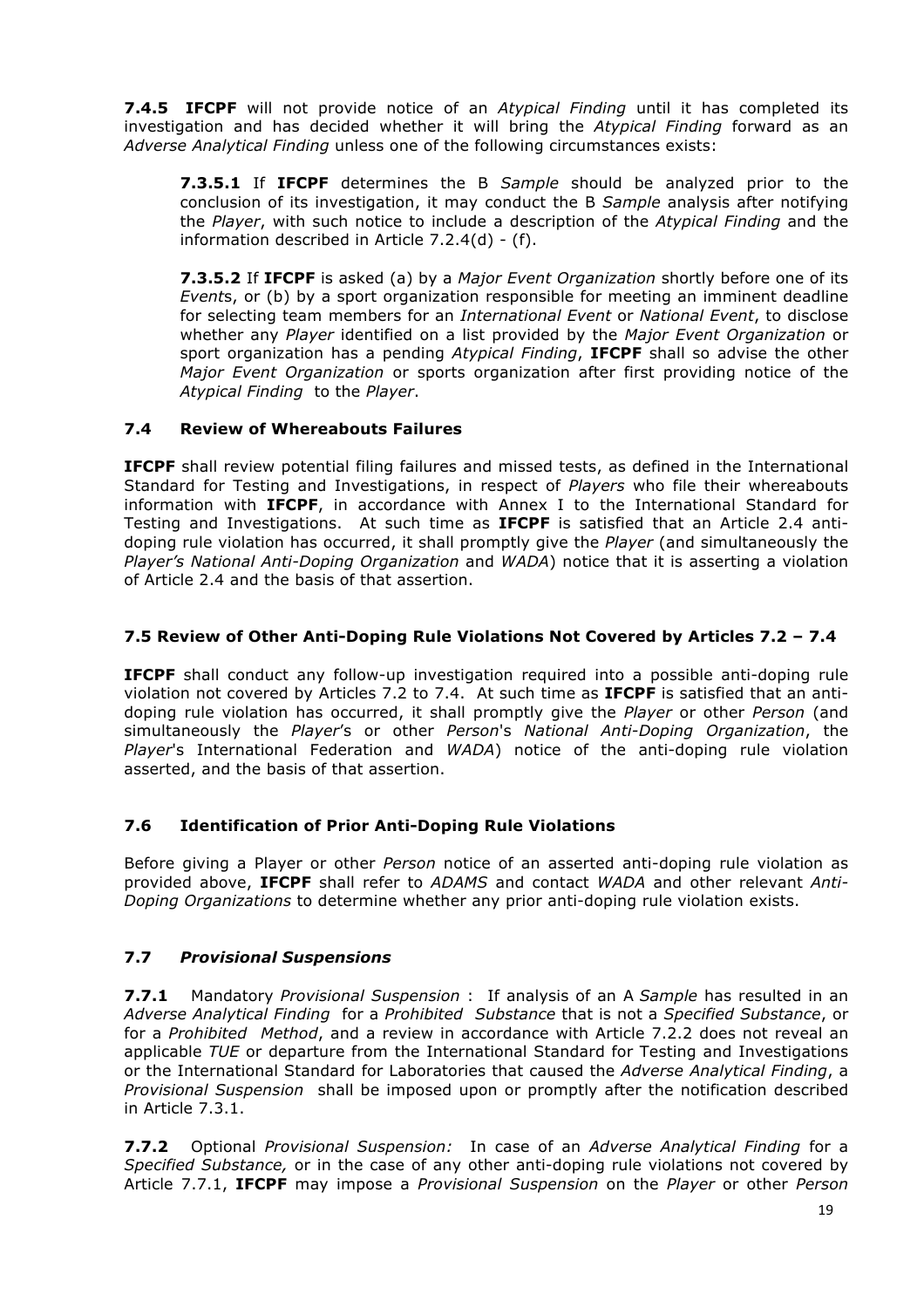against whom the anti-doping rule violation is asserted at any time after the review and notification described in Articles 7.2-7.5 and prior to the final hearing as described in Article 8.

**7.7.3** Where a *Provisional Suspension* is imposed, whether pursuant to Article 7.7.1 or Article 7.7.2, unless the *Player* or other *Person* shall be given either: (a) an opportunity for a *Provisional Hearing* either before or on a timely basis after imposition of the *Provisional Suspension*; or (b) an opportunity for an expedited final hearing in accordance with Article 8 on a timely basis after imposition of the *Provisional Suspension.* Furthermore, the *Player* or other *Person* has a right to appeal from the *Provisional Suspension* in accordance with Article 13.2 (save as set out in Article 7.6.3.1).

**7.7.3.1** The *Provisional Suspension* may be lifted if the *Player* demonstrates to the hearing panel that the violation is likely to have involved a Contaminated Product. A hearing panel's decision not to lift a mandatory *Provisional Suspension* on account of the *Player*'s assertion regarding a Contaminated Product shall not be appealable.

7.7.3.2 The *Provisional Suspension* shall be imposed (or shall not be lifted) unless the *Player* or other *Person* establishes that: (a) the assertion of an anti-doping rule violation has no reasonable prospect of being upheld, e.g., because of a patent flaw in the case against the *Player* or other *Person*; or (b) the *Player* or other *Person* has a strong arguable case that he/she bears *No Fault or Negligence* for the anti-doping rule violation(s) asserted, so that any period of Ineligibility that might otherwise be imposed for such a violation is likely to be completely eliminated by application of Article 10.4 of the *Code*; or (c) some other facts exist that make it clearly unfair, in all of the circumstances, to impose a *Provisional Suspension* prior to a final hearing in accordance with Article 8. This ground is to be construed narrowly, and applied only in truly exceptional circumstances. For example, the fact that the *Provisional Suspension* would prevent the Player or other Person participating in a particular *Competition* or *Event* shall not qualify as exceptional circumstances for these purposes.

**7.7.4** If a *Provisional Suspension* is imposed based on an A *Sample Adverse Analytical Finding* and subsequent analysis of the B *Sample* does not confirm the A *Sample* analysis, then the *Player* shall not be subject to any further *Provisional Suspension* on account of a violation of Article 2.1. In circumstances where the *Player* (or the *Player*'s team) has been removed from a *Competition* based on a violation of Article 2.1 and the subsequent B *Sample* analysis does not confirm the A *Sample* finding, then if it is still possible for the *Player* or team to be reinserted without otherwise affecting the *Competition*, the *Player* or team may continue to take part in the *Competition.* In addition, the *Player* or team may thereafter take part in other *Competition* s in the same *Event*.

**7.7.5** In all cases where a Player or other *Person* has been notified of an anti-doping rule violation but a *Provisional Suspension* has not been imposed on him or her, the *Player* or other *Person* shall be offered the opportunity to accept a *Provisional Suspension* voluntarily pending the resolution of the matter.

*[Comment to Article 7.6: Players and other Persons shall receive credit for a Provisional Suspension against any period of Ineligibility, which is ultimately imposed.]* 

# **7.8 Resolution Without a Hearing**

**7.8.1** A Player or other *Person* against whom an anti-doping rule violation is asserted may admit that violation at any time, waive a hearing, and accept the *Consequences*that are mandated by these Anti-Doping Rules or (where some discretion as to *Consequences*exists under these Anti-Doping Rules) that have been offered by **IFCPF**.

**7.8.2** Alternatively, if the *Player* or other *Person* against whom an anti-doping rule violation is asserted fails to dispute that assertion within the deadline specified in the notice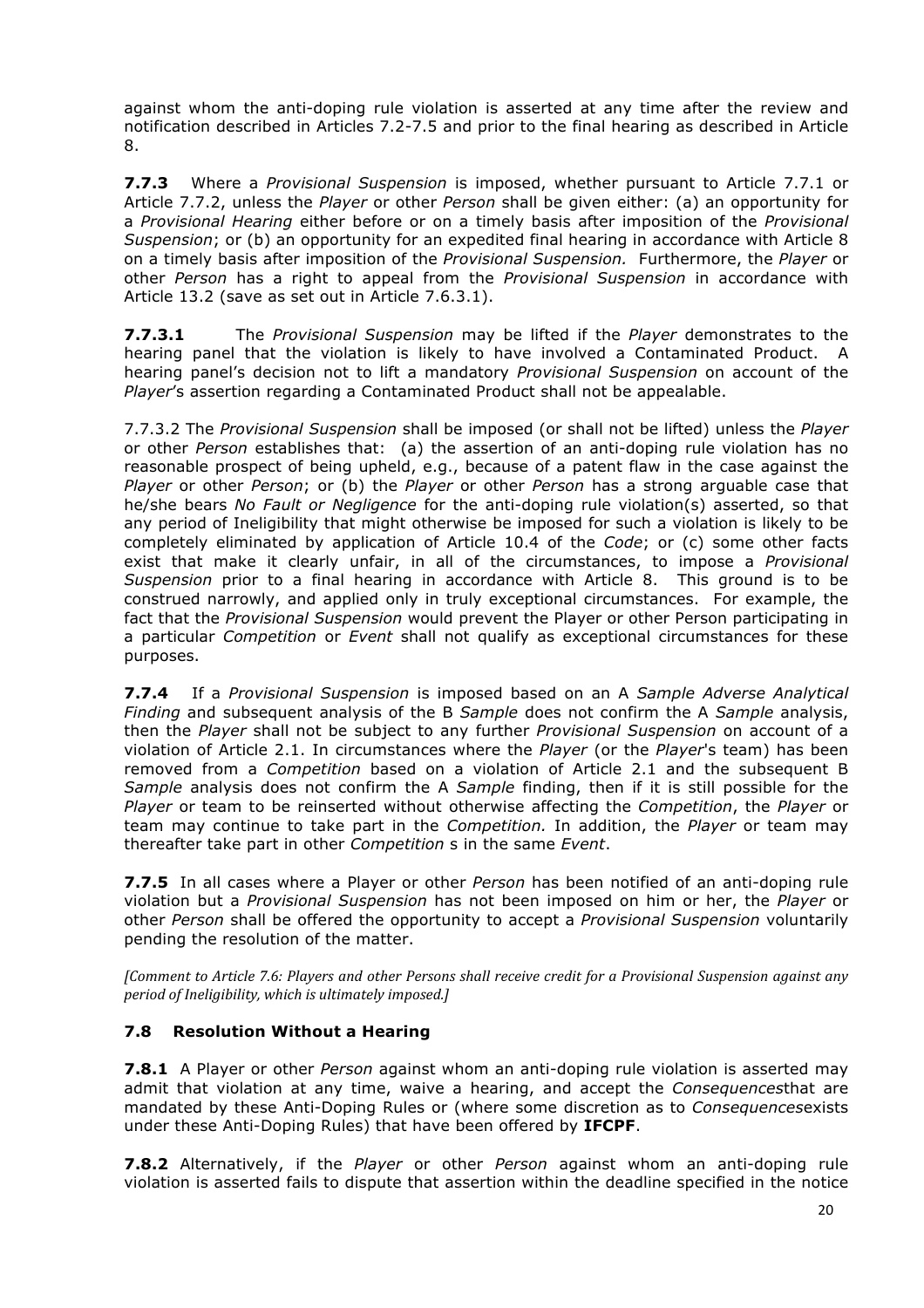sent by the **IFCPF** asserting the violation, then he/she shall be deemed to have admitted the violation, to have waived a hearing, and to have accepted the *Consequences*that are mandated by these Anti-Doping Rules or (where some discretion as to *Consequences*under these Anti-Doping Rules) that have been offered by the **IFCPF**.

**7.8.3** In cases where Article 7.8.1 or Article 7.8.2 applies, a hearing before a hearing panel shall not be required. Instead **IFCPF** shall promptly issue a written decision confirming the commission of the anti-doping rule violation and the *Consequences*imposed as a result. **IFCPF** shall send copies of that decision to other *Anti-Doping Organization*s with a right to appeal under Article 13.2.2, and shall Publicly Disclose that decision in accordance with Article 14.3.2.

# **7.9 Notification of Results Management Decisions**

In all cases where the **IFCPF** has asserted the commission of an anti-doping rule violation, withdrawn the assertion of an anti-doping rule violation, imposed a *Provisional Suspension,* or agreed with a Player or other *Person* on the imposition of *Consequences*without a hearing, **IFCPF** shall give notice thereof in accordance with Article 14.2.1 to other *Anti-Doping Organization*s with a right to appeal under Article 13.2.2.

# **7.9 Retirement from Sport**

If a Player or other *Person* retires while **IFCPF** is conducting the results management process, **IFCPF** retains jurisdiction to complete its results management process. If a Player or other *Person* retires before any results management process has begun, and **IFCPF** would have had results management authority over the *Player* or other *Person* at the time the *Player* or other *Person* committed an anti-doping rule violation, **IFCPF** has authority to conduct results management in respect of that anti-doping rule violation.

*[Comment to Article 7.9: Conduct by a Player or other Person before the Player or other Person was subject to the jurisdiction of any Anti-Doping Organization would not constitute an anti-doping rule violation but could be a legitimate basis for denying the Player or other Person membership in a sports organization.]*

# **ARTICLE 8: RIGHT TO A FAIR HEARING**

# **8.1 Principles for a Fair Hearing**

**8.1.1** When **IFCPF** sends a notice to a Player or other *Person* asserting an anti-doping rule violation, and the *Player* or other *Person* does not waive a hearing in accordance with Article 7.10.1 or Article 7.10.2, then the case shall be referred to the **IFCPF** Doping Hearing Panel [insert the name of the competent body] for hearing and adjudication.

**8.1.2** Hearings shall be scheduled and completed within a reasonable time. Hearings held in connection with *Event*s that are subject to these Anti-Doping Rules may be conducted by an expedited process where permitted by the hearing panel.

*[Comment to Article 8.1.2: For example, a hearing could be expedited on the eve of a major Event where the resolution of the anti-doping rule violation is necessary to determine the Player*'s *eligibility to participate in the Event, or during an Event where the resolution of the case will affect the validity of the Player*'s *results or continued participation in the Event.]*

**8.1.3** The **IFCPF** Doping Hearing Panel shall determine the procedure to be followed at the hearing.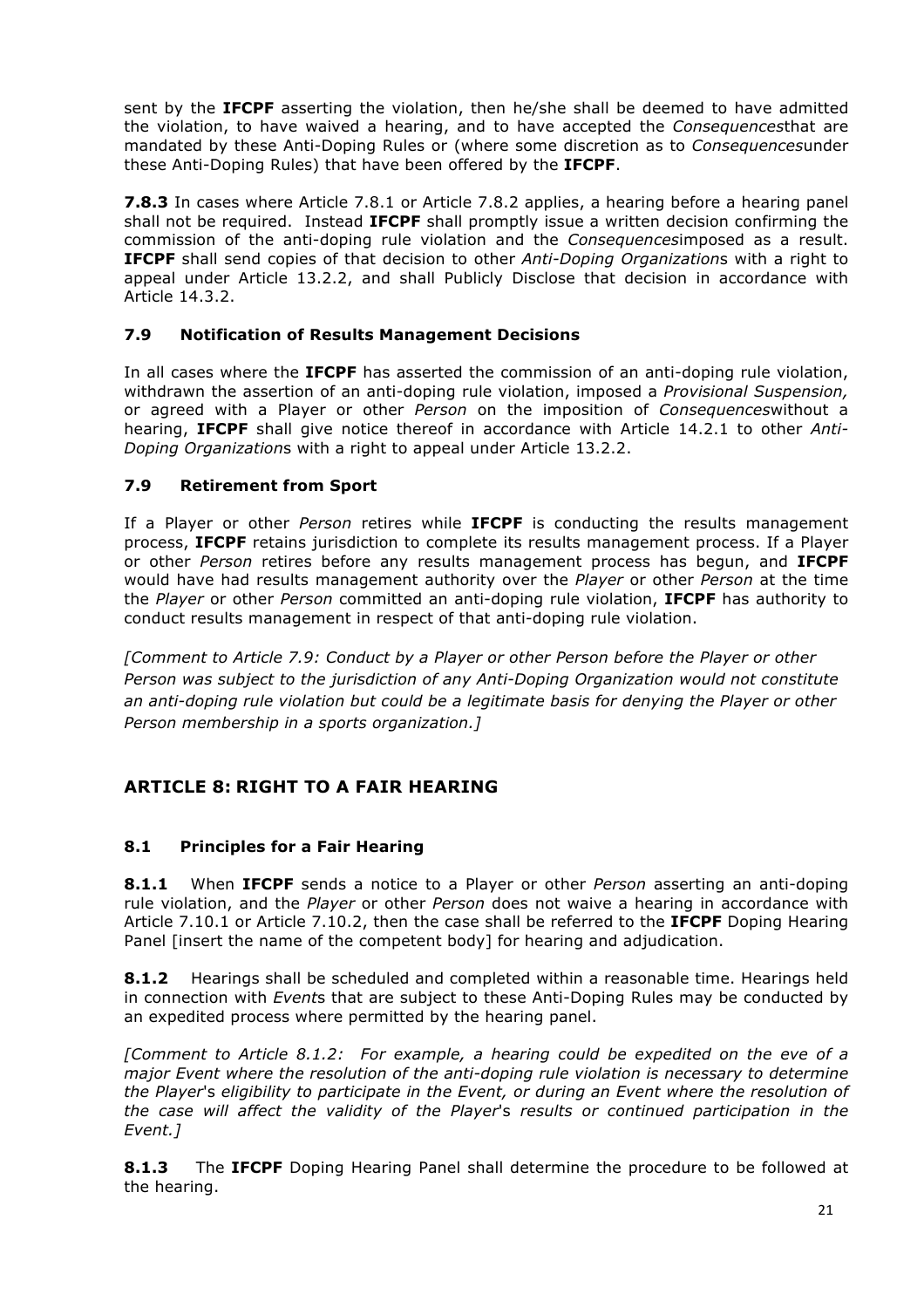**8.1.4** *WADA* and the *National Federation* of the *Player* or other *Person* may attend the hearing as observers. In any event, **IFCPF** shall keep WADA fully apprised as to the status of pending cases and the result of all hearings.

**8.1.5** The **IFCPF** Doping Hearing Panel shall act in a fair and impartial manner towards all parties at all times.

## **8.2 Decisions**

**8.2.1** At the end of the hearing, or on a timely basis thereafter, the **IFCPF** Doping Hearing Panel shall issue a written decision that includes the full reasons for the decision and for any period of *Ineligibility* imposed, including (if applicable) a justification for why the greatest potential *Consequences* were not imposed.

**8.2.2** The decision may be appealed to the *CAS* as provided in Article 13. Copies of the decision shall be provided to the *Player* or other *Person* and to other *Anti-Doping Organizations* with a right to appeal under Article 13.2.3.

**8.2.3** If no appeal is brought against the decision, then (a) if the decision is that an antidoping rule violation was committed, the decision shall be *Publicly Disclosed* as provided in Article 14.3.2; but (b) if the decision is that no anti-doping rule violation was committed, then the decision shall only be *Publicly Disclosed* with the consent of the *Player* or other *Person* who is the subject of the decision. **IFCPF** shall use reasonable efforts to obtain such consent, and if consent is obtained, shall *Publicly Disclose* the decision in its entirety or in such redacted form as the Player or other Person may approve.

The principles contained at Article 14.3.6 shall be applied in cases involving a *Minor*.

# **8.3 Single Hearing Before** *CAS*

Cases asserting anti-doping rule violations may be heard directly at *CAS*, with no requirement for a prior hearing, with the consent of the *Player*, **IFCPF**, *WADA*, and any other *Anti-Doping Organization* that would have had a right to appeal a first instance hearing decision to *CAS*.

*[Comment to Article 8.3: Where all of the parties identified in this Article are satisfied that their interests will be adequately protected in a single hearing, there is no need to incur the extra expense of two hearings. An Anti-Doping Organization that wants to participate in the CAS hearing as a party or as an observer may condition its approval of a single hearing on being granted that right.*

# **ARTICLE 9: AUTOMATIC** *DISQUALIFICATION* **OF INDIVIDUAL RESULTS**

An anti-doping rule violation in *Individual Sports* in connection with an *In-Competition* test automatically leads to *Disqualification* of the result obtained in that *Competition* with all resulting *Consequences*, including forfeiture of any medals, points and prizes.

*[Comment to Article 9: For Team Sports, any awards received by individual players will be Disqualified. However, Disqualification of the team will be as provided in Article 11. In sports which are not Team Sports but where awards are given to teams, Disqualification or other disciplinary action against the team when one or more team* members have committed an anti-doping rule violation shall be as provided in the applicable rules of the **International Federation.]**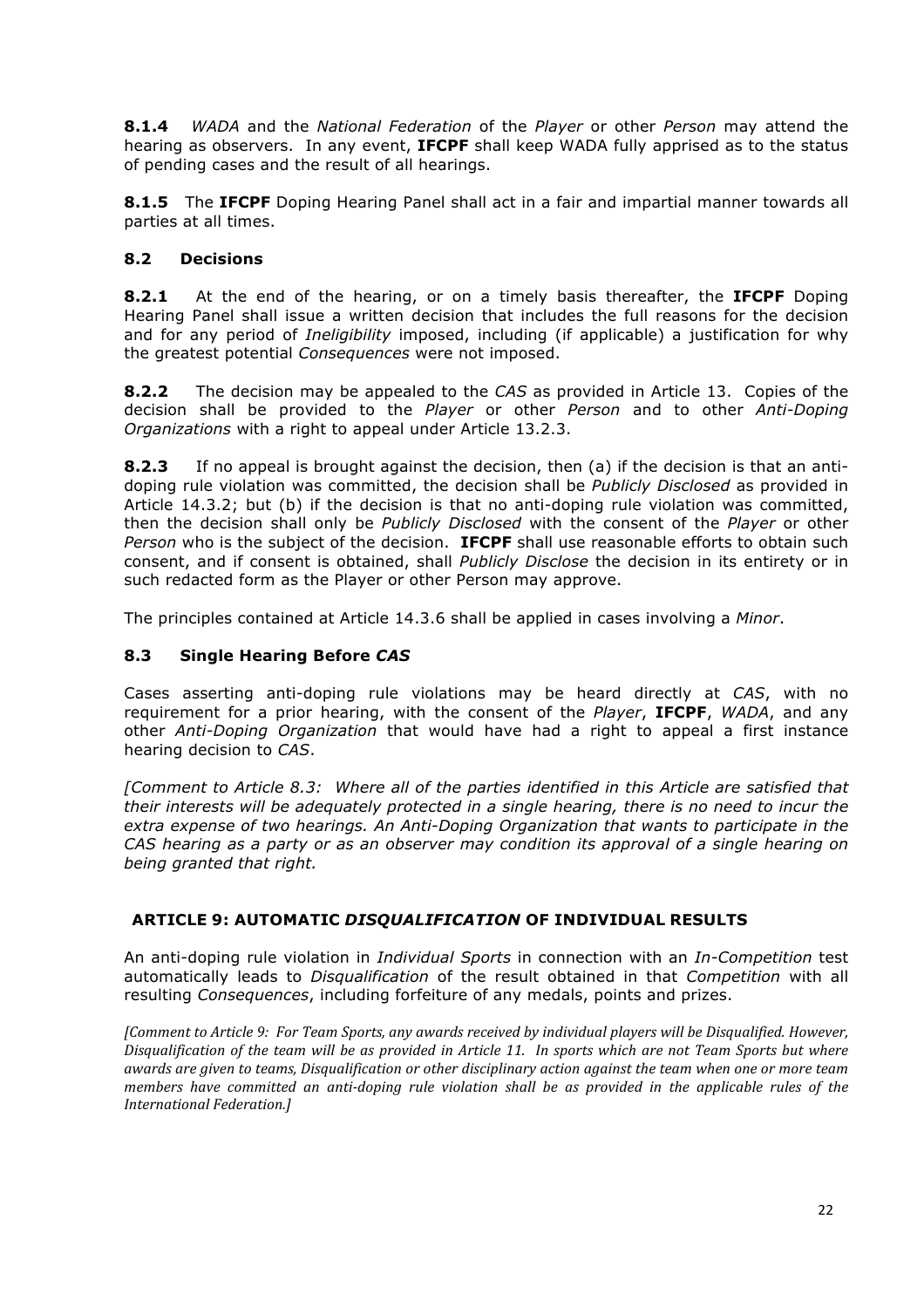## **ARTICLE 10: SANCTIONS ON INDIVIDUALS**

#### **10.1** *Disqualification* **of Results in the** *Event* **during which an Anti-Doping Rule Violation Occurs**

An anti-doping rule violation occurring during or in connection with an *Event* may, upon the decision of the Disciplinary Commission, lead to *Disqualification* of all of the *Player*'s individual results obtained in that *Event* with all *Consequences*, including forfeiture of all medals, points and prizes, except as provided in Article 10.1.1.

Factors to be included in considering whether to Disqualify other results in an *Event* might include, for example, the seriousness of the *Player*'s anti-doping rule violation and whether the *Player* tested negative in the other *Competitions*.

*[Comment to Article 10.1: Whereas Article 9 Disqualifies the result in a single Competition in which the Player* tested positive (e.g., the 100 meter backstroke), this Article may lead to Disqualification of all results in all races *during the Event (e.g., the FINA World Championships).]* 

**10.1.1** If the *Player* establishes that he or she bears No *Fault* or Negligence for the violation, the *Player*'s individual results in the other *Competition* s shall not be disqualified, unless the *Player*'s results in *Competition* s other than the *Competition* in which the antidoping rule violation occurred were likely to have been affected by the *Player*'s anti-doping rule violation.

# **10.2** *Ineligibility* **for Presence,** *Use* **or** *Attempted Use***, or** *Possession*  **of a** *Prohibited Substance* **or** *Prohibited Method*

The period of *Ineligibility* for a violation of Articles 2.1, 2.2 or 2.6 shall be as follows, subject to potential reduction or suspension pursuant to Articles 10.4, 10.5 or 10.6:

**10.2.1** The period of *Ineligibility* shall be four years where:

10.2.1.1 The anti-doping rule violation does not involve a *Specified Substance*, unless the *Player* or other *Person* can establish that the anti-doping rule violation was not intentional.

10.2.1.2 The anti-doping rule violation involves a *Specified Substance* and **IFCPF** can establish that the anti-doping rule violation was intentional.

**10.2.2** If Article 10.2.1 does not apply; the period of *Ineligibility* shall be two years.

**10.2.3** As used in Articles 10.2 and 10.3, the term "intentional" is meant to identify those *Players* who cheat. The term therefore requires that the *Player* or other *Person* engaged in conduct which he or she knew constituted an anti-doping rule violation or knew that there was a significant risk that the conduct might constitute or result in an anti-doping rule violation and manifestly disregarded that risk. An anti-doping rule violation resulting from an *Adverse Analytical Finding* for a substance which is only prohibited *In-Competition* shall be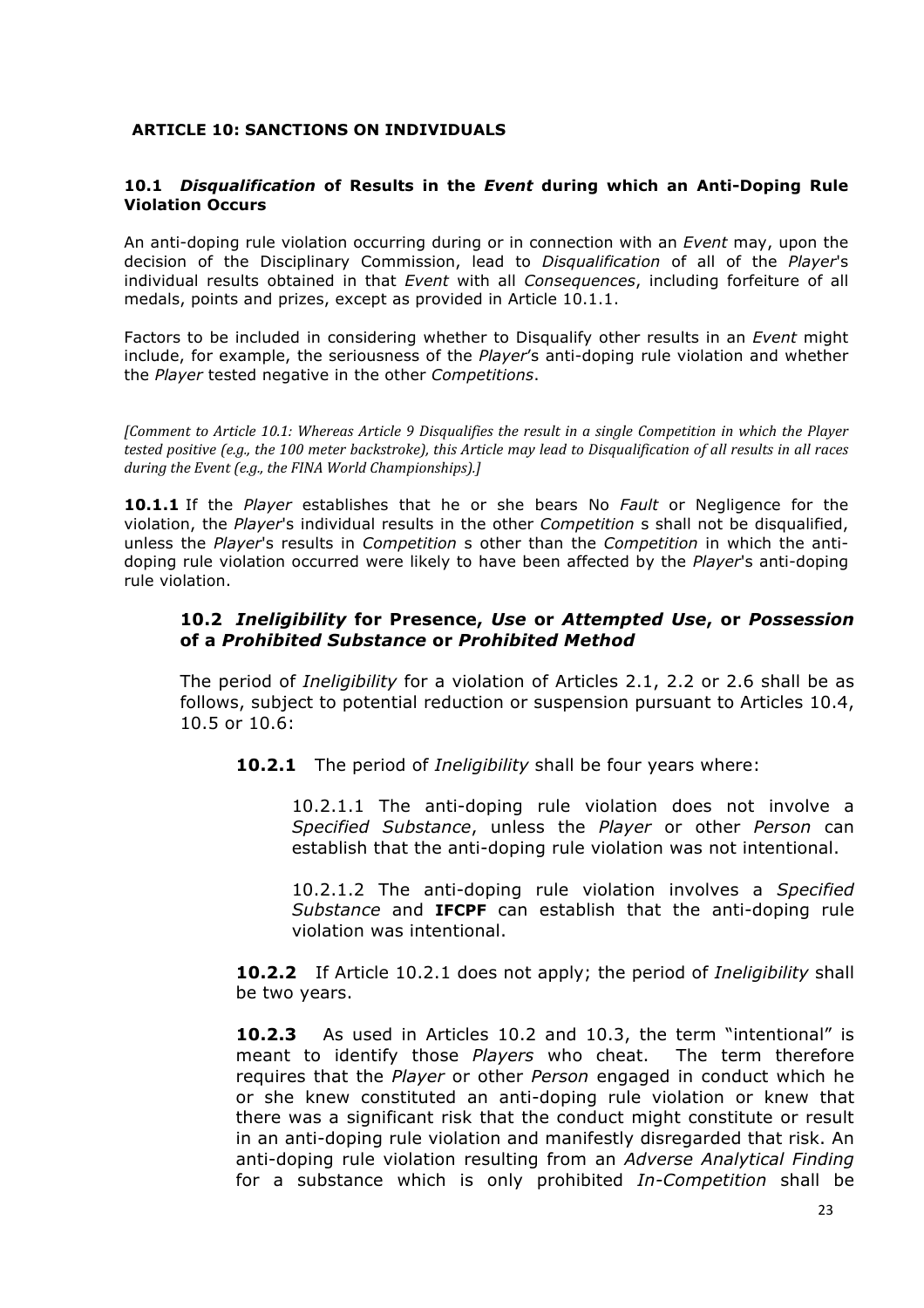rebuttably presumed to be not intentional if the substance is a *Specified Substance and* the *Player* can establish that the *Prohibited Substance* was *Used Out-of-Competition*. An anti-doping rule violation resulting from an *Adverse Analytical Finding* for a substance which is only prohibited *In-Competition* shall not be considered intentional if the substance is not a *Specified Substance* and the *Player* can establish that the *Prohibited Substance* was *Used Out-of-Competition* in a context unrelated to sport performance.

# **10.3** *Ineligibility* **for Other Anti-Doping Rule Violations**

The period of *Ineligibility* for anti-doping rule violations other than as provided in Article 10.2 shall be as follows, unless Articles 10.5 or 10.6 are applicable:

**10.3.1** For violations of Article 2.3 or Article 2.5, the period of Ineligibility shall be four years unless, in the case of failing to submit to *Sample* collection, the *Player* can establish that the commission of the anti-doping rule violation was not intentional (as defined in Article 10.2.3), in which case the period of *Ineligibility* shall be two years.

**10.3.2** For violations of Article 2.4, the period of *Ineligibility* shall be two years, subject to reduction down to a minimum of one year, depending on the *Player*'s degree of *Fault*. The flexibility between two years and one year of *Ineligibility* in this Article is not available to *Players* where a pattern of last-minute whereabouts changes or other conduct raises a serious suspicion that the *Player* was trying to avoid being available for *Testing*.

**10.3.3** For violations of Article 2.7 or 2.8, the period of *Ineligibility* shall be a minimum of four years up to lifetime *Ineligibility*, depending on the seriousness of the violation. An Article 2.7 or Article 2.8 violation involving a *Minor* shall be considered a particularly serious violation and, if committed by *Player Support Personnel* for violations other than for *Specified Substances*, shall result in lifetime *Ineligibility* for *Player Support Personnel*. In addition, significant violations of Article 2.7 or 2.8, which may also violate non-sporting laws and regulations, shall be reported to the competent administrative, professional or judicial authorities.

*[Comment to Article 10.3.3: Those who are involved in doping Players or covering up doping should be subject to sanctions which are more severe than the Players who test positive. Since the authority of sport organizations is generally limited to Ineligibility for accreditation, membership and other sport benefits, reporting Player Support Personnel to competent authorities is an important step in the deterrence of doping.]*

> **10.3.4** For violations of Article 2.9, the period of *Ineligibility* imposed shall be a minimum of two years, up to four years, depending on the seriousness of the violation.

> **10.3.5** For violations of Article 2.10, the period of *Ineligibility* shall be two years, subject to reduction down to a minimum of one year,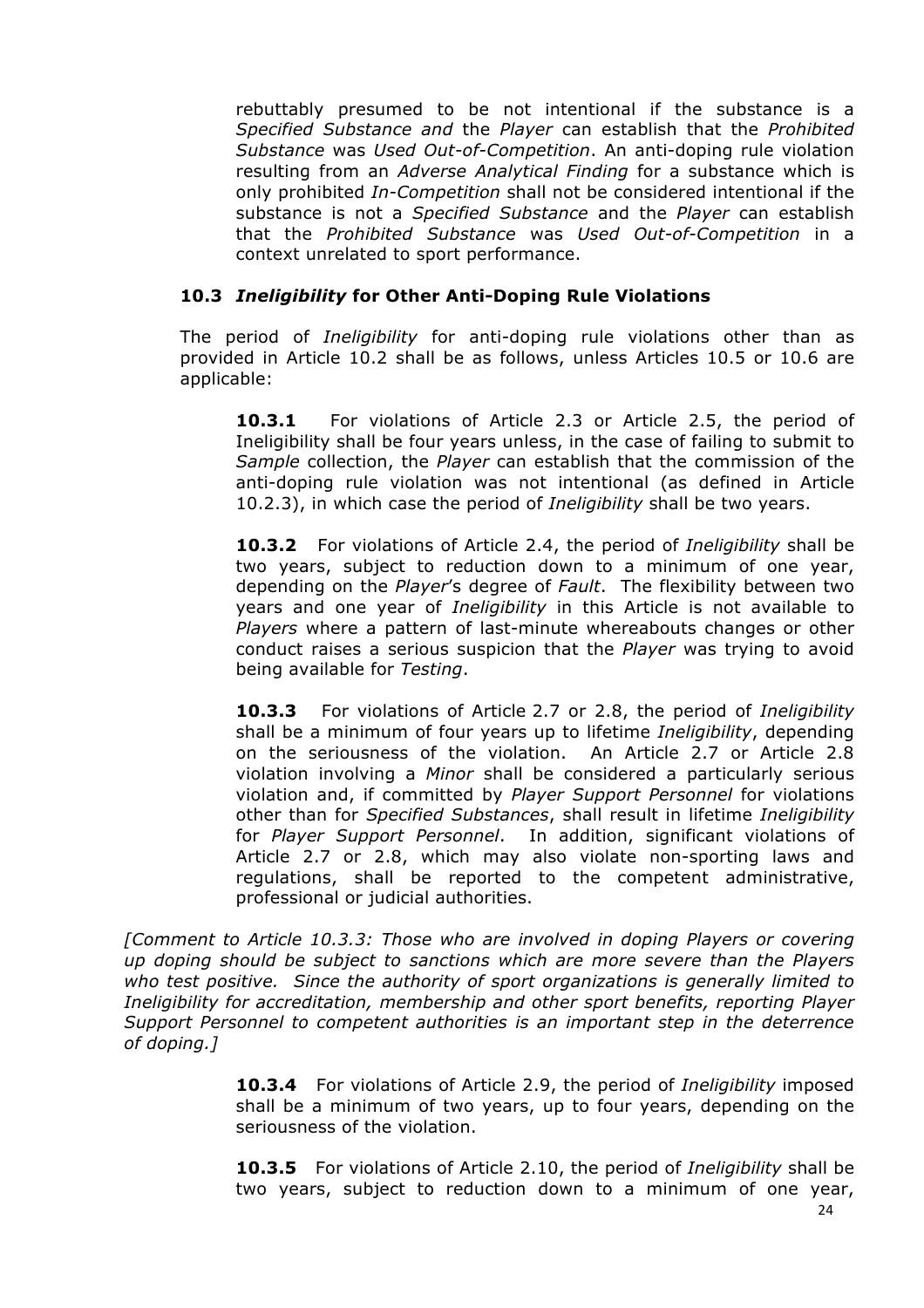depending on the *Player* or other *Person*'s degree of *Fault* and other circumstances of the case.

*[Comment to Article 10.3.5: Where the "other Person" referenced in Article 2.10 is an entity and not an individual, that entity may be disciplined as provided in Article 12.]*

# **10.4 Elimination of the Period of** *Ineligibility* **where there is** *No Fault or Negligence*

If a Player or other *Person* establishes in an individual case that he or she bears *No Fault or Negligence*, then the otherwise applicable period of *Ineligibility* shall be eliminated.

*[Comment to Article 10.4: This Article and Article 10.5.2 apply only to the imposition of sanctions; they are not applicable to the determination of whether an anti-doping rule violation has occurred. They will only apply in exceptional circumstances, for example where a Player could prove that, despite all due care, he or she was sabotaged by a competitor. Conversely, No Fault or Negligence would not apply in the following circumstances: (a) a positive test resulting from a mislabeled or contaminated vitamin or nutritional supplement (Players are responsible for what they ingest (Article 2.1.1) and have been warned against the possibility of supplement contamination); (b) the Administration of a Prohibited Substance by the Player's personal physician or trainer without disclosure to the Player (Players are responsible for their choice of medical personnel and for advising medical personnel that they cannot be given any Prohibited Substance); and (c) sabotage of the Player's food or drink by a spouse, coach or other Person within the Player's circle of associates (Players are responsible for what they ingest and for the conduct of those Persons to whom they entrust access to their food and drink). However, depending on the unique facts of a particular case, any of the referenced illustrations could result in a reduced sanction under Article 10.5 based on No Significant Fault or Negligence.]*

# **10.5 Reduction of the Period of** *Ineligibility* **based on** *No Significant Fault or Negligence*

**10.5.1** Reduction of Sanctions for *Specified Substances* or *Contaminated Products* for Violations of Article 2.1, 2.2 or 2.6.

10.5.1.1 *Specified Substances*

Where the anti-doping rule violation involves a *Specified Substance*, and the *Player* or other *Person* can establish *No Significant Fault or Negligence*, then the period of *Ineligibility* shall be, at a minimum, a reprimand and no period of *Ineligibility*, and at a maximum, two years of *Ineligibility*, depending on the *Player*'s or other *Person*'s degree of *Fault*.

# 10.5.1.2 *Contaminated Products*

In cases where the *Player* or other *Person* can establish *No Significant Fault or Negligence* and that the detected *Prohibited*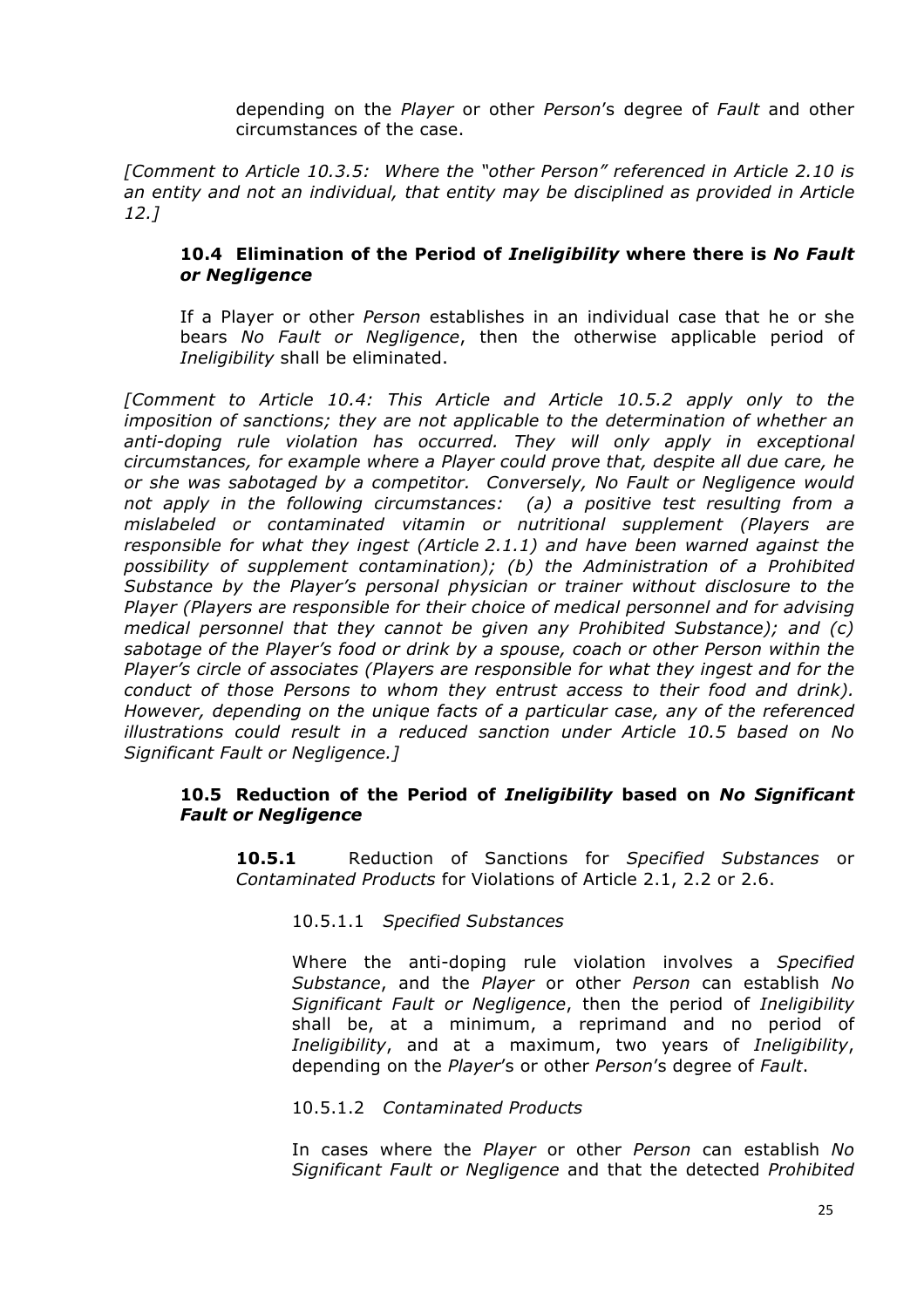*Substance* came from a *Contaminated Product*, then the period of *Ineligibility* shall be, at a minimum, a reprimand and no period of *Ineligibility*, and at a maximum, two years *Ineligibility*, depending on the *Player*'s or other *Person*'s degree of *Fault*.

*[Comment to Article 10.5.1.2: In assessing that Player's degree of Fault, it would, for example, be favorable for the Player if the Player had declared the product which was subsequently determined to be contaminated on his or her Doping Control form.]*

> **10.5.2** Application of *No Significant Fault or Negligence* beyond the Application of Article 10.5.1

> If a Player or other *Person* establishes in an individual case where Article 10.5.1 is not applicable that he or she bears *No Significant Fault or Negligence*, then, subject to further reduction or elimination as provided in Article 10.6, the otherwise applicable period of *Ineligibility*  may be reduced based on the *Player* or other *Person's* degree of *Fault*, but the reduced period of *Ineligibility* may not be less than one-half of the period of *Ineligibility* otherwise applicable. If the otherwise applicable period of *Ineligibility* is a lifetime, the reduced period under this Article may be no less than eight years.

*[Comment to Article 10.5.2: Article 10.5.2 may be applied to any anti-doping rule violation except those Articles where intent is an element of the anti-doping rule violation (e.g., Article 2.5, 2.7, 2.8 or 2.9) or an element of a particular sanction (e.g., Article 10.2.1) or a range of Ineligibility is already provided in an Article based on the Player or other Person's degree of Fault.]*

# **10.6 Elimination, Reduction, or Suspension of Period of** *Ineligibility*  **or other** *Consequences* **for Reasons Other than** *Fault*

**10.6.1** *Substantial Assistance* in Discovering or Establishing Anti-Doping Rule Violations

10.6.1.1 **IFCPF** may, prior to a final appellate decision under Article 13 or the expiration of the time to appeal, suspend a part of the period of *Ineligibility* imposed in an individual case in which it has results management authority where the *Player* or other *Person* has provided *Substantial Assistance* to an *Anti-Doping Organization*, criminal authority or professional disciplinary body which results in: (i) the *Anti-Doping Organization* discovering or bringing forward an anti-doping rule violation by another *Person*, or (ii) which results in a criminal or disciplinary body discovering or bringing forward a criminal offense or the breach of professional rules committed by another *Person* and the information provided by the *Person* providing *Substantial Assistance* is made available to **IFCPF**. After a final appellate decision under Article 13 or the expiration of time to appeal, **IFCPF** may only suspend a part of the otherwise applicable period of *Ineligibility* with the approval of *WADA*. The extent to which the otherwise applicable period of *Ineligibility*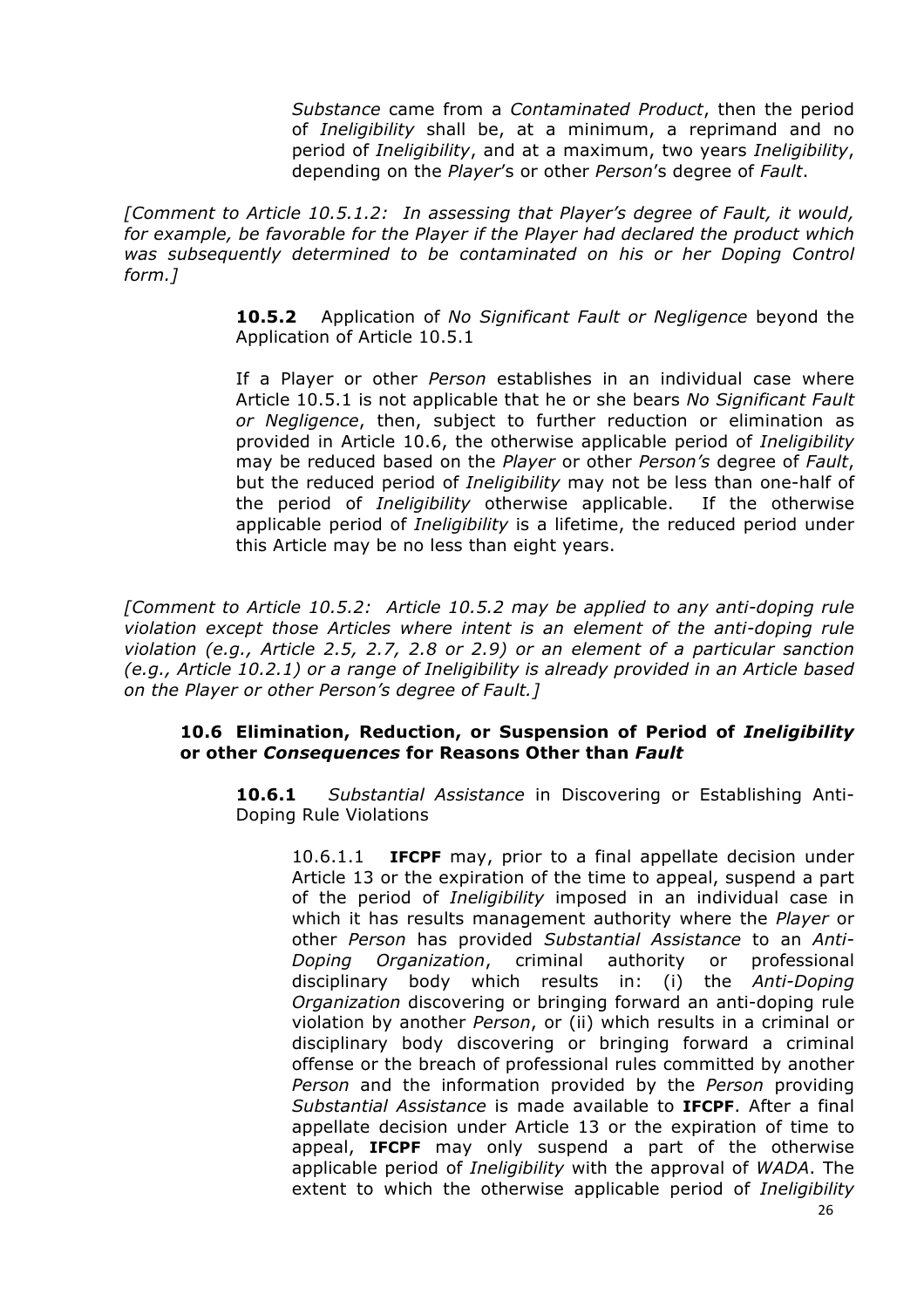may be suspended shall be based on the seriousness of the antidoping rule violation committed by the *Player* or other *Person*  and the significance of the *Substantial Assistance* provided by the *Player* or other *Person* to the effort to eliminate doping in sport. No more than three-quarters of the otherwise applicable period of *Ineligibility* may be suspended. If the otherwise applicable period of *Ineligibility* is a lifetime, the non-suspended period under this Article must be no less than eight years. If the *Player* or other *Person* fails to continue to cooperate and to provide the complete and credible *Substantial Assistance* upon which a suspension of the period of *Ineligibility* was based, **IFCPF** shall reinstate the original period of *Ineligibility*. If **IFCPF** decides to reinstate a suspended period of *Ineligibility* or decides not to reinstate a suspended period of *Ineligibility*, that decision may be appealed by any *Person* entitled to appeal under Article 13.

10.6.1.2 To further encourage *Players* and other *Persons* to provide *Substantial Assistance* to *Anti-Doping Organizations*, at the request of **IFCPF** or at the request of the *Player* or other *Person* who has (or has been asserted to have) committed an anti-doping rule violation, *WADA* may agree at any stage of the results management process, including after a final appellate decision under Article 13, to what it considers to be an appropriate suspension of the otherwise-applicable period of *Ineligibility* and other *Consequences*. In exceptional circumstances, *WADA* may agree to suspensions of the period of *Ineligibility* and other *Consequences* for *Substantial Assistance* greater than those otherwise provided in this Article, or even no period of *Ineligibility*, and/or no return of prize money or payment of fines or costs. *WADA*'s approval shall be subject to reinstatement of sanction, as otherwise provided in this Article. Notwithstanding Article 13, any other *Anti-Doping Organization*  may not appeal *WADA's* decisions in the context of this Article.

10.6.1.3 If **IFCPF** suspends any part of an otherwise applicable sanction because of *Substantial Assistance*, then notice providing justification for the decision shall be provided to the other *Anti-Doping Organizations* with a right to appeal under Article 13.2.3 as provided in Article 14.2. In unique circumstances where *WADA* determines that it would be in the best interest of antidoping, *WADA* may authorize **IFCPF** to enter into appropriate confidentiality agreements limiting or delaying the disclosure of the *Substantial Assistance* agreement or the nature of *Substantial Assistance* being provided.

*[Comment to Article 10.6.1: The cooperation of Players, Player Support Personnel and other Persons who acknowledge their mistakes and are willing to bring other anti-doping rule violations to light is important to clean sport. This is the only circumstance under the Code where the suspension of an otherwise applicable period of Ineligibility is authorized.]*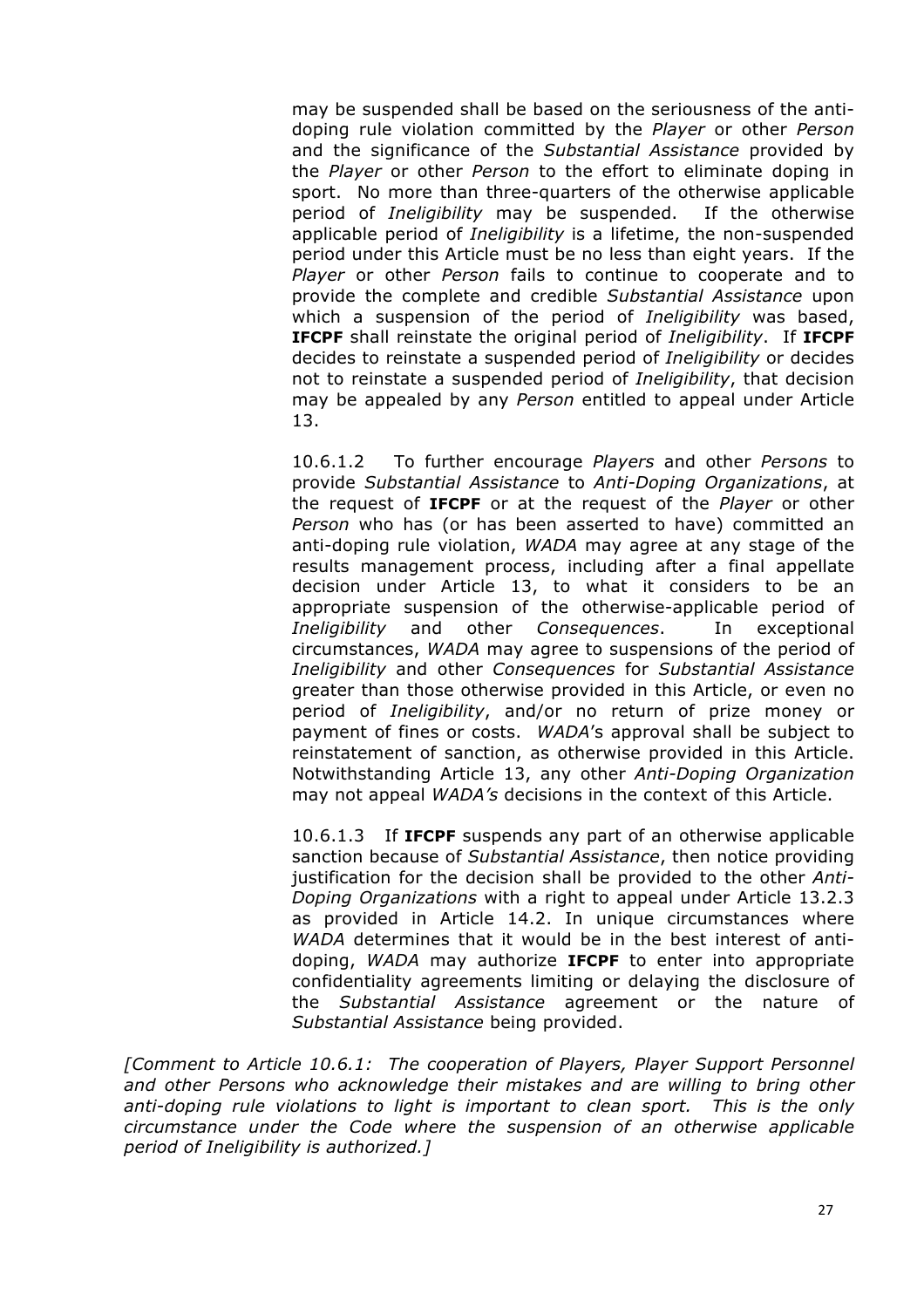**10.6.2** Admission of an Anti-Doping Rule Violation in the Absence of Other Evidence

Where a Player or other *Person* voluntarily admits the commission of an anti-doping rule violation before having received notice of a *Sample*  collection which could establish an anti-doping rule violation (or, in the case of an anti-doping rule violation other than Article 2.1, before receiving first notice of the admitted violation pursuant to Article 7) and that admission is the only reliable evidence of the violation at the time of admission, then the period of *Ineligibility* may be reduced, but not below one-half of the period of *Ineligibility* otherwise applicable.

*[Comment to Article 10.6.2: This Article is intended to apply when a Player or other Person comes forward and admits to an anti-doping rule violation in circumstances where no Anti-Doping Organization is aware that an anti-doping rule violation might have been committed. It is not intended to apply to circumstances where the admission occurs after the Player or other Person believes he or she is about to be caught. The amount by which Ineligibility is reduced should be based on the likelihood that the Player or other Person would have been caught had he/she not come forward voluntarily.]*

> **10.6.3** Prompt Admission of an Anti-Doping Rule Violation after being Confronted with a Violation Sanctionable under Article 10.2.1 or Article 10.3.1

> A Player or other *Person* potentially subject to a four-year sanction under Article 10.2.1 or 10.3.1 (for evading or refusing *Sample Collection* or *Tampering* with *Sample Collection*), by promptly admitting the asserted anti-doping rule violation after being confronted by **IFCPF**, and also upon the approval and at the discretion of both *WADA* and **IFCPF**, may receive a reduction in the period of *Ineligibility* down to a minimum of two years, depending on the seriousness of the violation and the *Player* or other *Person's* degree of *Fault*.

**10.6.4** Application of Multiple Grounds for Reduction of a Sanction

Where a Player or other *Person* establishes entitlement to reduction in sanction under more than one provision of Article 10.4, 10.5 or 10.6, before applying any reduction or suspension under Article 10.6, the otherwise applicable period of *Ineligibility* shall be determined in accordance with Articles 10.2, 10.3, 10.4, and 10.5. If the *Player* or other *Person* establishes entitlement to a reduction or suspension of the period of *Ineligibility* under Article 10.6, then the period of *Ineligibility* may be reduced or suspended, but not below one-fourth of the otherwise applicable period of *Ineligibility*.

*[Comment to Article 10.6.4: The appropriate sanction is determined in a sequence of four steps. First, the hearing panel determines which of the basic sanctions (Articles 10.2, 10.3, 10.4, or 10.5) apply to the particular anti-doping rule violation. Second, if the basic sanction provides for a range of sanctions, the hearing panel must determine the applicable sanction within that range according to the Player or other Person's degree of Fault. In a third step, the hearing panel establishes*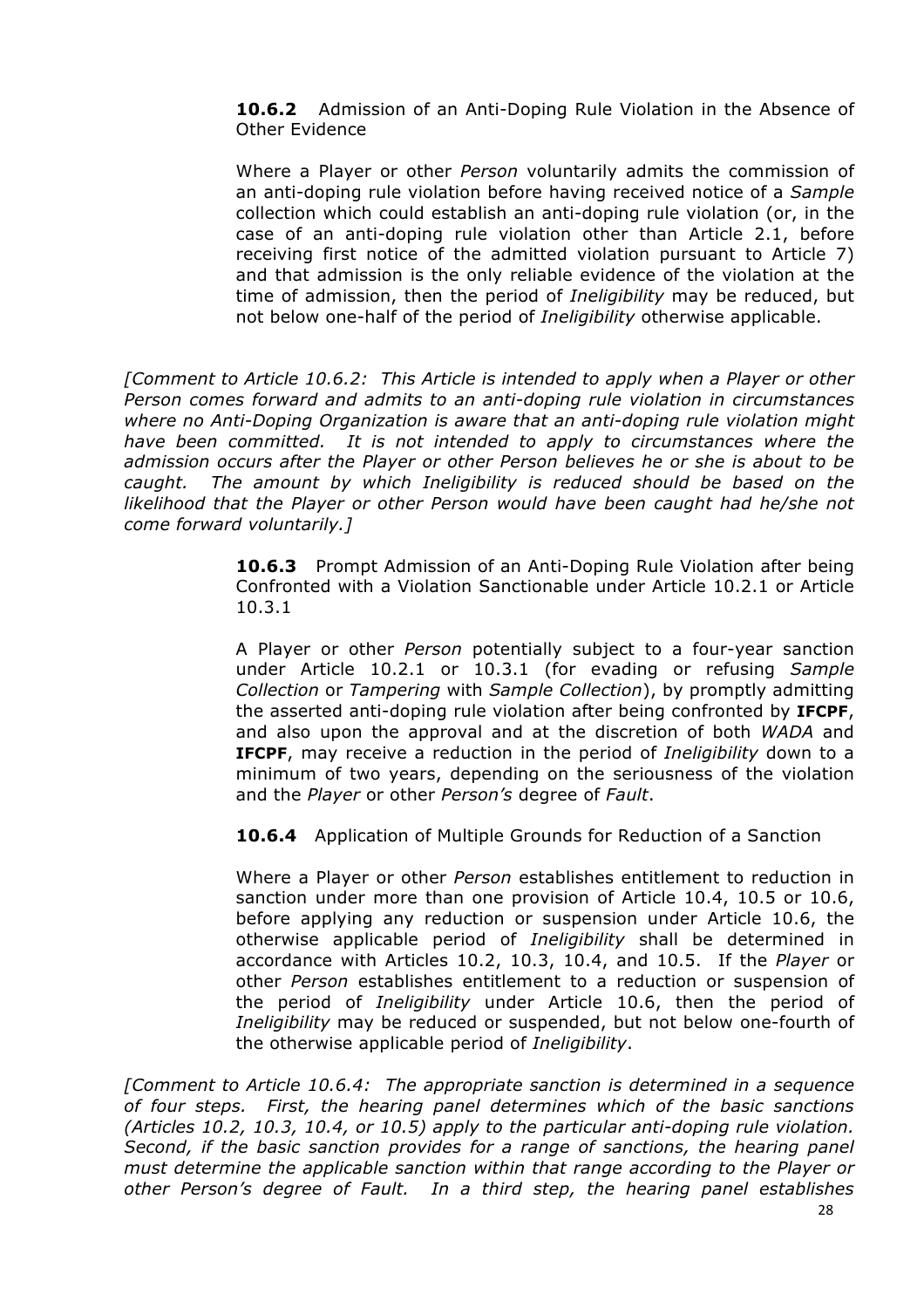*whether there is a basis for elimination, suspension, or reduction of the sanction (Article 10.6). Finally, the hearing panel decides on the commencement of the period of Ineligibility under Article 10.11. Several examples of how Article 10 is to be applied are found in Appendix 2.]*

# **10.7 Multiple Violations**

**10.7.1** For a Player or other *Person*'s second anti-doping rule violation, the period of *Ineligibility* shall be the greater of:

- (a) Six months;
- (b) One-half of the period of *Ineligibility* imposed for the first antidoping rule violation without taking into account any reduction under Article 10.6; or
- (c) Twice the period of *Ineligibility* otherwise applicable to the second anti-doping rule violation treated as if it were a first violation, without taking into account any reduction under Article 10.6.

The period of *Ineligibility* established above may then be further reduced by the application of Article 10.6.

**10.7.2** A third anti-doping rule violation will always result in a lifetime period of *Ineligibility*, except if the third violation fulfills the condition for elimination or reduction of the period of *Ineligibility* under Article 10.4 or 10.5, or involves a violation of Article 2.4. In these particular cases, the period of *Ineligibility* shall be from eight years to lifetime *Ineligibility*.

**10.7.3** An anti-doping rule violation for which a Player or other *Person* has established *No Fault or Negligence* shall not be considered a prior violation for purposes of this Article.

**10.7.4** Additional Rules for Certain Potential Multiple Violations

10.7.4.1 For purposes of imposing sanctions under Article 10.7, an anti-doping rule violation will only be considered a second violation if **IFCPF** can establish that the *Player* or other *Person* committed the second anti-doping rule violation after the *Player* or other *Person* received notice pursuant to Article 7, or after **IFCPF** made reasonable efforts to give notice of the first antidoping rule violation. If **IFCPF** cannot establish this, the violations shall be considered together as one single first violation, and the sanction imposed shall be based on the violation that carries the more severe sanction.

10.7.4.2 If, after the imposition of a sanction for a first antidoping rule violation, **IFCPF** discovers facts involving an anti-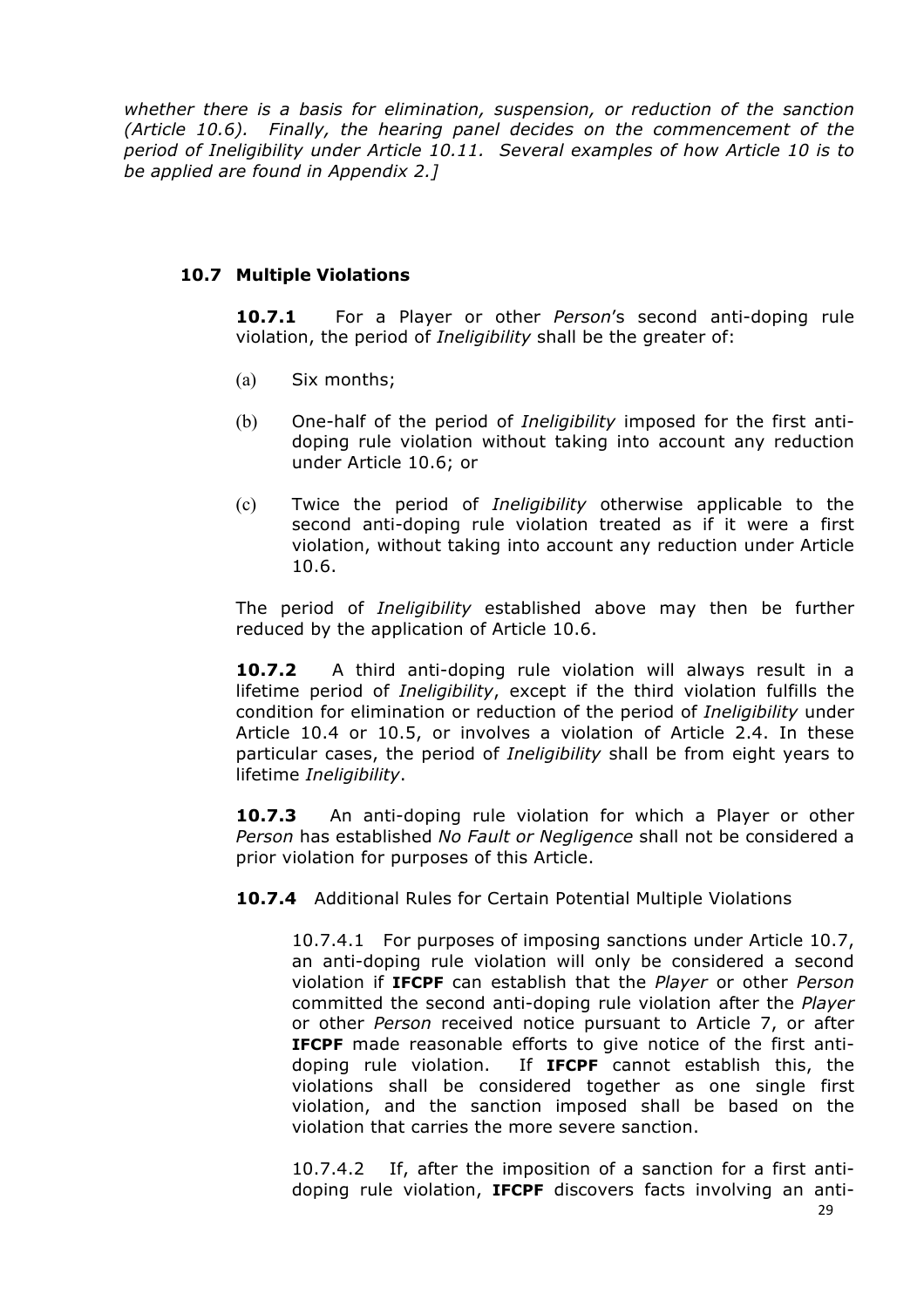doping rule violation by the *Player* or other *Person* which occurred prior to notification regarding the first violation, then **IFCPF** shall impose an additional sanction based on the sanction that could have been imposed if the two violations had been adjudicated at the same time. Results in all *Competitions* dating back to the earlier anti-doping rule violation will be *Disqualified* as provided in Article 10.8.

**10.7.5** Multiple Anti-Doping Rule Violations during Ten-Year Period

For purposes of Article 10.7, each anti-doping rule violation must take place within the same ten-year period in order to be considered multiple violations.

# **10.8** *Disqualification* **of Results in** *Competitions* **Subsequent to**  *Sample* **Collection or Commission of an Anti-Doping Rule Violation**

In addition to the automatic *Disqualification* of the results in the *Competition* which produced the positive *Sample* under Article 9, all other competitive results of the *Player* obtained from the date a positive *Sample* was collected (whether *In-Competition* or *Out-of-Competition*), or other anti-doping rule violation occurred, through the commencement of any *Provisional Suspension* or *Ineligibility* period, shall, unless fairness requires otherwise, be *Disqualified* with all of the resulting *Consequences* including forfeiture of any medals, points and prizes.

*[Comment to Article 10.8: Nothing in these Anti-Doping Rules precludes clea Players or other Persons who have been damaged by the actions of a Person who has committed an anti-doping rule violation from pursuing any right which they would otherwise have to seek damages from such Person.]*

# **10.9 Allocation of CAS Cost Awards and Forfeited Prize Money**

The priority for repayment of *CAS* cost awards and forfeited prize money shall be: first, payment of costs awarded by *CAS*; second, reallocation of forfeited prize money to other *Players* if provided for in the rules of the applicable International Federation; and third, reimbursement of the expenses of **IFCPF.**

# **10.10 Financial Consequences**

Where a Player or other *Person* commits an anti-doping rule violation, **IFCPF** may, in its discretion and subject to the principle of proportionality, elect to a) recover from the *Player* or other *Person*  costs associated with the anti-doping rule violation, regardless of the period of *Ineligibility* imposed and/or b) fine the *Player* or other *Person*  in an amount up *to 1000 euros*, only in cases where the maximum period of *Ineligibility* otherwise applicable has already been imposed.

The imposition of a financial sanction or the **IFCPF** 's recovery of costs shall not be considered a basis for reducing the *Ineligibility* or other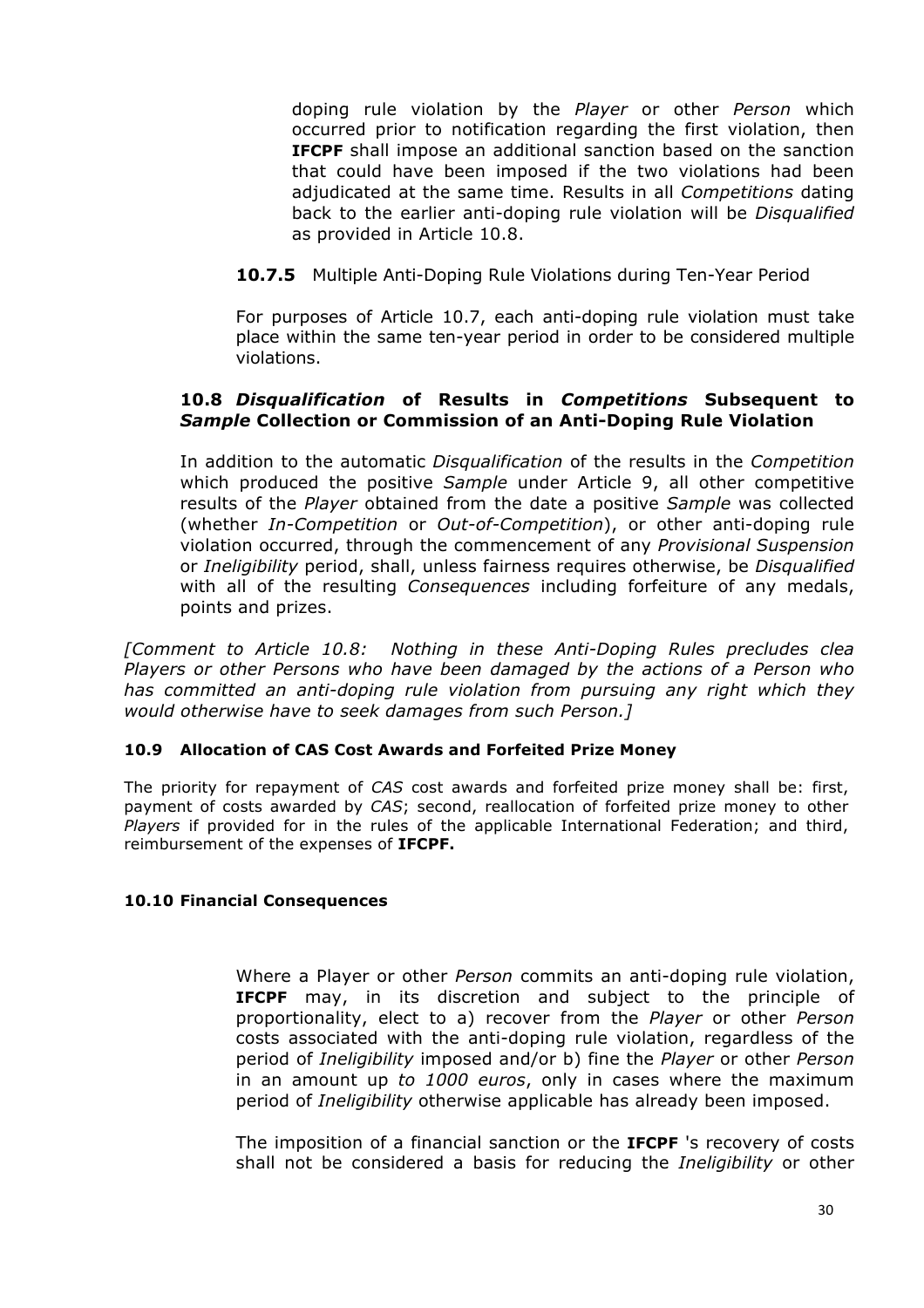sanction which would otherwise be applicable under these Anti-Doping Rules or the *Code*.

# **10.11 Commencement of** *Ineligibility* **Period**

Except as provided below, the period of *Ineligibility* shall start on the date of the final hearing decision providing for *Ineligibility* or, if the hearing is waived or there is no hearing, on the date *Ineligibility* is accepted or otherwise imposed.

**10.11.1** Delays Not Attributable to the *Player* or other *Person*

Where there have been substantial delays in the hearing process or other aspects of *Doping Control* not attributable to the *Player* or other *Person*, **IFCPF** may start the period of *Ineligibility* at an earlier date commencing as early as the date of *Sample* collection or the date on which another anti-doping rule violation last occurred. All competitive results achieved during the period of *Ineligibility*, including retroactive *Ineligibility*, shall be *Disqualified*.

*[Comment to Article 10.11.1: In cases of anti-doping rule violations other than under Article 2.1, the time required for an Anti-Doping Organization to discover and develop facts sufficient to establish an anti-doping rule violation may be lengthy, particularly where the Player or other Person has taken affirmative action to avoid detection. In these circumstances, the flexibility provided in this Article to start the sanction at an earlier date should not be used.]*

# **10.11.2** Timely Admission

Where the *Player* or other *Person* promptly (which, in all events, for a Player means before the *Player* competes again) admits the antidoping rule violation after being confronted with the anti-doping rule violation by **IFCPF**, the period of *Ineligibility* may start as early as the date of *Sample* collection or the date on which another anti-doping rule violation last occurred. In each case, however, where this Article is applied, the *Player* or other *Person* shall serve at least one-half of the period of *Ineligibility* going forward from the date the *Player* or other *Person* accepted the imposition of a sanction, the date of a hearing decision imposing a sanction, or the date the sanction is otherwise imposed. This Article shall not apply where the period of *Ineligibility* has already been reduced under Article 10.6.3.

**10.11.3** Credit for *Provisional Suspension* or Period of *Ineligibility*  Served

10.11.3.1 If a *Provisional Suspension* is imposed and respected by the *Player* or other *Person*, then the *Player* or other *Person* shall receive a credit for such period of *Provisional Suspension* against any period of *Ineligibility* which may ultimately be imposed. If a period of *Ineligibility* is served pursuant to a decision that is subsequently appealed, then the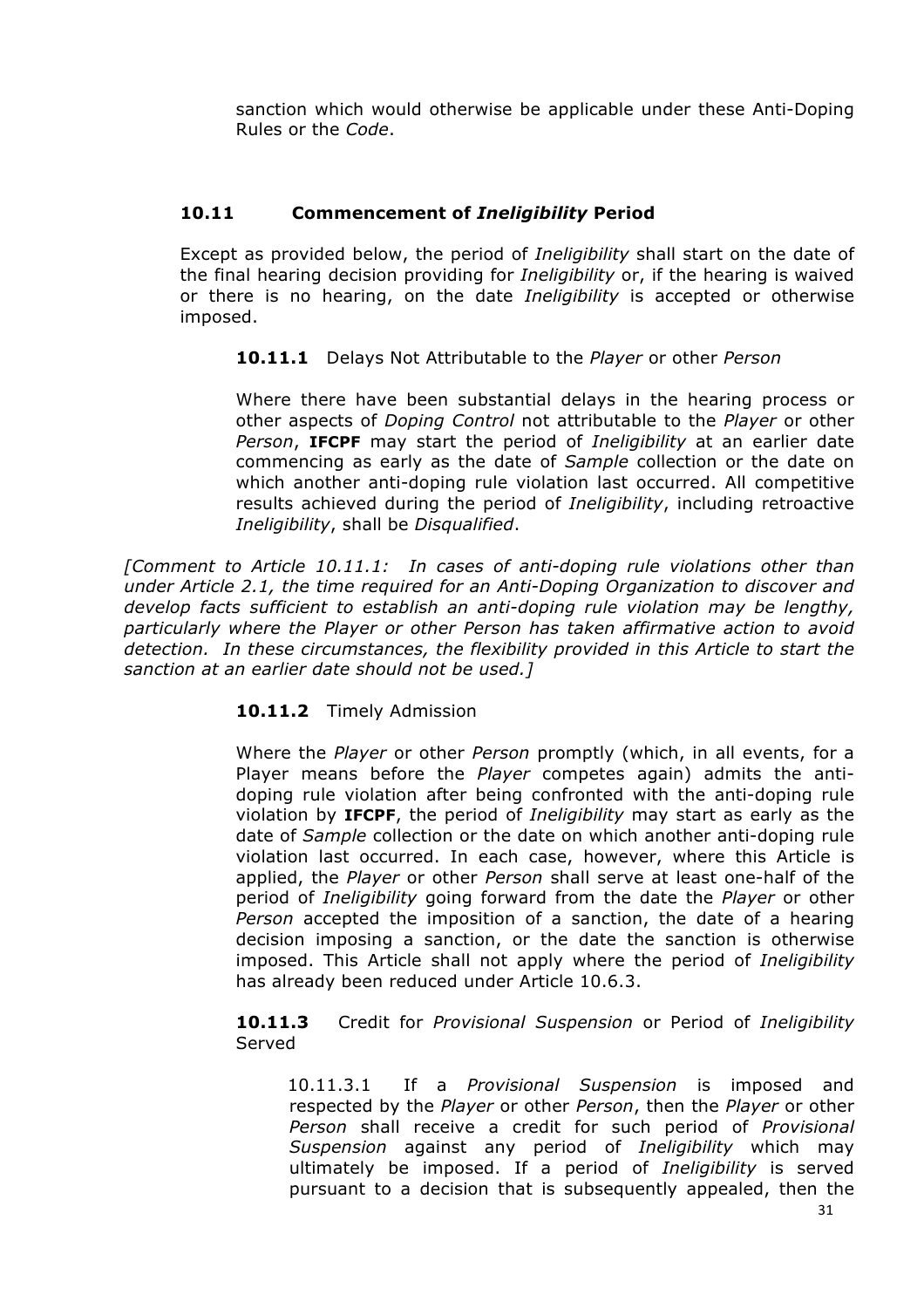*Player* or other *Person* shall receive a credit for such period of *Ineligibility* served against any period of *Ineligibility*, which may ultimately be imposed on appeal.

10.11.3.2 If a Player or other *Person* voluntarily accepts a *Provisional Suspension* in writing from **IFCPF** and thereafter respects the *Provisional Suspension*, the *Player* or other *Person* shall receive a credit for such period of voluntary *Provisional Suspension* against any period of *Ineligibility*, which may ultimately be imposed. A copy of the *Player* or other *Perso*n's voluntary acceptance of a *Provisional Suspension* shall be provided promptly to each party entitled to receive notice of an asserted anti-doping rule violation under Article 14.1.

*[Comment to Article 10.11.3.2: A Player's voluntary acceptance of a Provisional Suspension is not an admission by the Player and shall not be used in any way as to draw an adverse inference against the Player.]*

> 10.11.3.3 No credit against a period of *Ineligibility* shall be given for any time period before the effective date of the *Provisional Suspension* or voluntary *Provisional Suspension* regardless of whether the *Player* elected not to compete or was suspended by his or her team.

> 10.11.3.4 In *Team Sports*, where a period of *Ineligibility* is imposed upon a team, unless fairness requires otherwise, the period of *Ineligibility* shall start on the date of the final hearing decision providing for *Ineligibility* or, if the hearing is waived, on the date *Ineligibility* is accepted or otherwise imposed. Any period of team *Provisional Suspension* (whether imposed or voluntarily accepted) shall be credited against the total period of *Ineligibility* to be served.

*[Comment to Article 10.11: Article 10.11 makes clear that delays not attributable to the Player, timely admission by the Player and Provisional Suspension are the only justifications for starting the period of Ineligibility earlier than the date of the final hearing decision.]*

# **10.12 Status During** *Ineligibility*

**10.12.1** Prohibition Against Participation During *Ineligibility*

No *Player* or other *Person* who has been declared *Ineligible* may, during the period of *Ineligibility*, participate in any capacity in a *Competition* or activity (other than authorized anti-doping education or rehabilitation programs) authorized or organized by any *Signatory, Signatory's* member organization, or a club or other member organization of a *Signatory's* member organization, or in *Competitions* authorized or organized by any professional league or any international or national level *Event* organization or any elite or national-level sporting activity funded by a governmental agency.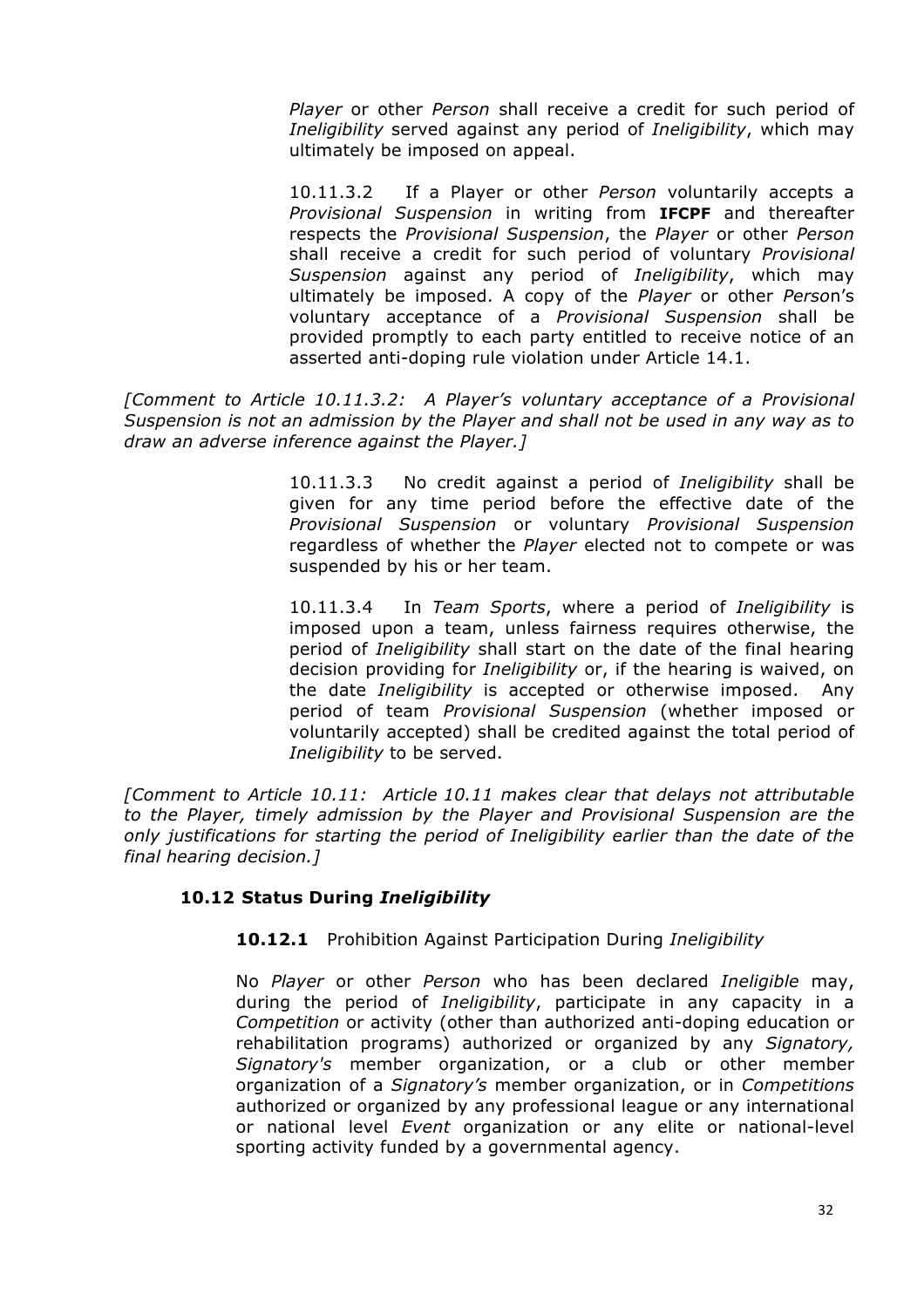A Player or other *Person* subject to a period of *Ineligibility* longer than four years may, after completing four years of the period of *Ineligibility*, participate as a Player in local sport events not sanctioned or otherwise under the jurisdiction of a *Code Signatory* or member of a *Code Signatory*, but only so long as the local sport event is not at a level that could otherwise qualify such *Player* or other *Person* directly or indirectly to compete in (or accumulate points toward) a national championship or *International Event*, and does not involve the *Player* or other *Person* working in any capacity with *Minors*.

A Player or other *Person* subject to a period of *Ineligibility* shall remain subject to *Testing*.

*[Comment to Article 10.12.1: For example, subject to Article 10.12.2 below, an Ineligible Player cannot participate in a training camp, exhibition or practice organized by his or her National Federation or a club which is a member of that National Federation or which is funded by a governmental agency. Further, an Ineligible Player may not compete in a non-Signatory professional league (e.g., the National Hockey League, the National Basketball Association, etc.), Events organized by a non-Signatory International Event organization or a non-Signatory national-level event organization without triggering the Consequences set forth in Article 10.12.3. The term "activity" also includes, for example, administrative activities, such as serving as an official, director, officer, employee, or volunteer of the organization described in this Article. Ineligibility imposed in one sport shall also be recognized by other sports (see Article 15.1, Mutual Recognition).]*

## **10.12.2** Return to Training

As an exception to Article 10.12.1, a Player may return to train with a team or to use the facilities of a club or other member organization of **IFCPF***'s* member organization during the shorter of: (1) the last two months of the *Player's* period of *Ineligibility*, or (2) the last one-quarter of the period of *Ineligibility* imposed.

*[Comment to Article 10.12.2: In many Team Sports and some individual sports (e.g., ski jumping and gymnastics), a Player cannot effectively train on his/her own so as to be ready to compete at the end of the Player's period of Ineligibility. During the training period described in this Article, an Ineligible Player may not compete or engage in any activity described in Article 10.12.1 other than training.]*

**10.12.3** Violation of the Prohibition of Participation During *Ineligibility*

Where a Player or other *Person* who has been declared *Ineligible* violates the prohibition against participation during *Ineligibility* described in Article 10.12.1, the results of such participation shall be *Disqualified* and a new period of *Ineligibility* equal in length up to the original period of *Ineligibility* shall be added to the end of the original period of *Ineligibility*. The new period of *Ineligibility* may be adjusted based on the *Player* or other *Person*'s degree of *Fault* and other circumstances of the case. The determination of whether a Player or other *Person* has violated the prohibition against participation, and whether an adjustment is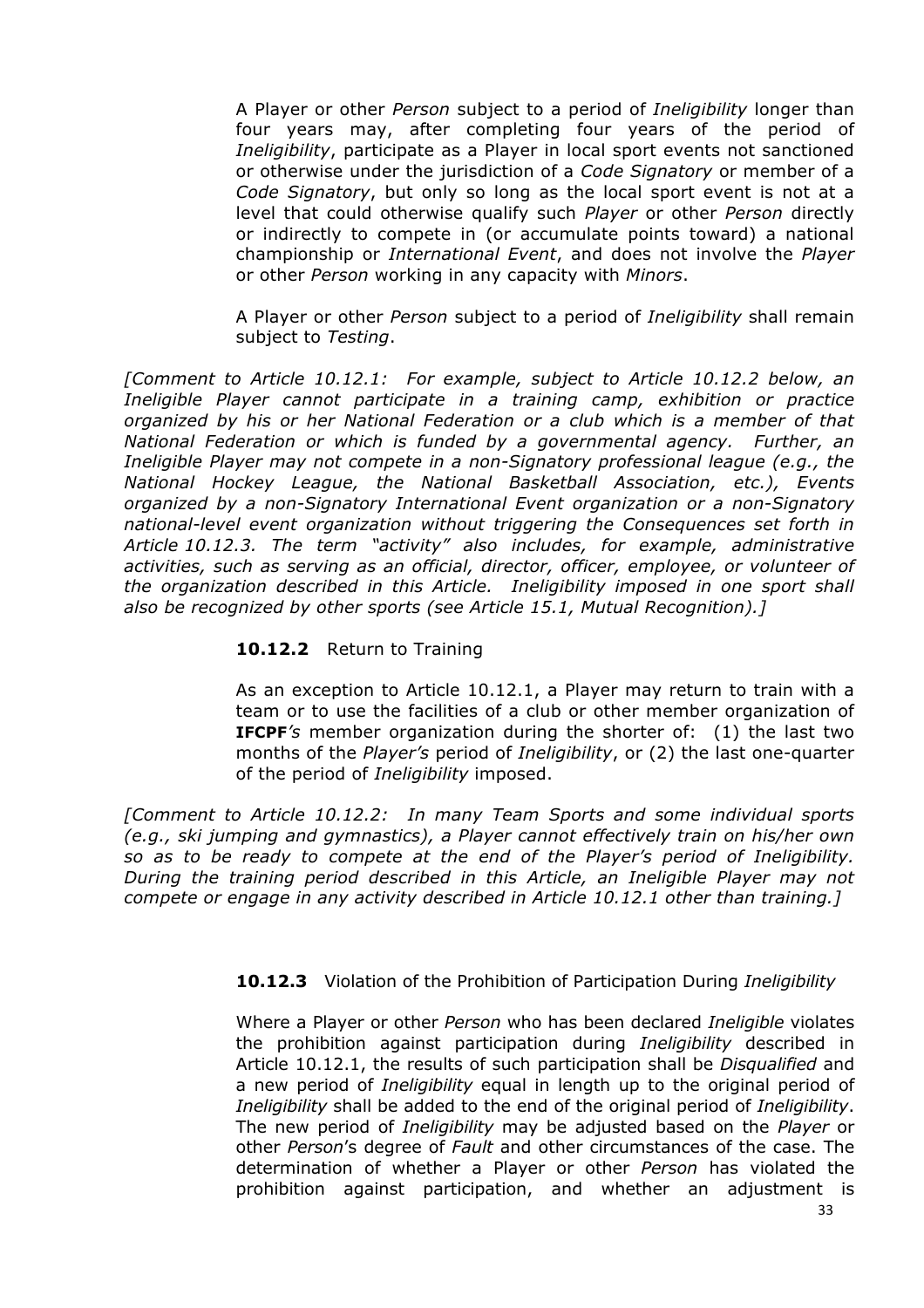appropriate, shall be made by the *Anti-Doping Organization* whose results management led to the imposition of the initial period of *Ineligibility*. This decision may be appealed under Article 13.

Where a Player *Support Person* or other *Person* assists a *Person* in violating the prohibition against participation during *Ineligibility*, **IFCPF** shall impose sanctions for a violation of Article 2.9 for such assistance.

**10.12.4** Withholding of Financial Support during *Ineligibility*

In addition, for any anti-doping rule violation not involving a reduced sanction as described in Article 10.4 or 10.5, some or all sport-related financial support or other sport-related benefits received by such *Person* will be withheld by **IFCPF** and its *National Federations*.

# **10.13 Automatic Publication of Sanction**

A mandatory part of each sanction shall include automatic publication, as provided in Article 14.3.

*[Comment to Article 10: Harmonization of sanctions has been one of the most discussed and debated areas of anti-doping. Harmonization means that the same rules and criteria are applied to assess the unique facts of each case. Arguments against requiring harmonization of sanctions are based on differences between sports including, for example, the following: in some sports the Players are professionals making a sizable income from the sport* and in others the Players are true amateurs; in those sports where a Player's career is short, a standard period of *Ineligibility has a much more significant effect on the Player than in sports where careers are traditionally much longer. A primary argument in favor of harmonization is that it is simply not right that two Players from the same country who test positive for the same Prohibited Substance under similar circumstances should receive different* sanctions only because they participate in different sports. In addition, flexibility in sanctioning has often been *viewed as an unacceptable opportunity for some sporting organizations to be more lenient with dopers. The lack of harmonization of sanctions has also frequently been the source of jurisdictional conflicts between International Federations and National Anti-Doping Organizations.]* 

# **ARTICLE 11:** *CONSEQUENCES* **TO TEAMS**

# **11.1** *Testing* **of** *Team Sports*

Where more than one member of a team in a *Team Sport* has been notified of an antidoping rule violation under Article 7 in connection with an *Event*, **IFCPF** shall conduct appropriate *Target Testing* of the team during the *Event Period*.

# **11.2** *Consequences***for** *Team Sports*

If more than two members of a team in a *Team Sport* are found to have committed an antidoping rule violation during an *Event Period*, the Disciplinary Commission shall impose an appropriate sanction on the team (e.g., loss of points, *Disqualification* from a *Competition*  or *Event*, or other sanction) in addition to any *Consequences* imposed upon the individual *Players* committing the anti-doping rule violation.

# **11.3** *Event* **Ruling Body may Establish Stricter** *Consequences***for Teams Sports**

**IFCPF** may elect to establish rules for the *Event*, which impose *Consequences*for *Team Sports* stricter than those in Article 11.2 for purposes of the *Event*.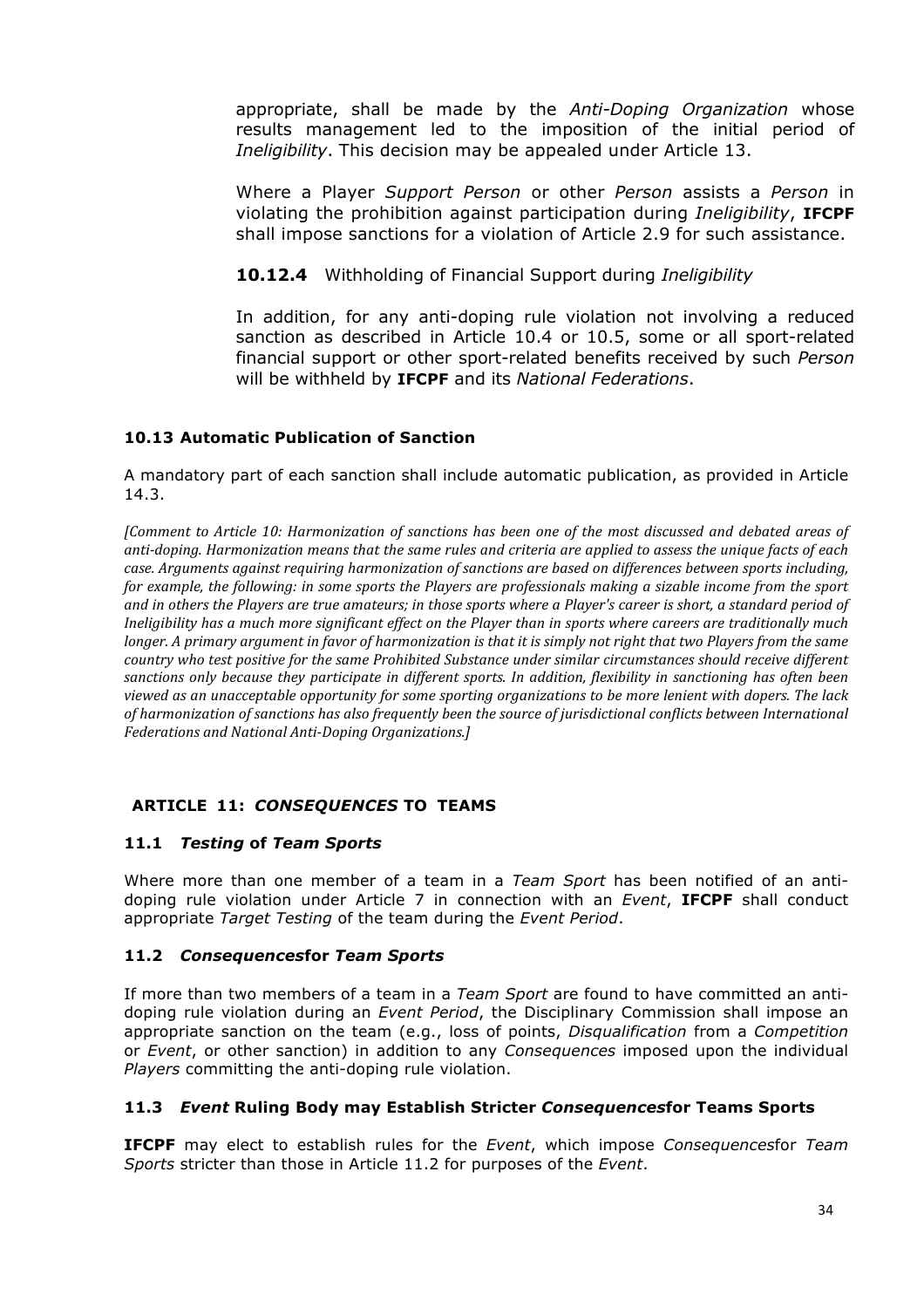*[Comment to Article 11.3: For example, the International Olympic Committee could establish rules which would require Disqualification of a team from the Olympic Games based on a lesser number of anti-doping rule violations during the period of the Games.]* 

# **ARTICLE 12: SANCTIONS AND COSTS ASSESSED AGAINST SPORTING BODIES**

**12.1 IFCPF** has the authority to withhold some or all funding or other nonfinancial support to *National Federations* that are not in compliance with these Anti-Doping Rules.

**12.2** *National Federations* shall be obligated to reimburse IFCPF for all costs (including but not limited to laboratory fees, hearing expenses and travel) related to a violation of these Anti-Doping Rules committed by a Player or other *Person* affiliated with that *National Federation*.

**12.3 IFCPF** may elect to take additional disciplinary action against *National Federations* with respect to recognition, the eligibility of its officials and *Players* to participate in International Events and fines based on the following:

**12.3.1** Four or more violations of these Anti-Doping Rules (other than violations involving Article 2.4) are committed by *Players* or other *Persons* affiliated with a *National Federation* within a 12-month period in testing conducted by **IFCPF** or *Anti-Doping Organizations* other than the *National Federation* or its *National Anti-Doping Organization*. In such event **IFCPF** may in its discretion elect to: (a) ban all officials from that *National Federation* for participation in any **IFCPF** activities for a period of up to two years and/or (b) fine the *National Federation* in an amount up to 2000 euros. (For purposes of this Rule, any fine paid pursuant to Rule 12.3.2 shall be credited against any fine assessed.)

12.3.1.1 If four or more violations of these Anti-Doping Rules (other than violations involving Articles 2.4) are committed in addition to the violations described in Article 12.3.1 by *Players* or other *Persons* affiliated with a *National Federation* within a 12-month period in *Testing* conducted by **IFCPF** or *Anti-Doping Organizations* other than the *National Federation* or its *National Anti-Doping Organization,* then **IFCPF** may suspend that *National Federation's* membership for a period of up to 4 years.

**12.3.2** More than one *Player* or other *Person* from a *National Federation* commits an *Anti-Doping Rule* violation during an *International Event.* In such event **IFCPF** may fine that *National Federation* in an amount up to 1000 euros.

**12.3.3** A *National Federation* has failed to make diligent efforts to keep the IF informed about a Player*'s* whereabouts after receiving a request for that information from **IFCPF**. In such event **IFCPF** may fine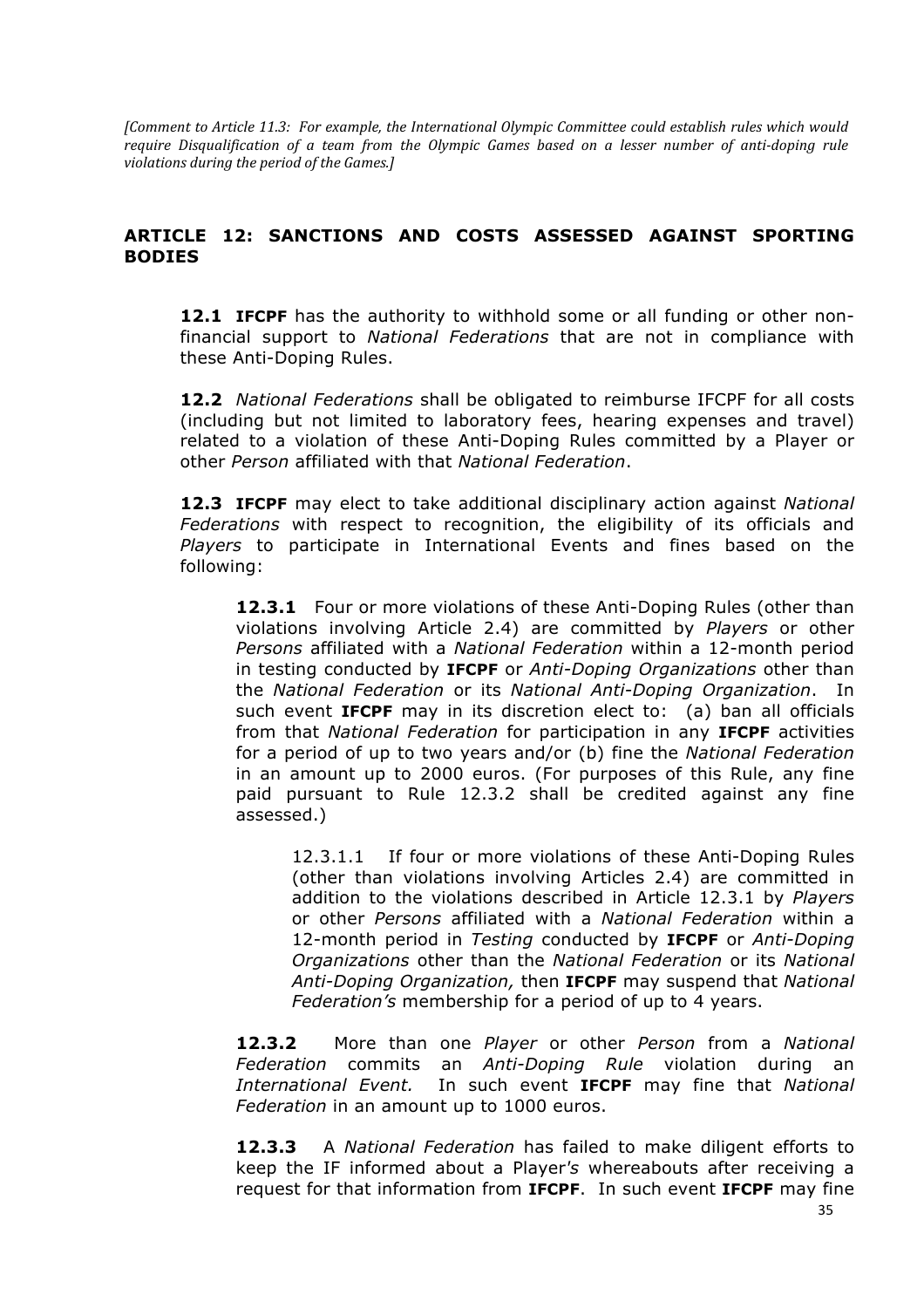the *National Federation* in an amount up to 500 euros per *Player* in addition to all of the IFCPF costs incurred in *Testing* that *National Federation's Players*.

## **ARTICLE 13: APPEALS**

#### **13.1 Decisions Subject to Appeal**

Decisions made under these Anti-Doping Rules may be appealed as set forth below in Article 13.2 through 13.7 or as otherwise provided in these Anti-Doping Rules, the *Code* or the International Standards. Such decisions shall remain in effect while under appeal unless the appellate body orders otherwise. Before an appeal is commenced, any post-decision review provided in the *Anti-Doping Organization*'s rules must be exhausted, provided that such review respects the principles set forth in Article 13.2.2 below (except as provided in Article 13.1.3).

#### 13.1.1 Scope of Review Not Limited

The scope of review on appeal includes all issues relevant to the matter and is expressly not limited to the issues or scope of review before the initial decision maker.

13.1.2 CAS Shall Not Defer to the Findings Being Appealed

In making its decision, *CAS* need not give deference to the discretion exercised by the body whose decision is being appealed.

*[Comment to Article 12.1.2: CAS proceedings are de novo. Prior proceedings do not limit the evidence or carry weight in the hearing before CAS.]* 

#### 13.1.3 WADA Not Required to Exhaust Internal Remedies

Where *WADA* has a right to appeal under Article 13 and no other party has appealed a final decision within the **IFCPF**'s process, *WADA* may appeal such decision directly to CAS without having to exhaust other remedies in the **IFCPF**'s process.

*[Comment to Article 12.1.3: Where a decision has been rendered before the final stage of IFCPF 's process (for*) *example, a first hearing) and no party elects to appeal that decision to the next level of IFCPF's process (e.g., the Managing Board), then WADA may bypass the remaining steps in IFCPF's internal process and appeal directly to CAS.]*

#### **13.2 Appeals from Decisions Regarding Anti-Doping Rule Violations, Consequences,** *Provisional Suspension***s, Recognition of Decisions and Jurisdiction**

A decision that an anti-doping rule violation was committed, a decision imposing *Consequences* or not imposing *Consequences* for an anti-doping rule violation, or a decision that no anti-doping rule violation was committed; a decision that an anti-doping rule violation proceeding cannot go forward for procedural reasons (including, for example, prescription); a decision by *WADA* not to grant an exception to the six month notice requirement for a retired *Player* to return to *Competition* under Article 5.6.1; a decision by *WADA* assigning results management under Article 7.1 of the *Code*; a decision by **IFCPF** not to bring forward an *Adverse Analytical Finding* or an *Atypical Finding* as an anti-doping rule violation, or a decision not to go forward with an anti-doping rule violation after an investigation under Article 7.5; a decision to impose a *Provisional Suspension* as a result of a *Provisional Hearing*; **IFCPF**'s failure to comply with Article 7.7; a decision that **IFCPF** lacks jurisdiction to rule on an alleged anti-doping rule violation or its *Consequences*; a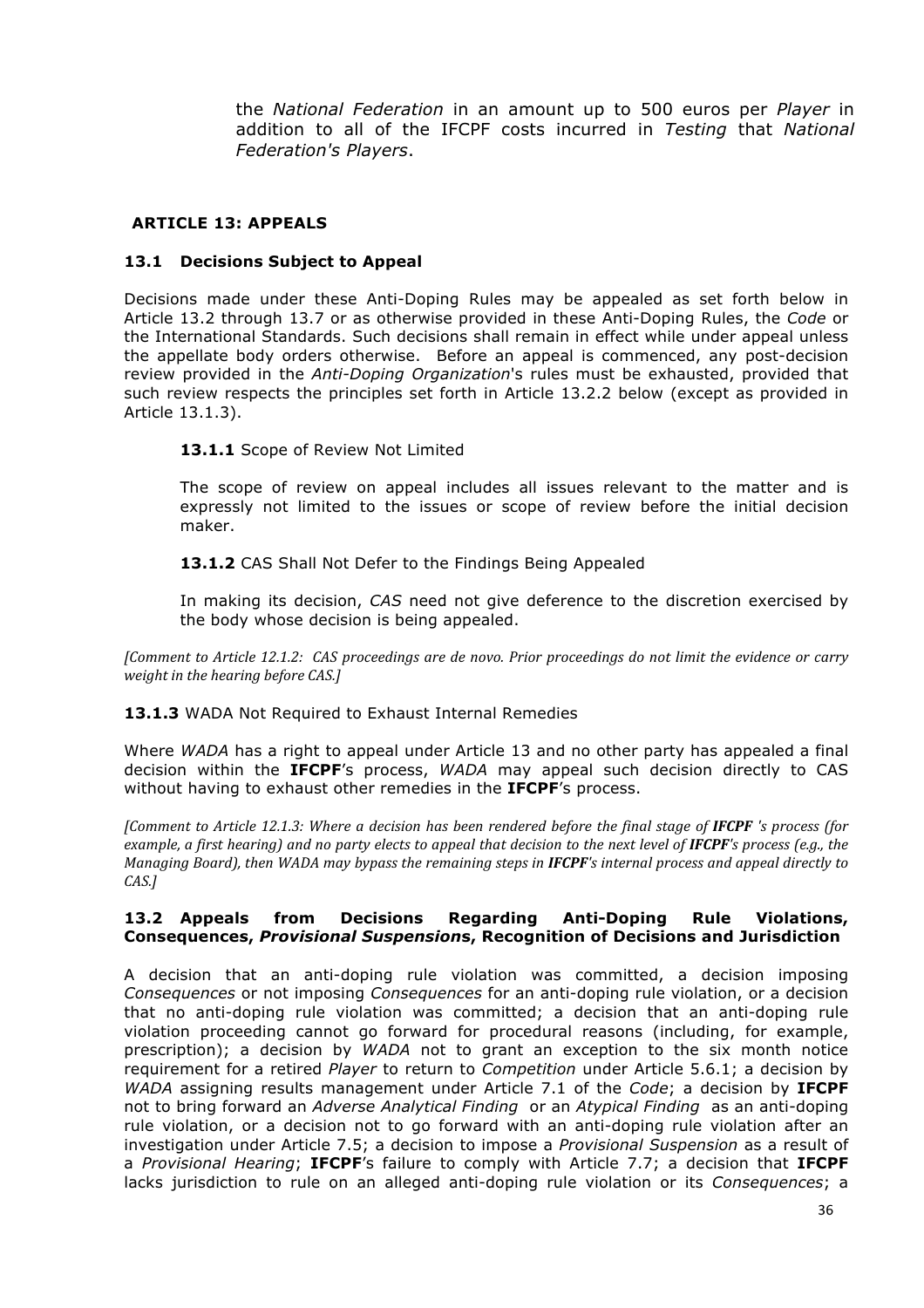decision to suspend, or not suspend, a period of *Ineligibility* or to reinstate, or not reinstate, a suspended period of *Ineligibility* under Article 10.6.1; a decision under Article 10.12.3; and a decision by **IFCPF** not to recognize another *Anti-Doping Organization*'s decision under Article 15 may be appealed exclusively as provided in Articles 13.2-13.7.

#### **13.2.1** Appeals Involving *International-Level Players* or *International Events*

In cases arising from participation in an *International Event* or in cases involving *International-Level Players*, the decision may be appealed exclusively to *CAS*.

## **13.2.2** Appeals Involving Other *Players* or Other *Persons*

In cases where Article 13.2.1 is not applicable, the decision may be appealed to a nationallevel appeal body, being an independent and impartial body established in accordance with rules adopted by the *National Anti-Doping Organization* having jurisdiction over the *Player* or other *Person*. The rules for such appeal shall respect the following principles: a timely hearing; a fair and impartial hearing panel; the right to be represented by counsel at the *Person*'s own expense; and a timely, written, reasoned decision. If the *National Anti-Doping Organization* has not established such a body, the decision may be appealed to *CAS* in accordance with the provisions applicable before such court.

*[Comment to Article 12.2.1: CAS decisions are final and binding except for any review required by law applicable* to the annulment or enforcement of arbitral awards.]

# **13.2.3** *Person*s Entitled to Appeal

In cases under Article 13.2.1, the following parties shall have the right to appeal to *CAS*: (a) the *Player* or other *Person* who is the subject of the decision being appealed; (b) the other party to the case in which the decision is being rendered; (c) **IFCPF**; (d) the *National Anti-Doping Organization* of the *Person*'s country of residence or countries where the *Person* is a national or license holder; (e) the International Olympic Committee or International Paralympic Committee, as applicable, where the decision may have an effect in relation to the Olympic Games or Paralympic Games, including decisions affecting eligibility for the Olympic Games or Paralympic Games; and (f) *WADA*.

In cases under Article 13.2.2, the parties having the right to appeal to the national-level appeal body shall be as provided in the *National Anti-Doping Organization*'s rules but, at a minimum, shall include the following parties: (a) the *Player* or other *Person* who is the subject of the decision being appealed; (b) the other party to the case in which the decision was rendered; (c) **IFCPF;** (d) the *National Anti-Doping Organization* of the *Person*'s country of residence; (e) the International Olympic Committee or International Paralympic Committee, as applicable, where the decision may have an effect in relation to the Olympic Games or Paralympic Games, including decisions affecting eligibility for the Olympic Games or Paralympic Games; and (f) *WADA*. For cases under Article 13.2.2, *WADA*, the International Olympic Committee, the International Paralympic Committee, and **IFCPF** shall also have the right to appeal to *CAS* with respect to the decision of the national-level appeal body. Any party filing an appeal shall be entitled to assistance from *CAS* to obtain all relevant information from the *Anti-Doping Organization* whose decision is being appealed and the information shall be provided if *CAS* so directs.

Notwithstanding any other provision herein, the only *Person* who may appeal from a *Provisional Suspension* is the *Player* or other *Person* upon whom the *Provisional Suspension*  is imposed.

**13.2.4** Cross Appeals and other Subsequent Appeals Allowed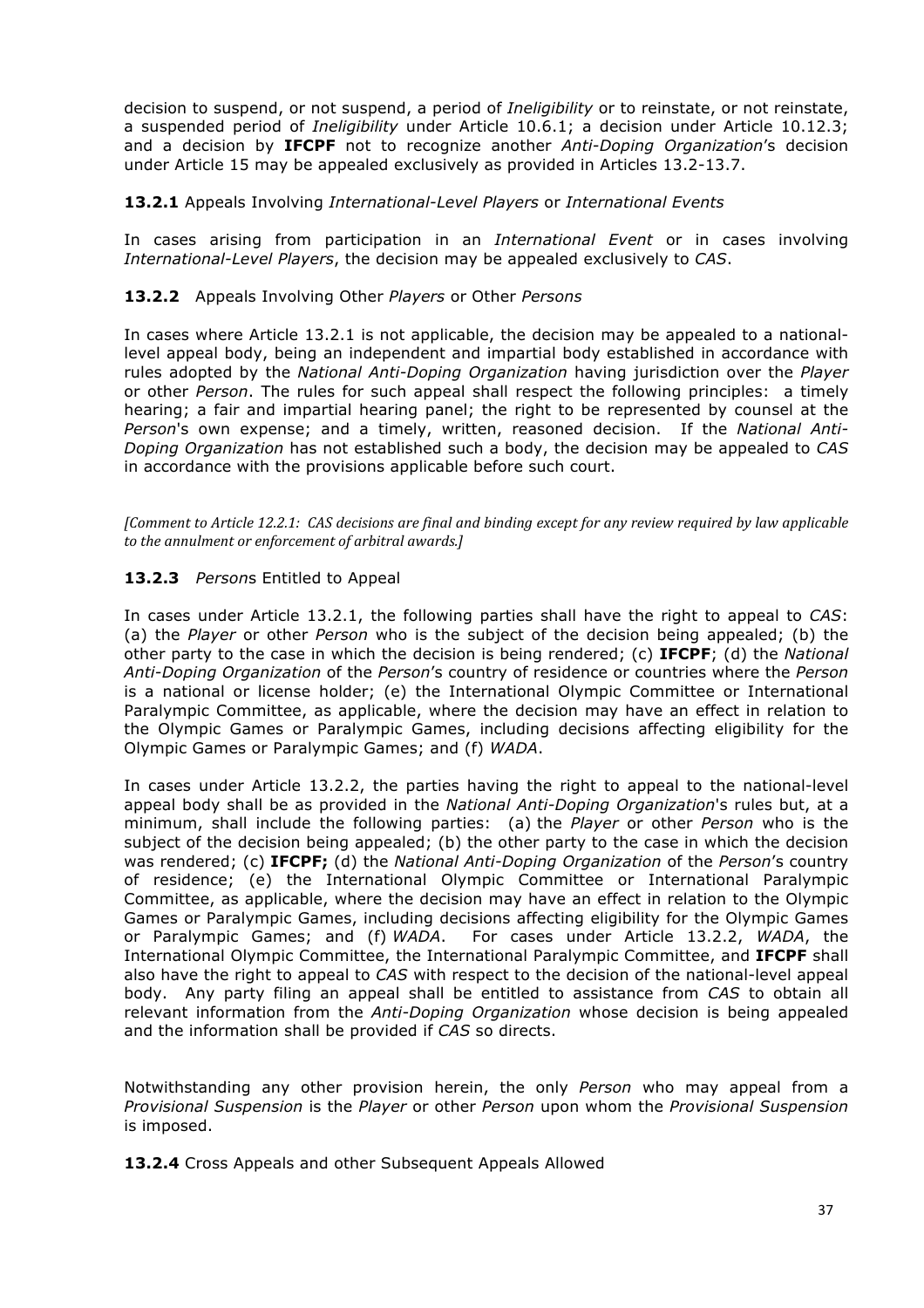Cross appeals and other subsequent appeals by any respondent named in cases brought to *CAS* under the *Code* are specifically permitted. Any party with a right to appeal under this Article 13 must file a cross appeal or subsequent appeal at the latest with the party's answer.

*[Comment to Article 12.2.3: This provision is necessary because since 2011, CAS rules no longer permit a Player the right to cross appeal when an Anti-Doping Organization appeals a decision after the Player's time for appeal has expired. This provision permits a full hearing for all parties.]* 

# **13.3 Failure to Render a Timely Decision**

Where, in a particular case, **IFCPF** or the Disciplinary Commission fails to render a decision with respect to whether an anti-doping rule violation was committed within a reasonable deadline set by *WADA*, *WADA* may elect to appeal directly to *CAS* as if **IFCPF** or the Disciplinary Commission had rendered a decision finding no anti-doping rule violation. If the *CAS* hearing panel determines that an anti-doping rule violation was committed and that *WADA* acted reasonably in electing to appeal directly to CAS, then *WADA*'s costs and attorney fees in prosecuting the appeal shall be reimbursed to *WADA* by **IFCPF**.

*[Comment to Article 12.3: Given the different circumstances of each anti-doping rule violation investigation and results management process, it is not feasible to establish a fixed time period for IFCPF to render a decision before WADA may intervene by appealing directly to CAS. Before taking such action, however, WADA will consult with the IFCPF* and give it an opportunity to explain why it has not yet rendered a decision.]

# **13.4 Appeals Relating to** *TUEs*

*TUE* decisions may be appealed exclusively as provided in Article 4.4.

## **13.5 Notification of Appeal Decisions**

Any *Anti-Doping Organization* that is a party to an appeal shall promptly provide the appeal decision to the *Player* or other *Person* and to the other *Anti-Doping Organizations* that would have been entitled to appeal under Article 13.2.3 as provided under Article 14.2.

#### **13.6 Appeal from Decisions Pursuant to Article 12**

Decisions by **IFCPF** pursuant to Article 12 may be appealed exclusively to *CAS* by the *National Federation*.

#### **13.7 Time for Filing Appeals**

13.7.1 Appeals to *CAS*

The time to file an appeal to *CAS* shall be twenty-one days from the date of receipt of the decision by the appealing party. The above notwithstanding, the following shall apply in connection with appeals filed by a party entitled to appeal but which was not a party to the proceedings that led to the decision being appealed:

a) Within **fifteen days** from notice of the decision, such party/ies shall have the right to request a copy of the case file from the body that issued the decision;

b) If such a request is made within the **fifteen-day** period, then the party making such request shall have twenty-one days from receipt of the file to file an appeal to *CAS*.

The above notwithstanding, the filing deadline for an appeal filed by *WADA* shall be the later of: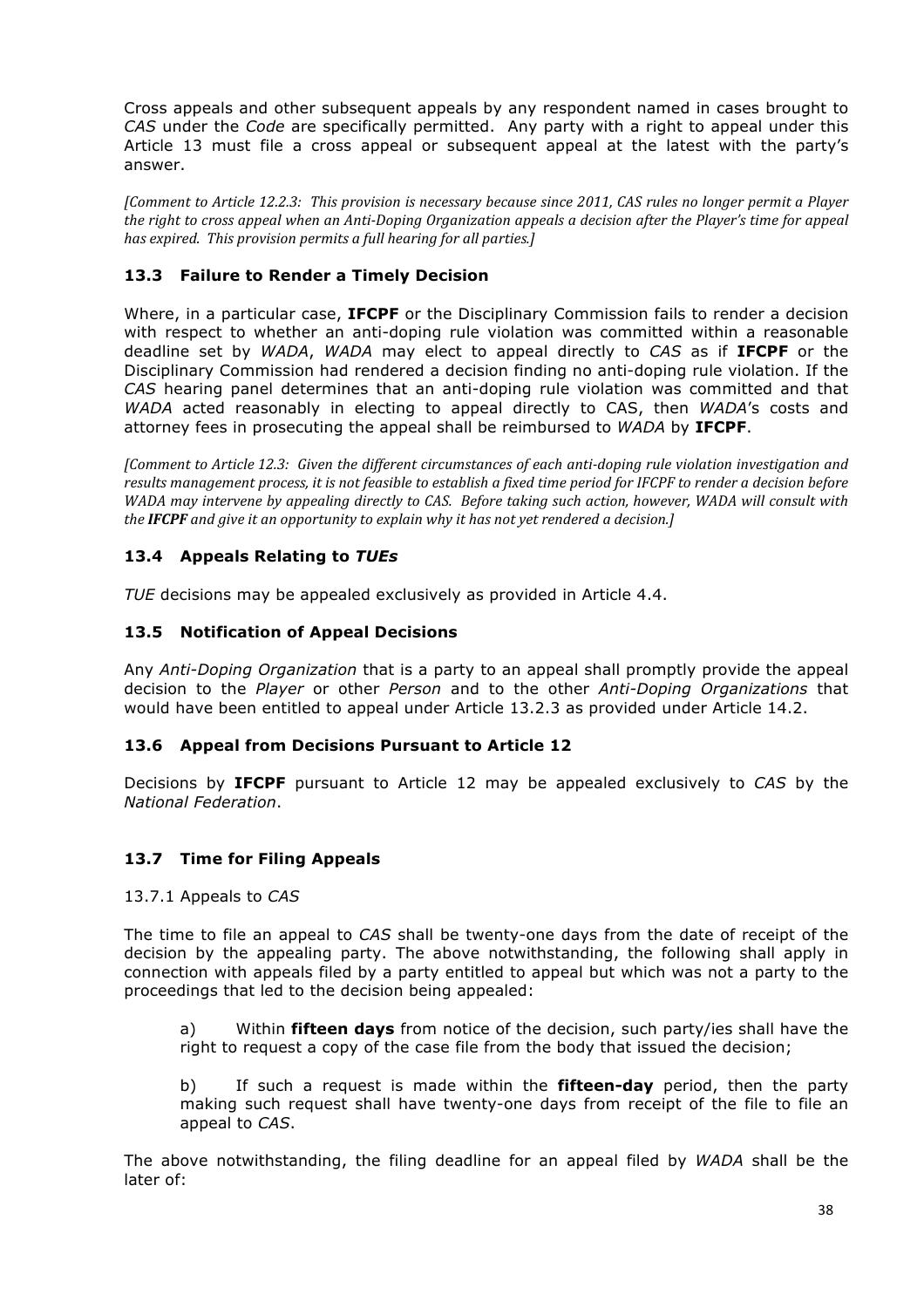a) **Twenty-one days** after the last day on which any other party in the case could have appealed; or

b) **Twenty-one days** after *WADA*'s receipt of the complete file relating to the decision.

## **13.7.2** Appeals Under Article 13.2.2

The time to file an appeal to an independent and impartial body established at national level in accordance with rules established by the *National Anti-Doping Organization* shall be indicated by the same rules of the *National Anti-Doping Organization*.

The above notwithstanding, the filing deadline for an appeal or intervention filed by *WADA* shall be the later of:

(a) Twenty-one days after the last day on which any other party in the case could have appealed, or

(b) Twenty-one days after *WADA*'s receipt of the complete file relating to the decision.

## **ARTICLE 14: CONFIDENTIALITY AND REPORTING**

#### **14.1 Information Concerning** *Adverse Analytical Findings***,** *Atypical Findings***, and Other Asserted Anti-Doping Rule Violations**

**14.1.1** Notice of Anti-Doping Rule Violations to *Players* and other *Persons*

Notice to *Players* or other *Persons* of anti-doping rule violations asserted against them shall occur as provided under Articles 7 and 14 of these Anti-Doping Rules. Notice to a Player or other *Person* who is a member of a *National Federation* may be accomplished by delivery of the notice to the *National Federation*.

**14.1.2** Notice of Anti-Doping Rule Violations to *National Anti-Doping Organizations*, International Federations and *WADA*

Notice of the assertion of an anti-doping rule violation to *National Anti-Doping Organizations*, International Federations and *WADA* shall occur as provided under Articles 7 and 14 of these Anti-Doping Rules, simultaneously with the notice to the *Player* or other *Person*.

#### 14.1.3 Content of an Anti-Doping Rule Violation Notice

Notification of an anti-doping rule violation under Article 2.1 shall include: the *Player*'s name, country, sport and discipline within the sport, the *Player*'s competitive level, whether the test was *In-Competition Competition* or *Out-of-CompetitionCompetition,* the date of *Sample* collection, the analytical result reported by the laboratory, and other information as required by the International Standard for Testing and Investigations.

Notice of anti-doping rule violations other than under Article 2.1 shall include the rule violated and the basis of the asserted violation.

## **14.1.4** Status Reports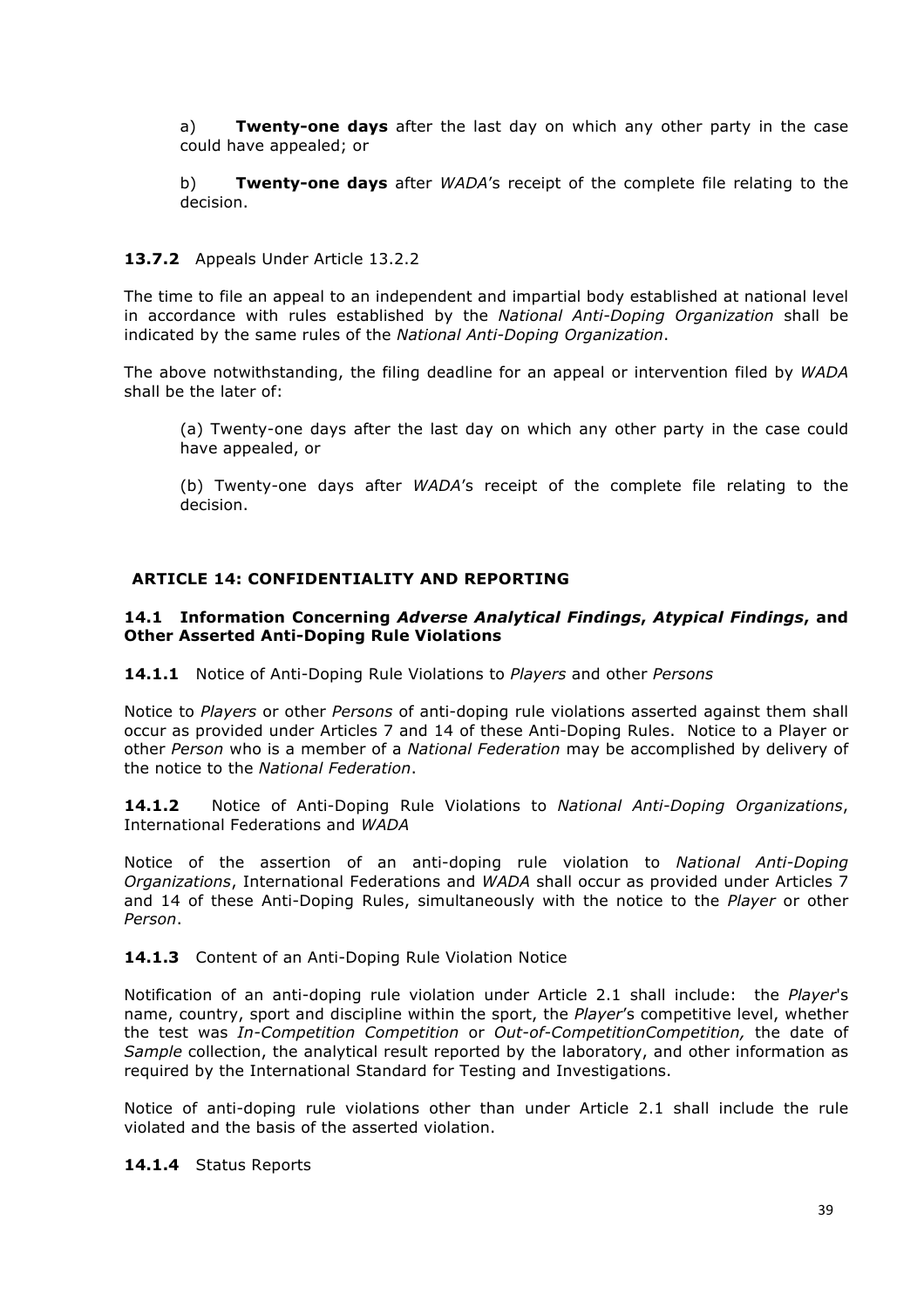Except with respect to investigations which have not resulted in notice of an anti-doping rule violation pursuant to Article 14.1.1, *National Anti-Doping Organizations*, International Federations and *WADA* shall be regularly updated on the status and findings of any review or proceedings conducted pursuant to Article 7, 8 or 13 and shall be provided with a prompt written reasoned explanation or decision explaining the resolution of the matter.

## **14.1.5** Confidentiality

The recipient organizations shall not disclose this information beyond those *Person*s with a need to know (which would include the appropriate *Person*nel at the applicable National Olympic Committee, National Federation, and team in a Team Sport) until **IFCPF** has made Public Disclosure or has failed to make Public Disclosure as required in Article 13.3.

**14.1.6 IFCPF** shall ensure that information concerning *Adverse Analytical Finding*s, *Atypical Finding*s, and other asserted anti-doping rule violations remains confidential until such information is Publicly Disclosed in accordance with Article 13.3, and shall include provisions in any contract entered into between the **IFCPF** and any of its employees (whether permanent or otherwise), contractors, agents and consultants, for the protection of such confidential information as well as for the investigation and disciplining of improper and/or unauthorised disclosure of such confidential information.

# **14.2 Notice of Anti-Doping Rule Violation Decisions and Request for Files**

**14.2.1** Anti-doping rule violation decisions rendered pursuant to Article 7.9, 8.2, 10.4 of the *Code*, 10.5 of the *Code*, 10.6 of the *Code*, 10.12.3 of the *Code* or 13.5 shall include the full reasons for the decision, including, if applicable, a justification for why the greatest possible *Consequences*were not imposed. Where the decision is not in English or French, **IFCPF** shall provide a short English or French summary of the decision and the supporting reasons.

**14.2.2** An *Anti-Doping Organization* having a right to appeal a decision received pursuant to Article 14.2.1 may, within fifteen days of receipt, request a copy of the full case file pertaining to the decision.

# **14.3 Public Disclosure**

**14.3.1** The identity of any *Player* or other *Person* who is asserted by **IFCPF** to have committed an anti-doping rule violation may be *Publicly Disclosed* by **IFCPF** only after notice has been provided to the *Player* or other *Person* in accordance with Article 7 and simultaneously to *WADA* and the *National Anti-Doping Organization* and International Federation of the *Player* or other *Person* in accordance with Article 14.1.2.

**14.3.2** No later than twenty days after it has been determined in a final appellate decision under Articles 13.2.1 or 13.2.2, or such appeal has been waived, or a hearing in accordance with Article 8 has been waived, or the assertion of an anti-doping rule violation has not been timely challenged, **IFCPF** must *Publicly Report* the disposition of the matter, including the sport, the anti-doping rule violated, the name of the *Player* or other *Person* committing the violation, the *Prohibited Substance* or *Prohibited Method* involved (if any) and the *Consequences* imposed. **IFCPF** must also *Publicly Report* within twenty days the results of final appeal decisions concerning anti-doping rule violations, including the information described above.

**14.3.3** In any case where it is determined, after a hearing or appeal, that the *Player* or other *Person* did not commit an anti-doping rule violation, the decision may be *Publicly Disclosed* only with the consent of the *Player* or other *Person* who is the subject of the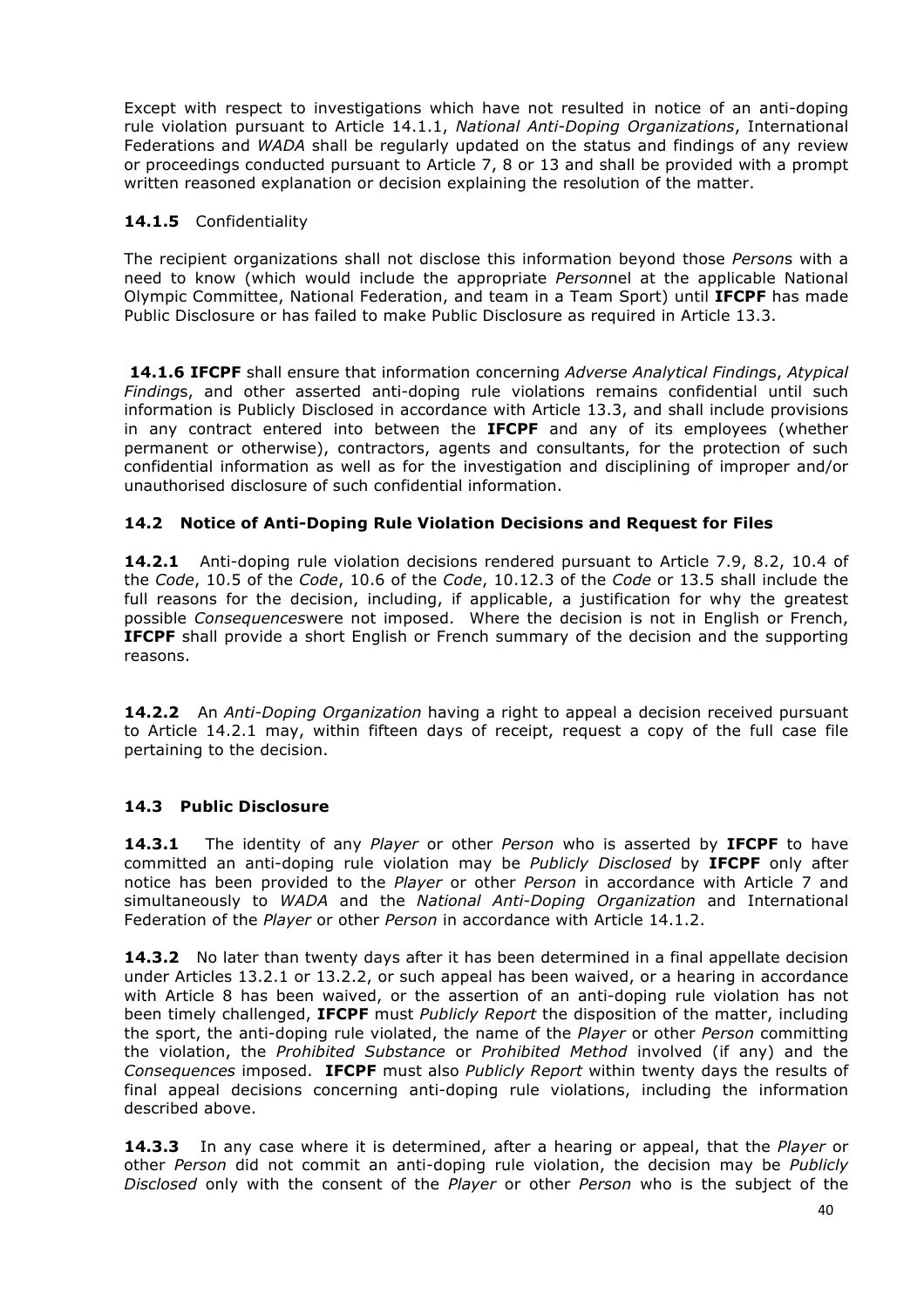decision. **IFCPF** shall use reasonable efforts to obtain such consent. If consent is obtained, **IFCPF** shall *Publicly Disclose* the decision in its entirety or in such redacted form as the *Player* or other *Person* may approve.

**14.3.4** Publication shall be accomplished at a minimum by placing the required information on **IFCPF**'s website or publishing it through other means and leaving the information up for the longer of one month or the duration of any period of *Ineligibility*.

**14.3.5** Neither **IFCPF**, nor its *National Federations*, nor any of its officials, shall publicly comment on the specific facts of any pending case (as opposed to general description of process and science) except in response to public comments attributed to the *Player* or other *Person* against whom an anti-doping rule violation is asserted, or their representatives.

**14.3.6** The mandatory *Public Reporting* required in Article 13.3.2 shall not be required where the *Player* or other *Person* who has been found to have committed an anti-doping rule violation is a *Minor*. Any optional *Public Reporting* in a case involving a *Minor* shall be proportionate to the facts and circumstances of the case.

# **14.4 Statistical Reporting**

IFCPF shall publish at least annually a general statistical report of its *Doping Control* activities, with a copy provided to *WADA*. IFCPF may also publish reports showing the name of each *Player* tested and the date of each *Testing*.

# **14.5** *Doping Control* **Information Clearinghouse**

To facilitate coordinated test distribution planning and to avoid unnecessary duplication in *Testing* by the various *Anti-Doping Organizations*, **IFCPF** shall report all *In-Competition* and *Out-of-Competition* tests on such *Players* to the *WADA* clearinghouse, using *ADAMS*, as soon as possible after such tests have been conducted. This information will be made accessible, where appropriate and in accordance with the applicable rules, to the *Player*, the *Player*'s *National Anti-Doping Organization* or International Federation, and any other *Anti-Doping Organization*s with *Testing* authority over the *Player*.

# **14.6 Data Privacy**

**14.6.1 IFCPF** may collect, store, process or disclose personal information relating to *Players* and other *Persons* where necessary and appropriate to conduct their anti-doping activities under the *Code*, the International Standards (including specifically the International Standard for the Protection of Privacy and Personal Information) and these Anti-Doping Rules.

**14.6.2** Any *Participant* who submits information including personal data to any *Person* in accordance with these Anti-Doping Rules shall be deemed to have agreed, pursuant to applicable data protection laws and otherwise, that such information may be collected, processed, disclosed and used by such *Person* for the purposes of the implementation of these Anti-Doping Rules, in accordance with the International Standard for the Protection of Privacy and Personal Information and otherwise as required to implement these Anti-Doping Rules.

# **ARTICLE 15: APPLICATION AND RECOGNITION OF DECISIONS**

**15.1** Subject to the right to appeal provided in Article 13, *Testing,* hearing results or other final adjudications of any *Signatory* which are consistent with the *Code* and are within that *Signatory* 's authority, shall be applicable worldwide and shall be recognized and respected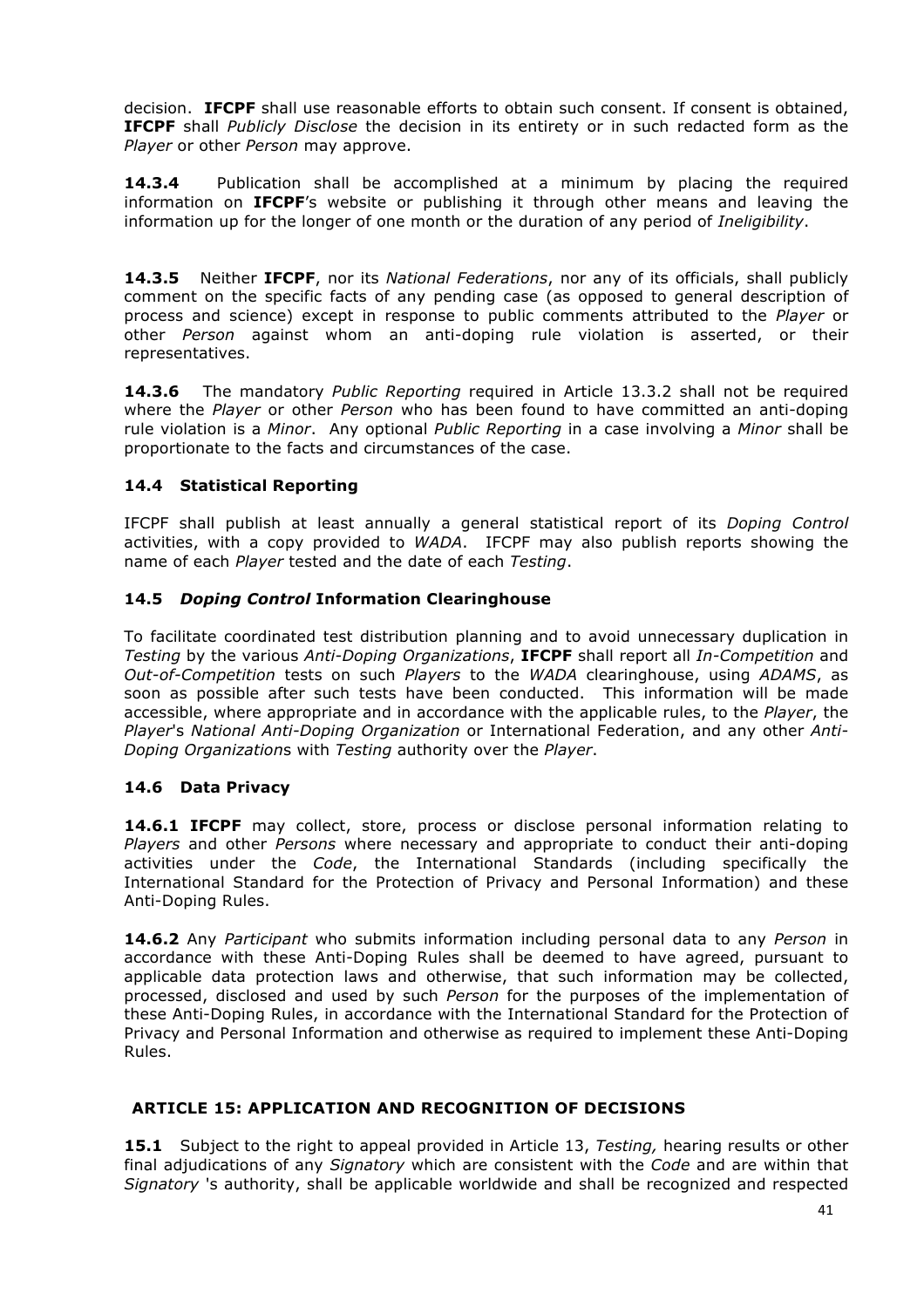#### by the **IFCPF.**

*[Comment to Article 14.1: The extent of recognition of TUE decisions of other Anti-Doping Organizations shall be determined by Article 4.4 and by the International Standard for Therapeutic Use Exemptions.]* 

**15.2 IFCPF** and its *National Federations* shall recognize the measures taken by other bodies which have not accepted the *Code* if the rules of those bodies are otherwise consistent with the *Code*.

*[Comment to Article 14.2: Where the decision of a body that has not accepted the Code is in some respects Code compliant and in other respects not Code compliant, IFCPF shall attempt to apply the decision in harmony with the principles of the Code.* For example, if in a process consistent with the Code a non-Signatory has found a *Player* to have committed an anti-doping rule violation on account of the presence of a Prohibited Substance in *his or her body but the period of Ineligibility applied is shorter than the period provided for in these Anti-Doping Rules, then [MEO] shall recognize the finding of an anti-doping rule violation and may conduct a hearing consistent with Article* 8 to determine whether the longer period of Ineligibility provided in the Code should be *imposed.]*

**15.3** Subject to the right to appeal provided in Article 13, any decision of **IFCPF** regarding a violation of these Anti-Doping Rules shall be recognized by all *National Federation*s, which shall take all necessary action to render such decision effective.

#### **ARTICLE 16: INCORPORATION OF IFCPF ANTI-DOPING RULES AND OBLIGATIONS OF** *NATIONAL FEDERATIONS*

**16.1** All *National Federation*s and their members shall comply with these Anti-Doping Rules. All *National Federation*s and other members shall include in their regulations the provisions necessary to ensure that **IFCPF** may enforce these Anti-Doping Rules directly as against *Players* under their anti-doping jurisdiction (including *National-Level Players*). These Anti-Doping Rules shall also be incorporated either directly or by reference into each *National Federation's* rules so that the *National Federation* may enforce them itself directly as against *Players* under its anti-doping jurisdiction (including *National-Level Players*).

**16.2** All *National Federation*s shall establish rules requiring all *Player*s and each *Player Support Personnel* who participates as coach, trainer, manager, team staff, official, medical or paramedical personnel in a *Competition* or activity authorized or organized by a *National Federation* or one of its member organizations to agree to be bound by these Anti-Doping Rules and to submit to the results management authority of the *Anti-Doping Organization*  responsible under the *Code* as a condition of such participation.

**16.3** All *National Federation*s shall report any information suggesting or relating to an antidoping rule violation to **IFCPF** and to their *National Anti-Doping Organizations*, and shall cooperate with investigations conducted by any *Anti-Doping Organization* with authority to conduct the investigation.

**16.4** All *National Federation*s shall have disciplinary rules in place to prevent *Player Support Personnel* who are *Using Prohibited Substances* or *Prohibited Methods* without valid justification from providing support to *Players* under the jurisdiction of **IFCPF** or the *National Federation*.

**16.5** All *National Federations* shall be required to conduct anti-doping education in coordination with their *National Anti-Doping Organizations.*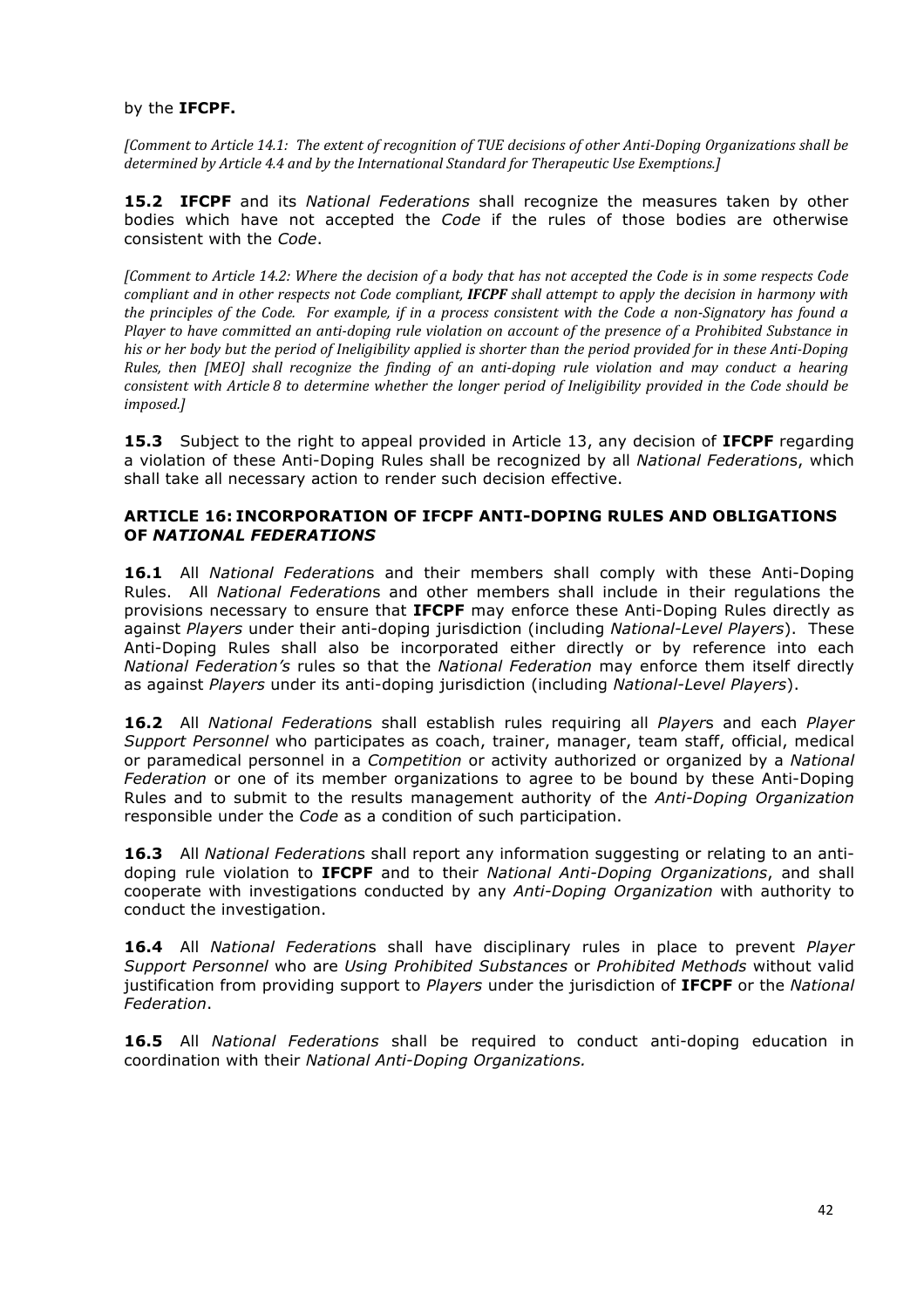#### **ARTICLE 17: STATUS OF LIMITATIONS**

No anti-doping rule violation proceeding may be commenced against a Player or other *Person* unless he or she has been notified of the anti-doping rule violation as provided in Article 7, or notification has been reasonably *Attempted*, within ten years from the date the violation is asserted to have occurred.

#### **ARTICLE 18: IFCPF COMPLIANCE REPORTS TO** *WADA*

**IFCPF** will report to *WADA* on **IFCPF**'s compliance with the *Code* in accordance with Article 23.5.2 of the *Code*.

## **ARTICLE 19: EDUCATION**

**IFCPF** shall plan, implement, evaluate and monitor information; education and pr*event*ion programs for doping-free sport on at least the issues listed at Article 18.2 of the *Code*, and shall support active participation by *Player*s and *Player Support Personnel* in such programs.

# **ARTICLE 20: AMENDMENT AND INTERPRETATION OF ANTI-DOPING RULES**

**20.1** These Anti-Doping Rules may be amended from time to time by **IFCPF**.

**20.2** These Anti-Doping Rules shall be interpreted as an independent and autonomous text and not by reference to existing law or statutes.

**20.3** The headings used for the various Parts and Articles of these Anti-Doping Rules are for convenience only and shall not be deemed part of the substance of these Anti-Doping Rules or to affect in any way the language of the provisions to which they refer.

**20.4** The *Code* and the *International Standards* shall be considered integral parts of these Anti-Doping Rules and shall prevail in case of conflict.

**20.5** These Anti-Doping Rules have been adopted pursuant to the applicable provisions of the *Code* and shall be interpreted in a manner that is consistent with applicable provisions of the *Code*. The Introduction shall be considered an integral part of these Anti-Doping Rules.

**20.6** The comments annotating various provisions of the *Code* and these Anti-Doping Rules shall be used to interpret these Anti-Doping Rules.

**20.7** These Anti-Doping Rules have come into full force and effect on [1 January 2015] (the "Effective Date"). They shall not apply retroactively to matters pending before the Effective Date; provided, however, that:

**20.7.1** Anti-doping rule violations taking place prior to the Effective Date count as "first violations" or "second violations" for purposes of determining sanctions under Article 10 for violations taking place after the Effective Date.

**20.7.2 The** retrospective periods in which prior violations can be considered for purposes of multiple violations under Article 10.7.5 and the statute of limitations set forth in Article 17 are procedural rules and should be applied retroactively; provided, however, that Article 17 shall only be applied retroactively if the statute of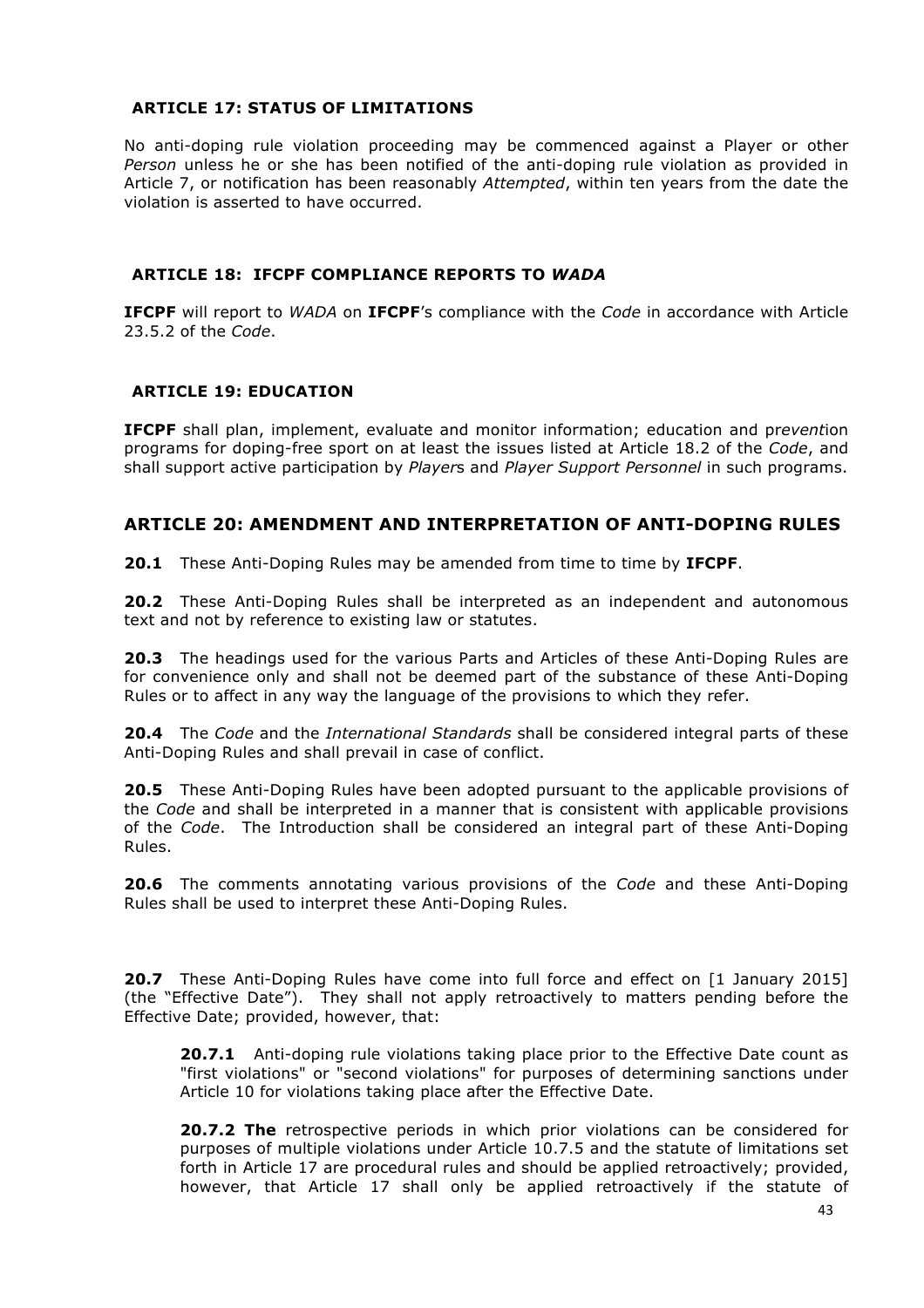limitations period has not already expired by the Effective Date. Otherwise, with respect to any anti-doping rule violation case which is pending as of the Effective Date and any anti-doping rule violation case brought after the Effective Date based on an anti-doping rule violation which occurred prior to the Effective Date, the case shall be governed by the substantive anti-doping rules in effect at the time the alleged anti-doping rule violation occurred unless the panel hearing the case determines the principle of "lex mitior" appropriately applies under the circumstances of the case.

**20.7.3** Any Article 2.4 whereabouts failure (whether a Filing Failure or a Missed Test, as those terms are defined in the International Standard for Testing and Investigations) prior to the Effective Date shall be carried forward and may be relied upon, prior to expiry, in accordance with the International Standard for Testing and Investigation, but it shall be deemed to have expired 12 months after it occurred*.* 

**20.7.4** With respect to cases where a final decision finding an anti-doping rule violation has been rendered prior to the Effective Date, but the *Player* or other *Person* is still serving the period of *Ineligibility* as of the Effective Date, the *Player* or other *Person* may apply to the *Anti-Doping Organization* which had results management responsibility for the anti-doping rule violation to consider a reduction in the period of *Ineligibility* in light of these Anti-Doping Rules. Such application must be made before the period of *Ineligibility* has expired. The decision rendered may be appealed pursuant to Article 13.2. These Anti-Doping Rules shall have no application to any case where a final decision finding an anti-doping rule violation has been rendered and the period of *Ineligibility* has expired.

**20.7.5** For purposes of assessing the period of *Ineligibility* for a second violation under Article 10.7.1, where the sanction for the first violation was determined based on rules in force prior to the Effective Date, the period of *Ineligibility* which would have been assessed for that first violation had these Anti-Doping Rules been applicable, shall be applied.

# **ARTICLE 21: INTERPRETATION OF THE** *CODE*

**21.1** The official text of the *Code* shall be maintained by *WADA* and shall be published in English and French. In the *Event* of any conflict between the English and French versions, the English version shall prevail.

**21.2** The comments annotating various provisions of the *Code* shall be used to interpret the *Code*.

**21.3** The *Code* shall be interpreted as an independent and autonomous text and not by reference to the existing law or statutes of the Signatories or governments.

**21.4** The headings used for the various Parts and Articles of the *Code* are for convenience only and shall not be deemed part of the substance of the *Code* or to affect in any way the language of the provisions to which they refer.

**21.5** The *Code* shall not apply retroactively to matters pending before the date the *Code* is accepted by a *Signatory* and implemented in its rules. However, pre-*Code* anti-doping rule violations would continue to count as "First violations" or "Second violations" for purposes of determining sanctions under Article 10 for subsequent post-*Code* violations.

**21.6** The Purpose, Scope and Organization of the World Anti-Doping Program and the *Code* and Appendix 1, Definitions, and Appendix 2, Examples of the Application of Article 10, shall be considered integral parts of the *Code*.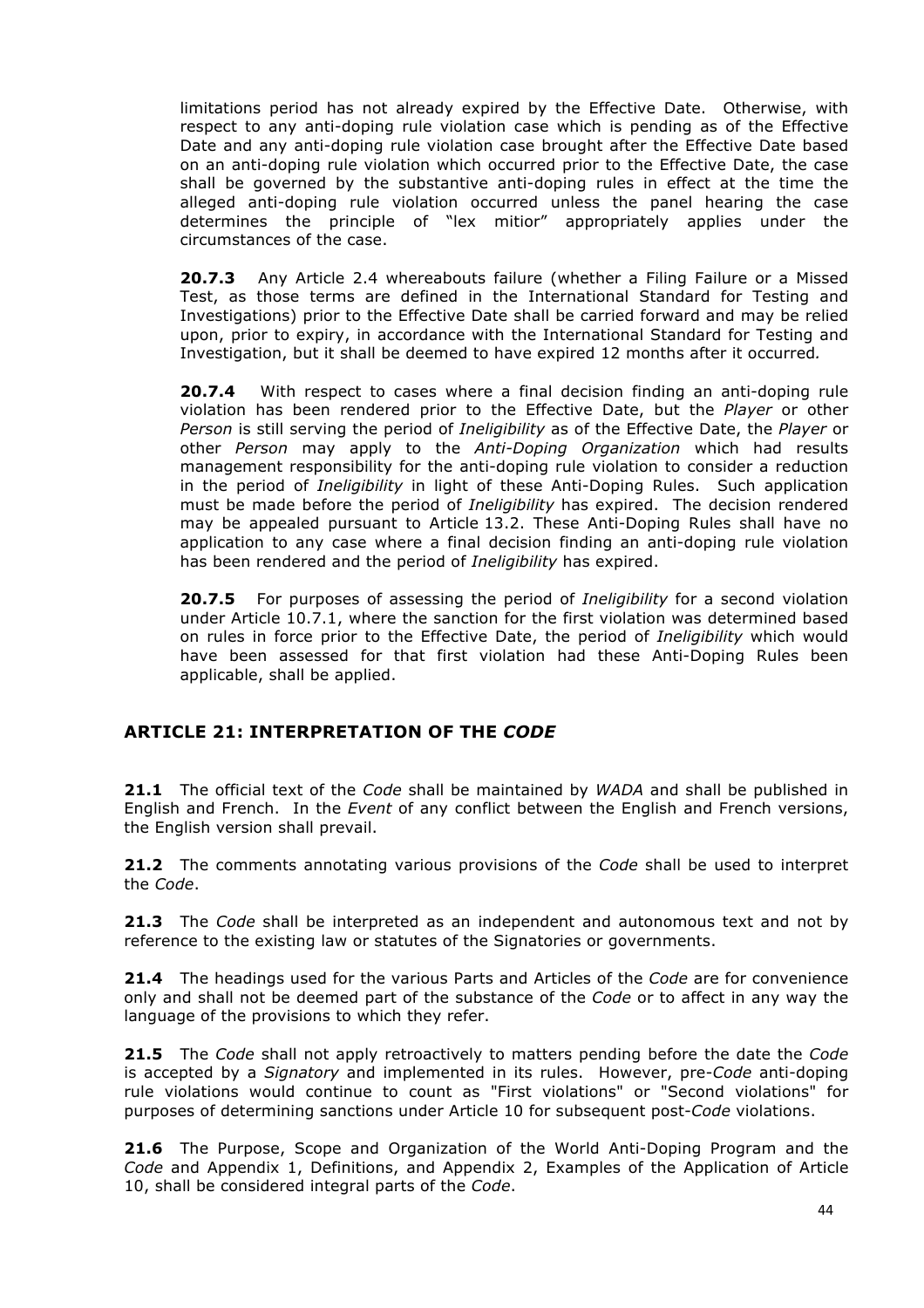# **ARTICLE 22: ADDITIONAL ROLES AND RESPONSIBILITIES OF PLAYERS AND OTHER PERSONS**

## **22.1 Roles and Responsibilities of** *Players*

**22.1.1** To be knowledgeable of and comply with these Anti-Doping Rules.

**22.1.2** To be available for *Sample* collection at all times.

*[Comment to Article 20.1.2: With due regard to a Player's human rights and privacy, legitimate anti-doping* considerations sometimes require Sample collection late at night or early in the morning. For example, it is *known that some Players use low doses of EPO during these hours so that it will be undetectable in the morning.]* 

22.1.3 To take responsibility, in the context of anti-doping, for what they ingest and Use.

**22.1.4** To inform medical *Person*nel of their obligation not to Use *Prohibited Substances* and *Prohibited Methods* and to take responsibility to make sure that any medical treatment received does not violate these Anti-Doping Rules.

**22.1.5** To disclose to **IFCPF** any decision by a non-*Signatory* finding that the *Player* committed an anti-doping rule violation within the previous ten years.

**22.1.6** To cooperate with *Anti-Doping Organizations* investigating anti-doping rule violations.

**22.1.7** Failure by any *Player* to cooperate in full with *Anti-Doping Organization*s investigating anti-doping rule violations may result in a charge of misconduct under **IFCPF** 's disciplinary rules.

#### **22.2 Roles and Responsibilities of** *Player Support Personnel*

**22.2.1** To be knowledgeable of and comply with these Anti-Doping Rules.

**22.2.2** To cooperate with the *Player Testing* program.

**22.2.3** To use his or her influence on *Player* values and behavior to foster anti-doping attitudes.

**22.2.4** To disclose to **IFCPF** any decision by a non-*Signatory* finding that he or she committed an anti-doping rule violation within the previous ten years.

**22.2.5** To cooperate with *Anti-Doping Organization*s investigating anti-doping rule violations.

**22.2.6** Failure by any *Player* Support *Person*nel to cooperate in full with *Anti-Doping Organization*s investigating anti-doping rule violations may result in a charge of misconduct under **IFCPF**'s disciplinary rules.

**22.2.7** *Player* Support *Person*nel shall not Use or Possess any *Prohibited* Substance or *Prohibited* Method without valid justification.

**22.2.8** *Use* or *Possession* of a *Prohibited Substance* or *Prohibited* Method by a Player *Support Personnel* without valid justification may result in a charge of misconduct under **IFCPF**'s disciplinary rules.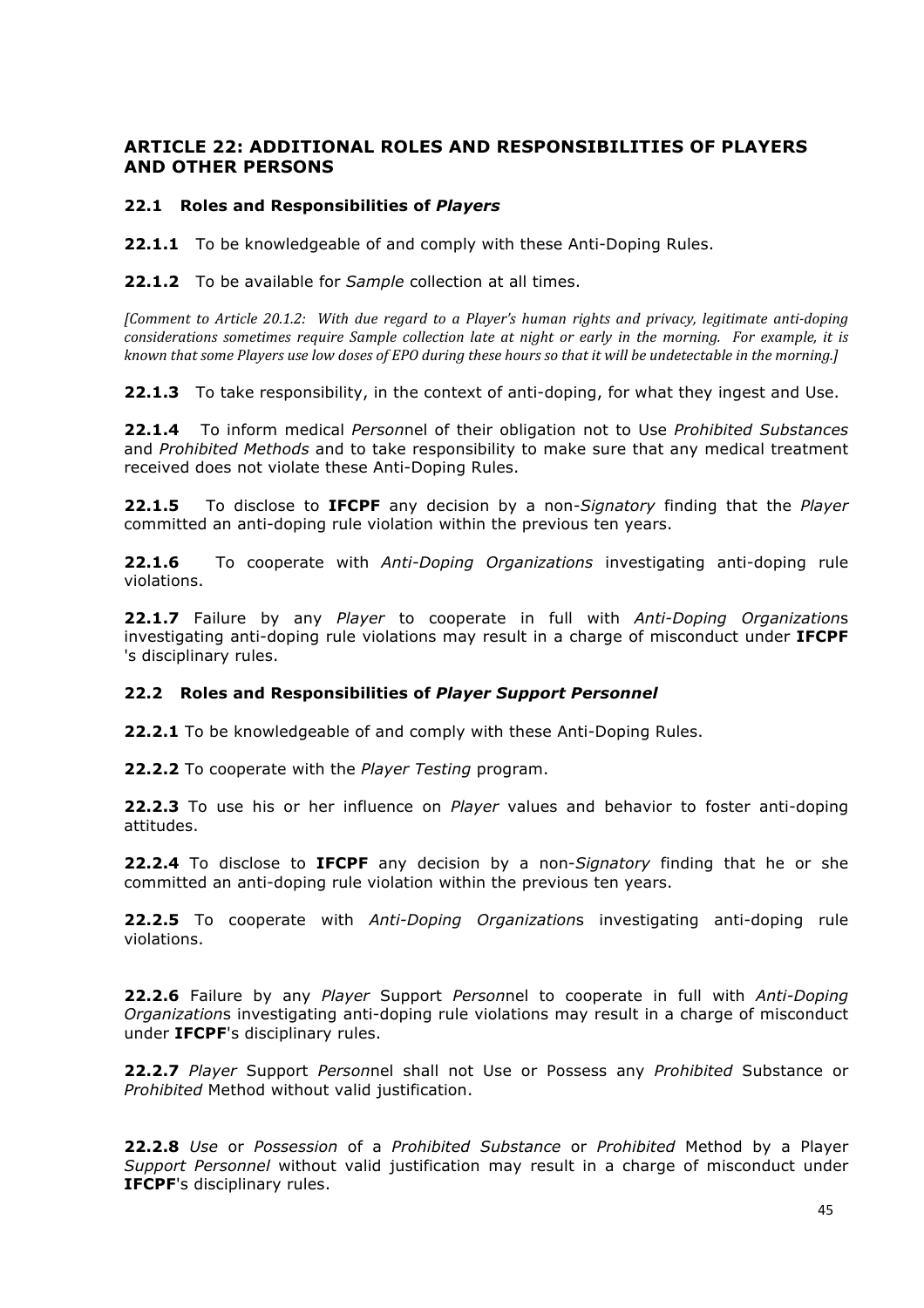# **GLOSSARY**

## **APPENDIX 1: DEFINITIONS**

*ADAMS***:** The Anti-Doping Administration and Management System is a Web-based database management tool for data entry, storage, sharing, and reporting designed to assist stakeholders and *WADA* in their anti-doping operations in conjunction with data protection legislation.

*Administration***:** Providing, supplying, supervising, facilitating, or otherwise participating in the Use or *Attempted* Use by another *Person* of a *Prohibited Substance* or *Prohibited*  Method. However, this definition shall not include the actions of bona fide medical personnel involving a *Prohibited* Substance or *Prohibited* Method used for genuine and legal therapeutic purposes or other acceptable justification and shall not include actions involving *Prohibited* Substances which are not *Prohibited* in *Out-of-Competition Testing* unless the circumstances as a whole demonstrate that such *Prohibited* Substances are not intended for genuine and legal therapeutic purposes or are intended to enhance sport performance.

*Adverse Analytical Finding:* A report from a *WADA*-accredited laboratory or other *WADA*-approved laboratory that, consistent with the International Standard for Laboratories and related Technical Documents, identifies in a *Sample* the presence of a *Prohibited*  Substance or its *Metabolites* or *Markers* (including elevated quantities of endogenous substances) or evidence of the *Use* of a *Prohibited* Method.

*Adverse Passport Finding***:** A report identified as an *Adverse Passport Finding* as described in the applicable *International Standards*.

*Anti-Doping Organization***:** A *Signatory* that is responsible for adopting rules for initiating, implementing or enforcing any part of the *Doping Control* process. This includes, for example, the International Olympic Committee, the International Paralympic Committee, other *Major Event Organizations* that conduct *Testing* at their *Event*s, *WADA*, International Federations, and *National Anti-Doping Organizations.* 

Attempt: Purposely engaging in conduct that constitutes a substantial step in a course of conduct planned to culminate in the commission of an anti-doping rule violation. Provided, however, there shall be no anti-doping rule violation based solely on an *Attempt* to commit a violation if the *Person* renounces the *Attempt* prior to it being discovered by a third party not involved in the *Attempt*.

*Atypical Finding***:** A report from a *WADA*-accredited laboratory or other *WADA*-approved laboratory which requires further investigation as provided by the International Standard for Laboratories or related Technical Documents prior to the determination of an *Adverse Analytical Finding.*

*Atypical Passport Finding***:** A report described as an *Atypical Passport Finding* as described in the applicable International Standards.

*CAS***:** The Court of Arbitration for Sport.

*Code***:** The World Anti-Doping Code.

*Competition***:** A single race, match, game or singular sport contest. For example, a basketball game or the finals of the Olympic 100-meter race in athletics. For stage races and other sport contests where prizes are awarded on a daily or other interim basis the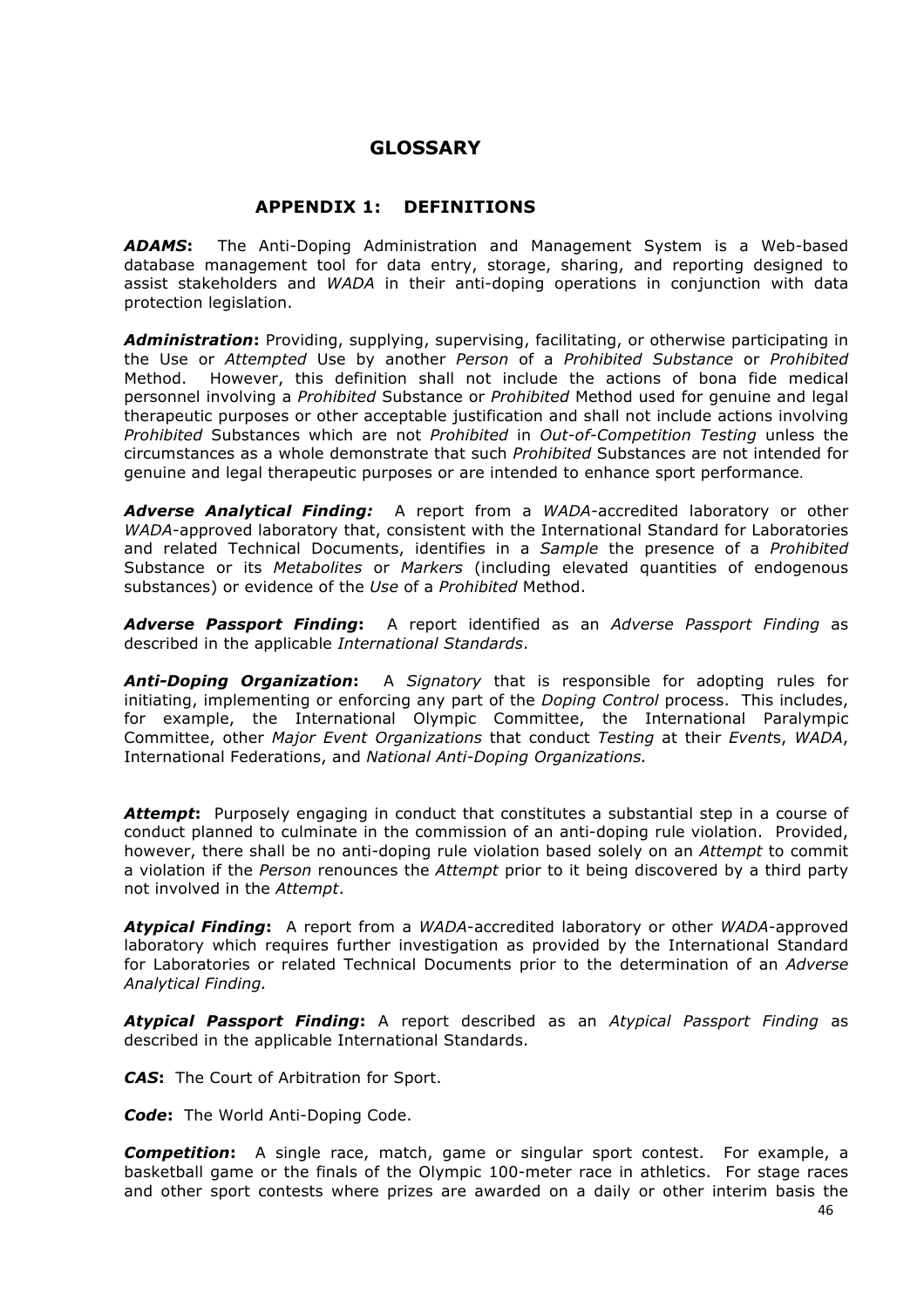distinction between a *Competition* and an *Event* will be as provided in the rules of the applicable International Federation.

*Consequencesof Anti-Doping Rule Violations* **("***Consequences***"):** A Player's or other *Person*'s violation of an anti-doping rule may result in one or more of the following: (a) *Disqualification* means the *Player*'s results in a particular *Competition* or *Event* are invalidated, with all resulting *Consequences* including forfeiture of any medals, points and prizes; (b) *Ineligibility* means the *Player* or other *Person* is barred on account of an antidoping rule violation for a specified period of time from participating in any *Competition* or other activity or funding as provided in Article 10.12.1 of the *Code*; (c) *Provisional Suspension* means the *Player* or other *Person* is barred temporarily from participating in any *Competition* or activity prior to the final decision at a hearing conducted under Article 8; (d) Financial *Consequences*means a financial sanction imposed for an anti-doping rule violation or to recover costs associated with an anti-doping rule violation; and (e) Public Disclosure or Public Reporting means the dissemination or distribution of information to the general public or *Persons* beyond those *Person*s entitled to earlier notification in accordance with Article 14. Teams in Team Sports may also be subject to *Consequences*as provided in Article 11 of the *Code*.

*Contaminated Product***:** A product that contains a *Prohibited* Substance that is not disclosed on the product label or in information available in a reasonable Internet search.

*Disqualification***:** See *Consequences* of Anti-Doping Rule Violations above.

**Doping Control:** All steps and processes from test distribution planning through to ultimate disposition of any appeal including all steps and processes in between such as provision of whereabouts information, *Sample* collection and handling, laboratory analysis, *TUE*s, results management and hearings.

*Event***:** A series of individual *Competition* s conducted together under one ruling body (e.g., the Olympic Games, FINA World Championships, or Pan American Games).

*Event Venues***:** Those *Venues* so designated by the ruling body of the *Event*.

*Event Period***:** The time between the beginning and end of an *Event*, as established by the ruling body of the *Event*.

*Fault***:** *Fault* is any breach of duty or any lack of care appropriate to a particular situation. Factors to be taken into consideration in assessing a Player or other *Person*'s degree of *Fault* include, for example, the *Player*'s or other *Person*'s experience, whether the *Player* or other *Person* is a *Minor*, special considerations such as impairment, the degree of risk that should have been perceived by the *Player* and the level of care and investigation exercised by the *Player* in relation to what should have been the perceived level of risk. In assessing the *Player*'s or other *Person*'s degree of *Fault*, the circumstances considered must be specific and relevant to explain the *Player*'s or other *Person*'s departure from the expected standard of behavior. Thus, for example, the fact that a Player would lose the opportunity to earn large sums of money during a period of *Ineligibility*, or the fact that the *Player* only has a short time left in his or her career, or the timing of the sporting calendar, would not be relevant factors to be considered in reducing the period of *Ineligibility* under Article 10.5.1 or 10.5.2 of the *Code*.

*[Comment: The criteria for assessing a Player's degree of Fault is the same under all Articles where Fault is to be considered.* However, under Article 10.5.2 of the Code, no reduction of sanction is appropriate unless, when the *degree of Fault is assessed, the conclusion is that No Significant Fault or Negligence on the part of the Player or other Person was involved.]* 

*Financial Consequences***:** See *Consequences* of Anti-Doping Rule Violations above.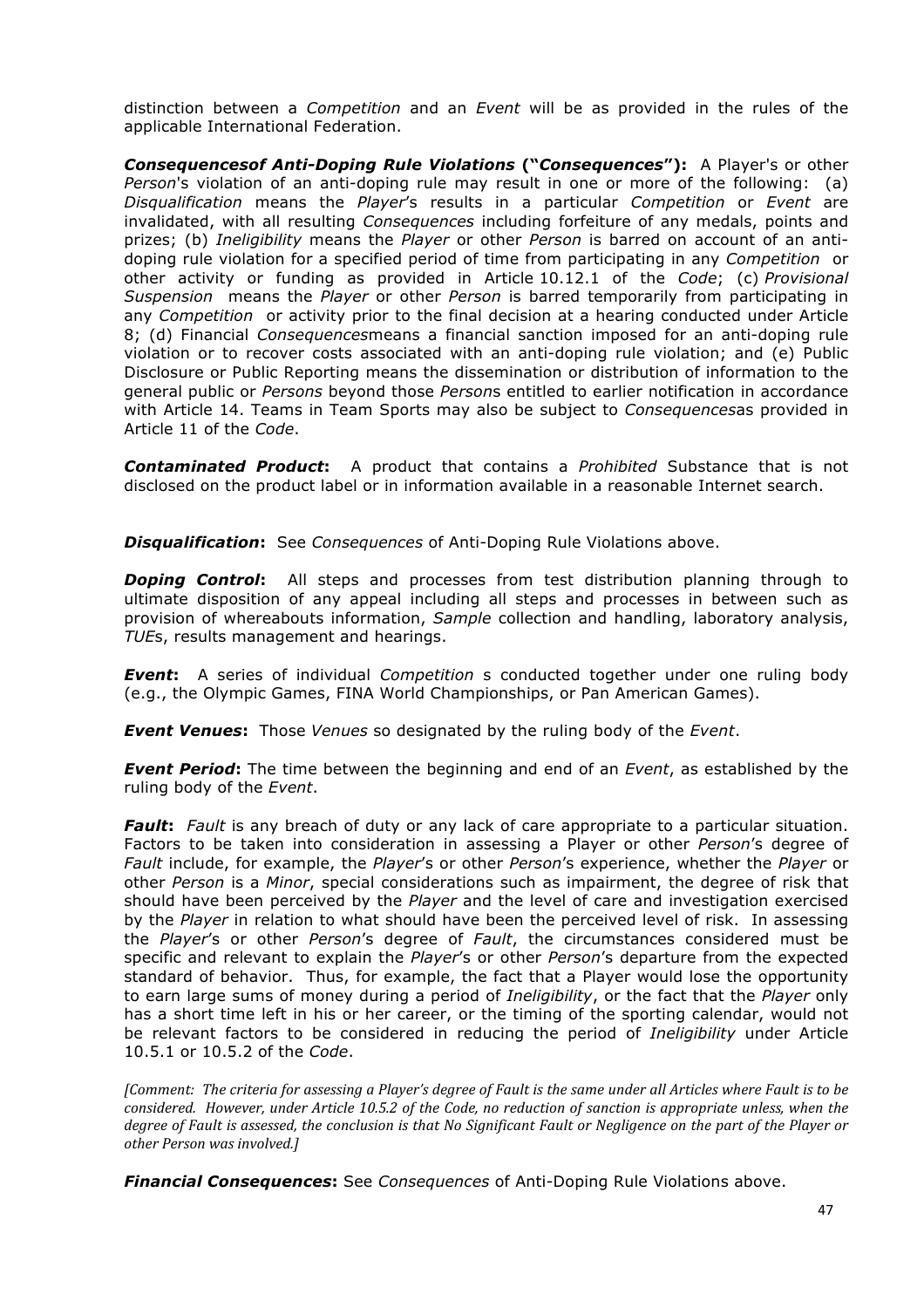# *IFCPF : International Federation of Cerebral Palsy Football*

*In-Competition***:** For purposes of these Anti-Doping Rules, "*In-Competition* " means the *Event Period*.

**Independent Observer Program:** A team of observers, under the supervision of *WADA*, who observe and provide guidance on the *Doping Control* process at certain *Events* and report on their observations.

**Individual Sport:** Any sport that is not a *Team Sport*.

*Ineligibility***:** See *Consequences* of Anti-Doping Rule Violations above.

**International** *Event***:** An *Event* or *Competition* where the International Olympic Committee, the International Paralympic Committee, an International Federation, a *Major Event Organization*, or another international sport organization is the ruling body for the *Event* or appoints the technical officials for the *Event*.

*International-Level Player***:** *Player*s who compete in sport at the international level, as defined by IFCPF, consistent with the International Standard for *Testing* and Investigations. For the sport of Cerebral Palsy sports, *International-Level Players* are defined as set out in the Scope section of the Preamble of these Anti-Doping Rules.

*[Comment: Consistent with the International Standard for Testing and Investigations, the International Federation is free to determine the criteria it will use to classify Players as International-Level Players, e.g., by ranking, by participation in particular International Events, by type of license, etc. However, it must publish those criteria in clear and concise form, so that Players are able to ascertain quickly and easily when they will become* classified as International-Level Players. For example, if the criteria include participation in certain International *Events, then the International Federation must publish a list of those International Events.]* 

**International Standard:** A standard adopted by *WADA* in support of the *Code*. Compliance with an International Standard (as opposed to another alternative standard, practice or procedure) shall be sufficient to conclude that the procedures addressed by the International Standard were performed properly. International Standards shall include any Technical Documents issued pursuant to the International Standard.

*Major Event Organizations***:** The continental associations of National Olympic Committees and other international multi-sport organizations that function as the ruling body for any continental, regional or other International *Event*.

*Marker***:** A compound, group of compounds or biological variable(s) that indicates the Use of a *Prohibited Substance* or *Prohibited* Method.

*Metabolite***:** Any substance produced by a biotransformation process.

**Minor:** A natural *Person* who has not reached the age of eighteen years.

*National Anti-Doping Organization***:** The entity (ies) designated by each country as possessing the primary authority and responsibility to adopt and implement anti-doping rules, direct the collection of Samples, the management of test results, and the conduct of hearings at the national level. If this designation has not been made by the competent public authority (ies), the entity shall be the country's National Olympic Committee or its designee.

*National Event***:** A sport *Event* or *Competition* involving *International-* or *National-Level*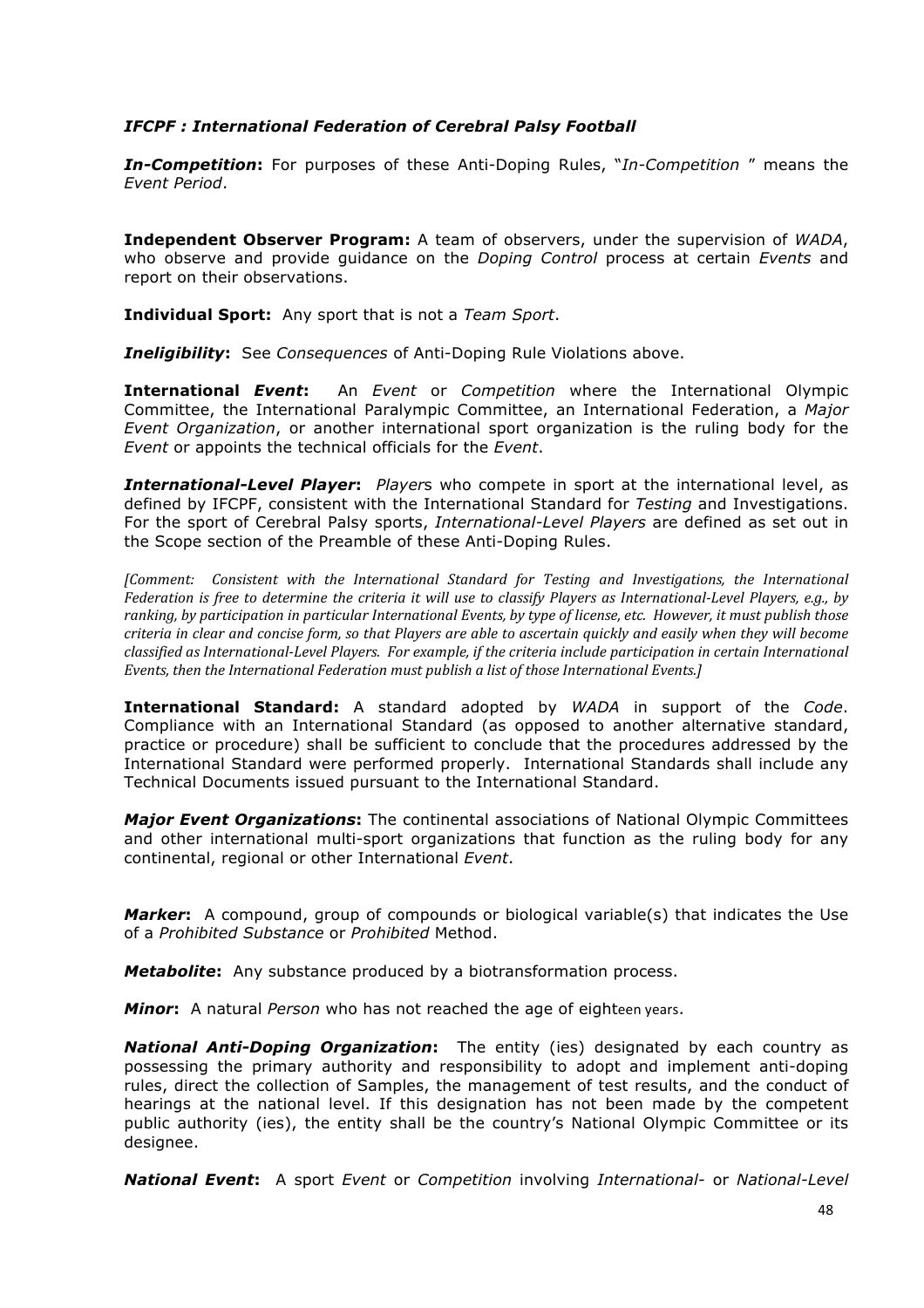*Players* that is not an *International Event*.

**National Federation:** A national or regional entity which is a member of or is recognized by an International Federation as the entity governing the International Federation's sport in that nation or region.

*National-Level Player***:** *Players* who compete in sport at the national level, as defined by each National *Anti-Doping Organization*, consistent with the International Standard for Testing and Investigations.

*National Olympic Committee***:** The organization recognized by the International Olympic Committee. The term *National Olympic Committee* shall also include the National Sport Confederation in those countries where the National Sport Confederation assumes typical *National Olympic Committee* responsibilities in the anti-doping area.

*No Fault or Negligence***:** The *Player* or other *Person*'s establishing that he or she did not know or suspect, and could not reasonably have known or suspected even with the exercise of utmost caution, that he or she had Used or been administered the *Prohibited* Substance or *Prohibited* Method or otherwise violated an anti-doping rule. Except in the case of a *Minor*, for any violation of Article 2.1, the *Player* must also establish how the *Prohibited Substance* entered his or her system.

*No Significant Fault or Negligence***:** The *Player* or other *Person*'s establishing that his or her *Fault* or negligence, when viewed in the totality of the circumstances and taking into account the criteria for *No Fault or Negligence*, was not significant in relationship to the anti-doping rule violation. Except in the case of a *Minor*, for any violation of Article 2.1, the *Player* must also establish how the *Prohibited Substance* entered his or her system.

*[Comment: For Cannabinoids, a Player may establish No Significant Fault or Negligence by clearly demonstrating that the context of the Use was unrelated to sport performance.]* 

*Out-of-Competition***:** Any period which is not *In-Competition*.

*Participant:* Any *Player* or *Player Support Personnel*.

*Person***:** A natural *Person* or an organization or other entity.

*Player***:** Any *Person* who competes in CP Football at the international level (as defined by each International Federation), or the national level (as defined by each *National Anti-Doping Organization*). An *Anti-Doping Organization* has discretion to apply anti-doping rules to a *Player* who is neither an *International-Level Player* nor a *National-Level Player*, and thus to bring them within the definition of "*Player*." In relation to *Players* who are neither *International*-*Level* nor *National-Level Players*, an *Anti-Doping Organization* may elect to: conduct limited *Testing* or no *Testing* at all; analyze *Samples* for less than the full menu of *Prohibited Substances*; require limited or no whereabouts information; or not require advance *TUEs*. However, if an Article 2.1, 2.3 or 2.5 anti-doping rule violation is committed by any *Player* over whom an *Anti-Doping Organization* has authority who competes below the international or national level, then the *Consequences* set forth in the *Code* (except Article 14.3.2) must be applied. For purposes of Article 2.8 and Article 2.9 and for purposes of anti-doping information and education, any *Person* who participates in sport under the authority of any *Signatory*, government, or other sports organization accepting the *Code* is a *Player*.

*[Comment: This definition makes it clear that all International- and National-Level Players are subject to the anti-doping rules of the Code, with the precise definitions of international- and national-level sport to be set forth in the anti-doping rules of the International Federations and National Anti-Doping Organizations, respectively. The*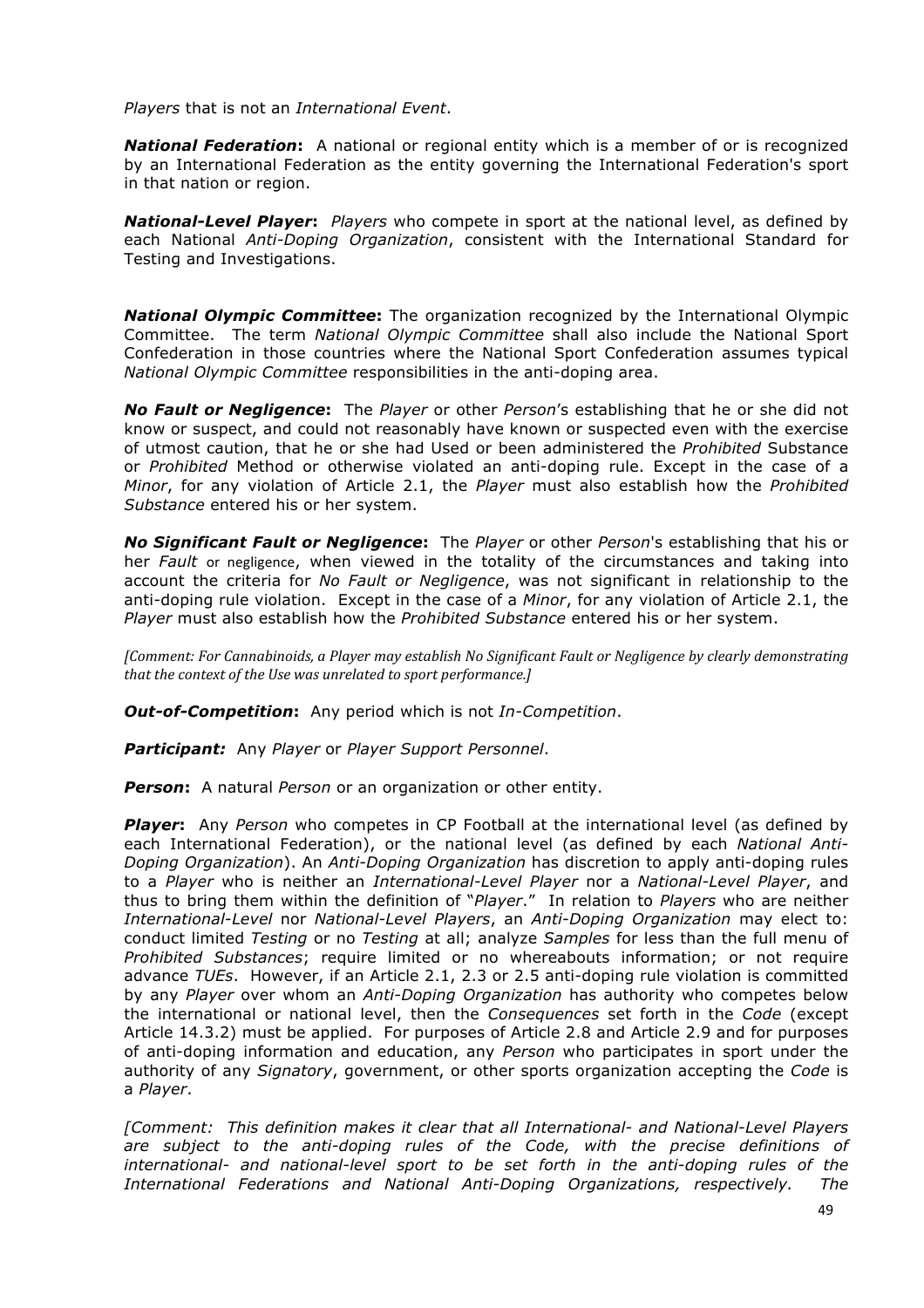*definition also allows each National Anti-Doping Organization, if it chooses to do so, to expand its anti-doping program beyond International- or National-Level Players to competitors at lower levels of Competition or to individuals who engage in fitness activities but do not compete at all. Thus, a National Anti-Doping Organization could, for example, elect to test recreational-level competitors but not require advance TUEs. But an antidoping rule violation involving an Adverse Analytical Finding or Tampering results in all of the Consequences provided for in the Code (with the exception of Article 14.3.2). The decision on whether Consequences apply to recreational-level Players who engage in fitness activities but never compete is left to the National Anti-Doping Organization. In the same manner, a Major Event Organization holding an Event only for masters-level competitors could elect to test the competitors but not analyze Samples for the full menu of Prohibited Substances. Competitors at all levels of Competition should receive the benefit of antidoping information and education.]*

*Player Biological Passport***:** The program and methods of gathering and collating data as described in the International Standard for Testing and Investigations and International Standard for Laboratories.

*Player Support Personnel***:** Any coach, trainer, manager, agent, team staff, official, medical, paramedical personnel, parent or any other *Person* working with, treating or assisting a *Player* participating in or preparing for sports *Competition*.

*Possession***:** The actual, physical *Possession*, or the constructive *Possession* (which shall be found only if the *Person* has exclusive control or intends to exercise control over the *Prohibited* Substance or *Prohibited* Method or the premises in which a *Prohibited* Substance or *Prohibited* Method exists); provided, however, that if the *Person* does not have exclusive control over the *Prohibited* Substance or *Prohibited* Method or the premises in which a *Prohibited* Substance or *Prohibited* Method exists, constructive *Possession* shall only be found if the *Person* knew about the presence of the *Prohibited Substance* or *Prohibited Method* and intended to exercise control over it. Provided, however, there shall be no antidoping rule violation based solely on *Possession* if, prior to receiving notification of any kind that the *Person* has committed an anti-doping rule violation, the *Person* has taken concrete action demonstrating that the *Person* never intended to have *Possession* and has renounced *Possession* by explicitly declaring it to an *Anti-Doping Organization*. Notwithstanding anything to the contrary in this definition, the purchase (including by any electronic or other means) of a *Prohibited Substance* or *Prohibited* Method constitutes *Possession* by the *Person* who makes the purchase.

*[Comment: Under this definition, steroids found in a Player's car would constitute a violation unless the Player establishes that someone else used the car; in that event, the Anti-Doping Organization must establish that, even though the Player did not have exclusive control over the car, the Player knew about the steroids and intended to have control over the steroids. Similarly, in the example of steroids found in a home medicine cabinet under the joint control of a Player and spouse, the Anti-Doping Organization must establish that the Player knew the steroids were in the cabinet and that the Player intended to exercise control over the steroids. The act of purchasing a Prohibited Substance alone constitutes Possession, even where, for example, the product does not arrive, is received by someone else, or is sent to a third party address.]* 

*Prohibited List***:** The List identifying the *Prohibited* Substances and *Prohibited* Methods.

*Prohibited* **Method:** Any method so described on the *Prohibited* List

*Prohibited Substance***:** Any substance, or class of substances, so described on the *Prohibited* List.

**Provisional Hearing:** For purposes of Article 7.7, an expedited abbreviated hearing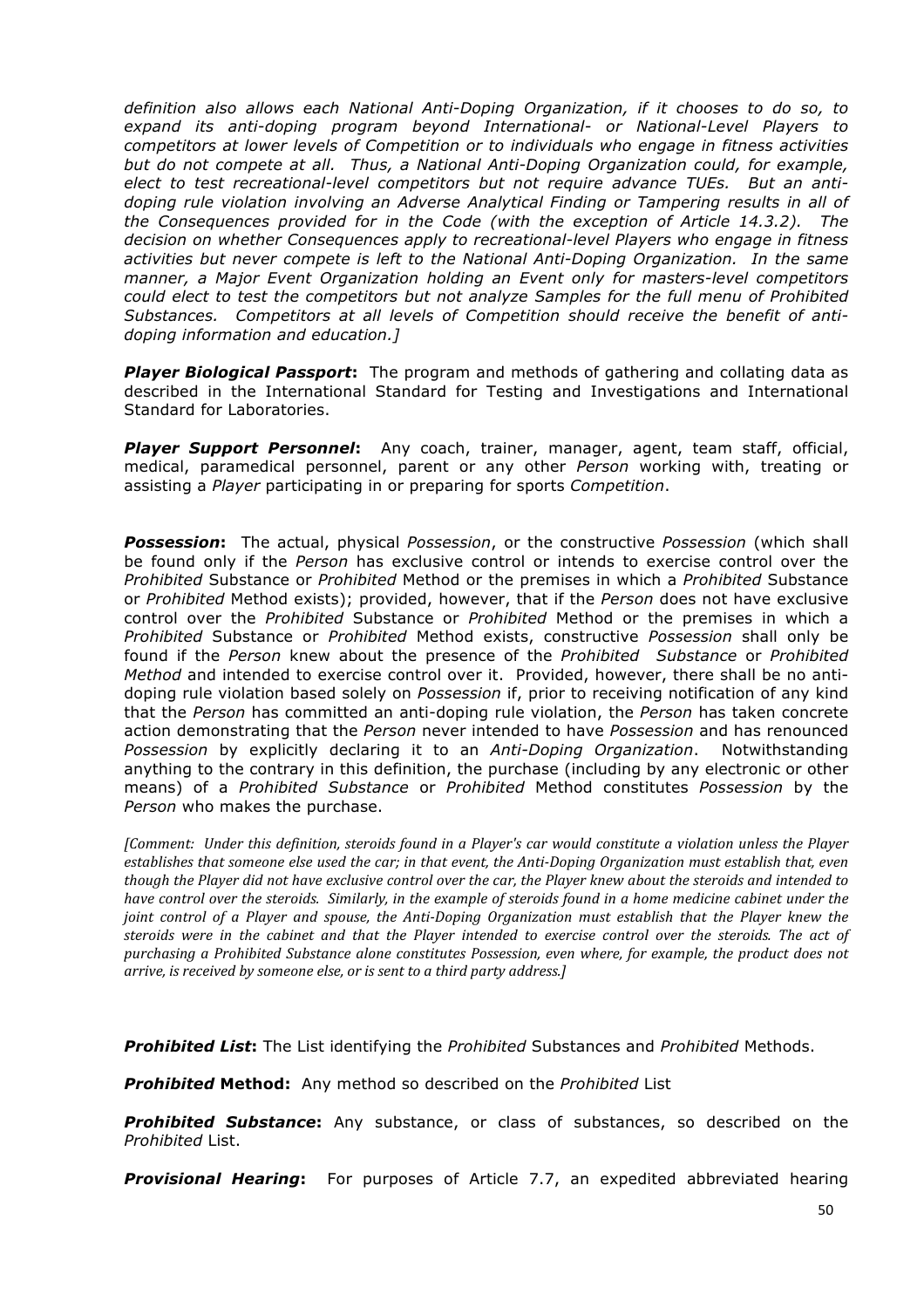occurring prior to a hearing under Article 8 that provides the *Player* with notice and an opportunity to be heard in either written or oral form.

*[Comment: A Provisional Hearing is only a preliminary proceeding, which may not involve a full review of the facts of the case. Following a Provisional Hearing, the Player remains entitled to a subsequent full hearing on the merits of the case. By contrast, an "expedited hearing," as that term is used in Article 7.6, is a full hearing on the merits conducted on an expedited time schedule.]* 

*Provisional Suspension***:** See *Consequences of Anti-Doping Rule Violations* above.

*Publicly Disclose or Publicly Report***:** See *Consequences of Anti-Doping Rule Violations* above.

*Regional Anti-Doping Organization***:** A regional entity designated by member countries to coordinate and manage delegated areas of their national anti-doping programs, which may include the adoption and implementation of anti-doping rules, the planning and collection of *Samples*, the management of results, the review of *TUE*s, the conduct of hearings, and the conduct of educational programs at a regional level.

*Testing Registered Testing Pool***:** The pool of highest-priority *Players* established separately at the international level by International Federations and at the national level by *National Anti-Doping Organizatio*ns, who are subject to focused *In-Competition* and *Outof-Competition* Testing as part of that International Federation's or *National Anti-Doping Organization*'s test distribution plan and therefore are required to provide whereabouts information as provided in Article 5.6 of the *Code* and the International Standard for Testing and Investigations.

*Sample* **or Specimen:** Any biological material collected for the purposes of *Doping Control*.

*[Comment: It has sometimes been claimed that the collection of blood Samples violates the tenets of certain religious or cultural groups. It has been determined that there is no basis for any such claim.]* 

**Signatories:** Those entities signing the *Code* and agreeing to comply with the *Code*, as provided in Article 23 of the *Code*.

*Specified Substance***:** See Article 4.2.3.

**Strict Liability:** The rule, which provides that under Article 2.1 and Article 2.2, it is not necessary that intent, *Fault*, negligence, or knowing Use on the *Player*'s part be demonstrated by the *Anti-Doping Organization* in order to establish an anti-doping rule violation.

*Substantial Assistance:* For purposes of Article 10.6.1 of the *Code*, a *Person* providing *Substantial Assistance* must: (1) fully disclose in a signed written statement all information he or she possesses in relation to anti-doping rule violations, and (2) fully cooperate with the investigation and adjudication of any case related to that information, including, for example, presenting testimony at a hearing if requested to do so by an *Anti-Doping Organization* or hearing panel. Further, the information provided must be credible and must comprise an important part of any case, which is initiated or, if no case is initiated, must have provided a sufficient basis on which a case could have been brought.

**Tampering:** Altering for an improper purpose or in an improper way; bringing improper influence to bear; interfering improperly; obstructing, misleading or engaging in any fraudulent conduct to alter results or prevent normal procedures from occurring.

*Target Testing***:** Selection of specific *Players* for *Testing* based on criteria set forth in the International Standard for Testing and Investigations.